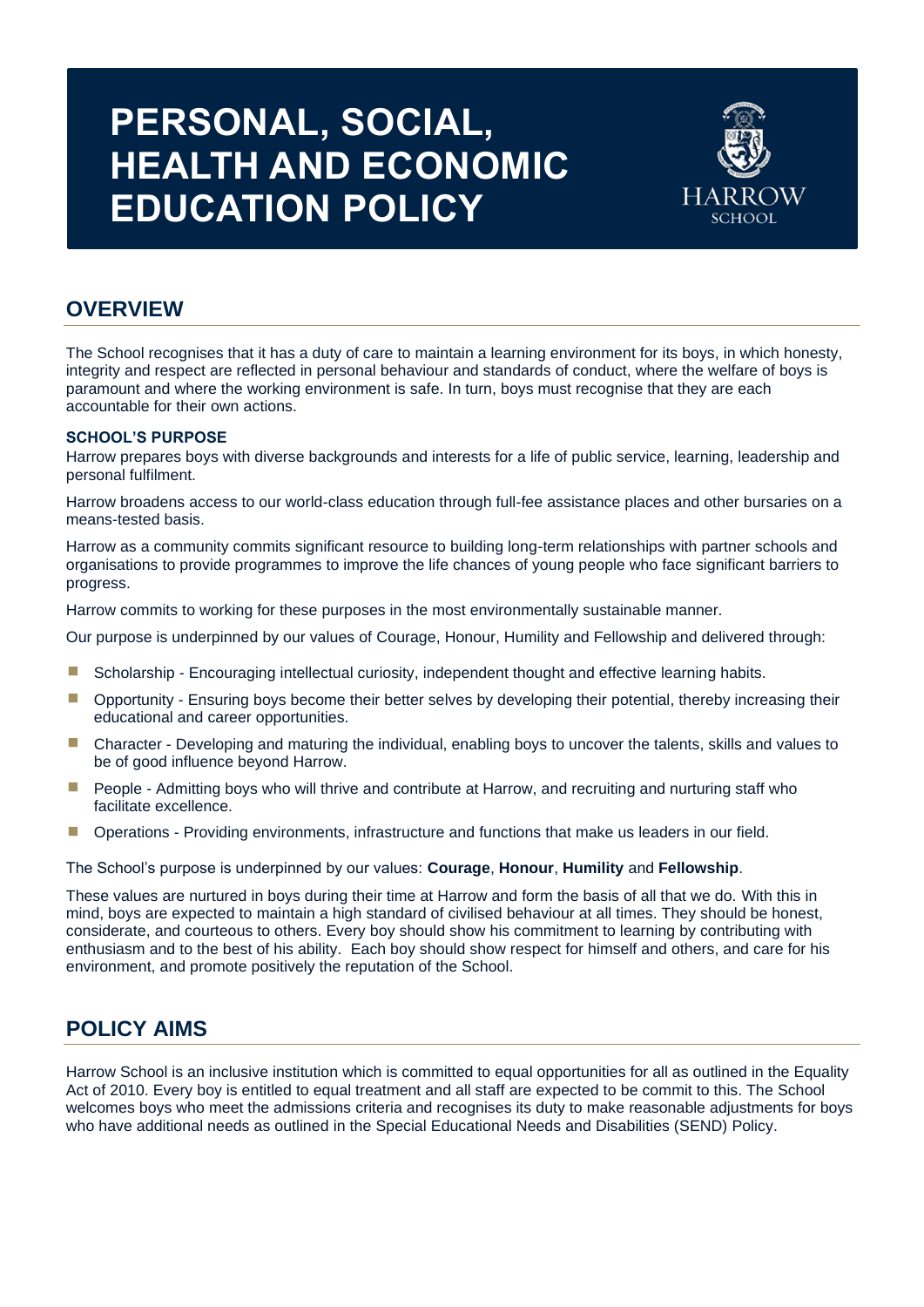This policy is intended to support the delivery of a personal, social, health and economic education which is ageappropriate, reflects the School's purpose and values, and encourages respect for other people, paying particular regard to the protected characteristics set out in the 2010 Equality Act<sup>1</sup>.

The list of related policy documents includes, but is not limited to:

- **E** Alcohol Policy;
- **Behaviour Policy;**
- Careers Policy:
- Counter-bullving Policy:
- **Drugs Policy;**
- **E** ICT Acceptable Use Policy;
- Safeguarding Policy; and
- **B** Smoking Policy.

# **PSHE EDUCATION**

Personal, Social, Health and Economic (PSHE) education is a school subject through which young people develop the knowledge, skills and attributes they need to manage their lives, now and in the future. It helps young people to stay healthy and safe, while preparing them to make the most of life and work.

PSHE education became statutory for all schools in September 2020 under the Children and Social Work Act of 2017. This includes Relationships Education at Key Stages 1 and 2 (5-7 years and 7-11 years respectively), Relationships and Sex Education (RSE) at Key Stages 3 and 4 (11-14 years and 14-16 years respectively), and Health Education in both primary (Key Stages 1 and 2) and secondary (Key Stages 3 and 4) phases. Key Stage 3 covers the last two years of a boy's education before arrival at Harrow, plus his Shell year. Key Stage 4 covers his Remove and Fifth Form years.

The Department for Education published [Statutory Guidance for Relationships Education, Relationships and Sex](https://www.gov.uk/government/publications/relationships-education-relationships-and-sex-education-rse-and-health-education)  [Education \(RSE\) and Health Education](https://www.gov.uk/government/publications/relationships-education-relationships-and-sex-education-rse-and-health-education) in June 2019. In addition, schools should also cover economic wellbeing, careers and enterprise education as part of a broader and more comprehensive programme of PSHE education.

# **PSHE EDUCATION AT HARROW**

PSHE education is delivered as part of a broad and balanced pastoral curriculum designed to support boys growing up within the twenty-first century. The programme is comprehensive, spiral and responsive to the needs of the boys, in an age-appropriate manner.

As well as being didactic, the programme encourages boys to reflect upon the material being covered, talking about the surrounding issues in a small group context. In doing so, an emphasis is placed upon the development of personal attributes and the skills of decision-making, in addition to the acquisition of relevant knowledge.

Tutors take the lead in the delivery of the programme, working directly with a specific year group of boys in the boarding Houses with which they are associated. The taught element of the programme is supported by conference and workshop events, as well as by visiting speakers. There are also strong connections with the School's Medical Centre, Chaplaincy, Careers and Learning Skills Departments, as well as the School Psychologist and School Counsellor who together provide a vital resource for individual boys in need of extra support.

Schemes of work (Appendix 1) are produced for each year group to help support Tutors in their delivery of the programme. The content of each element is not intended to be too prescriptive but to generate discussion and reaction appropriate to the needs of the boys.

The delivery of content is supported by a workbook for each boy. Within this workbook, are opportunities for the boys to reflect on the learning that is taking place, as well as information to help guide their learning and signpost sources for further support, both within and beyond the School. Furthermore, the workbook allows for Tutors to

PSHE Education Policy: reviewed by the Head of PSHE Education, July 2021 2 reassignment, marriage and civil partnership, pregnancy and maternity, race, religion or belief, sex and sexual orientation.

<sup>&</sup>lt;sup>1</sup> The protected characteristics as listed in Section 4 of the Equality Act 2010 are as follows: age, disability, gender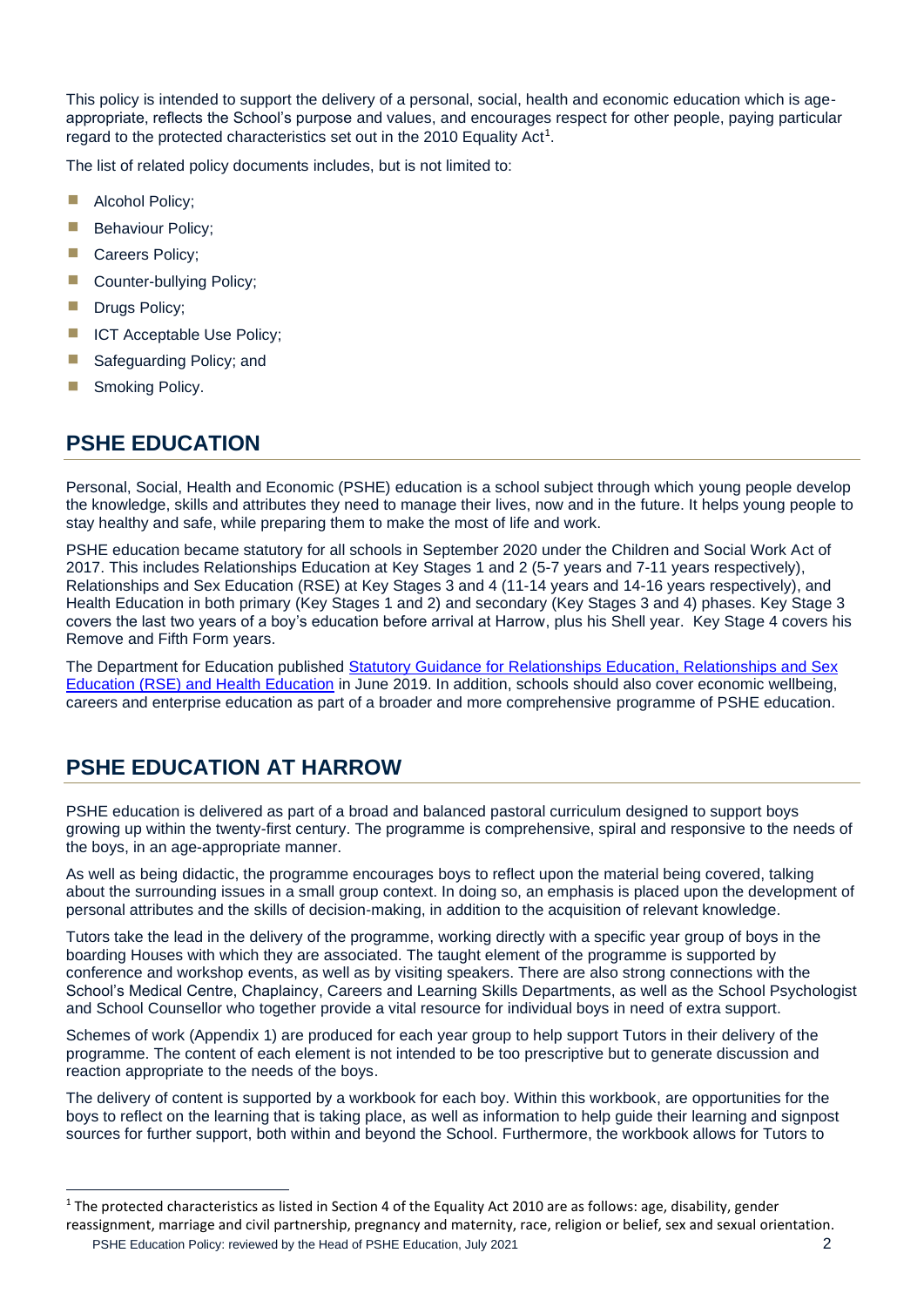know that learning is taking place, demonstrate progress and identify future learning needs to make sure that the programme remains responsive to the needs of the boys.

In addition, each academic department takes time to consider where opportunities exist within the taught curriculum to support the delivery of PSHE-related themes (Appendix 2), and such instances are also identified in other areas of School life (Appendix 3). In doing so, PSHE education is not taught in isolation but embedded throughout, thereby encouraging a more thorough coverage of the themes involved.

Presentations to parents also exist within the programme, with parents invited to several seminar events across the academic year to help contribute more holistically to the delivery of an effective PSHE education (Appendix 4).

# **RELATIONSHIPS AND SEX EDUCATION**

Relationships and sex education (RSE) can be defined as learning about the emotional, social and physical aspects of growing up, relationships, sex, human sexuality and sexual health. A comprehensive programme of RSE provides accurate information about the body, reproduction, sex and sexual health. It also gives young people essential skills for building positive, enjoyable, respectful and non-exploitative relationships, staying safe both on and offline.

RSE at Harrow is embedded within the wider programme of PSHE education, which is designed to be comprehensive, spiral and responsive to the needs of the boys, in an age-appropriate manner. It is also supported by the delivery of RSE within many other curriculum areas, such as through the coverage of sexual reproduction in Biology or through the analysis of what constitutes a healthy, intimate relationships when studying a relevant literature text in English (Appendix 2).

The programme of PSHE education at Harrow aims to incorporate the following principles of high quality RSE:

**The delivery of content is taught by people who want to teach it, and who are trained, supported,** knowledgeable and confident.

The Medical Centre plays a key role in this aspect of provision providing training for those Tutors who are involved in the delivery of RSE, as well as contributing directly to the delivery of material at relevant conference events. In addition, the Lead Nurse and School Doctor from the Medical Centre both sit on the Pastoral Advisory Committee helping to inform curriculum planning, as well as to check that sexual health information is up-to-date, medically accurate and comprehensive. Furthermore, expert visitors are invited in at appropriate times to enhance and supplement the programme across all academic years.

Content is delivered through planned, timeabled lessons across all years and is clearly identifiable within the wider programme of PSHE education.

Appendix 1 details the schemes of work that are produced for each year group to help support Tutors in their delivery of the programme. Resources are carefully selected for their suitability and reviewed for effectiveness once in use, aiming to address skills, values and attitudes, in addition to the acquistion of relevant knowledge. A variety of teaching and learning strategies are used to encourage participation, as well as to provide opportunities for critical thought and self-reflection.

The programme works in partnership with parents, informing them about what their son(s) will be learning and about how they can contribute at home.

Presentations to parents exist for all year groups, helping to foster a supportive relationship between home and School for all curriculum areas covered within the wider programme of PSHE education, including that of RSE. In addition, parents have access to an online library of additional resources that aim to further support them in their role as educators at home.

Parents are provided with policy updates as and when they are made, ensuring that there are regular opportunities to comment on policy and practice. Furthermore, parents are made aware of the fact that they have the legal right to withdraw their child from sex education should they wish to do so. In order to express this wish, parents must formally write to the School. They will be offered an opportunity to meet with the Deputy Head Master and Director of Pastoral Care to discuss their thoughts in person.

Parents will be reminded that their son has the legal right to opt into sex education from their fifteenth birthday or more specifically, three academic terms before they turn sixteen. Should a parent choose to withdraw their child from sex education, then they will be reassured that their son will be supported pastorally, completing supervised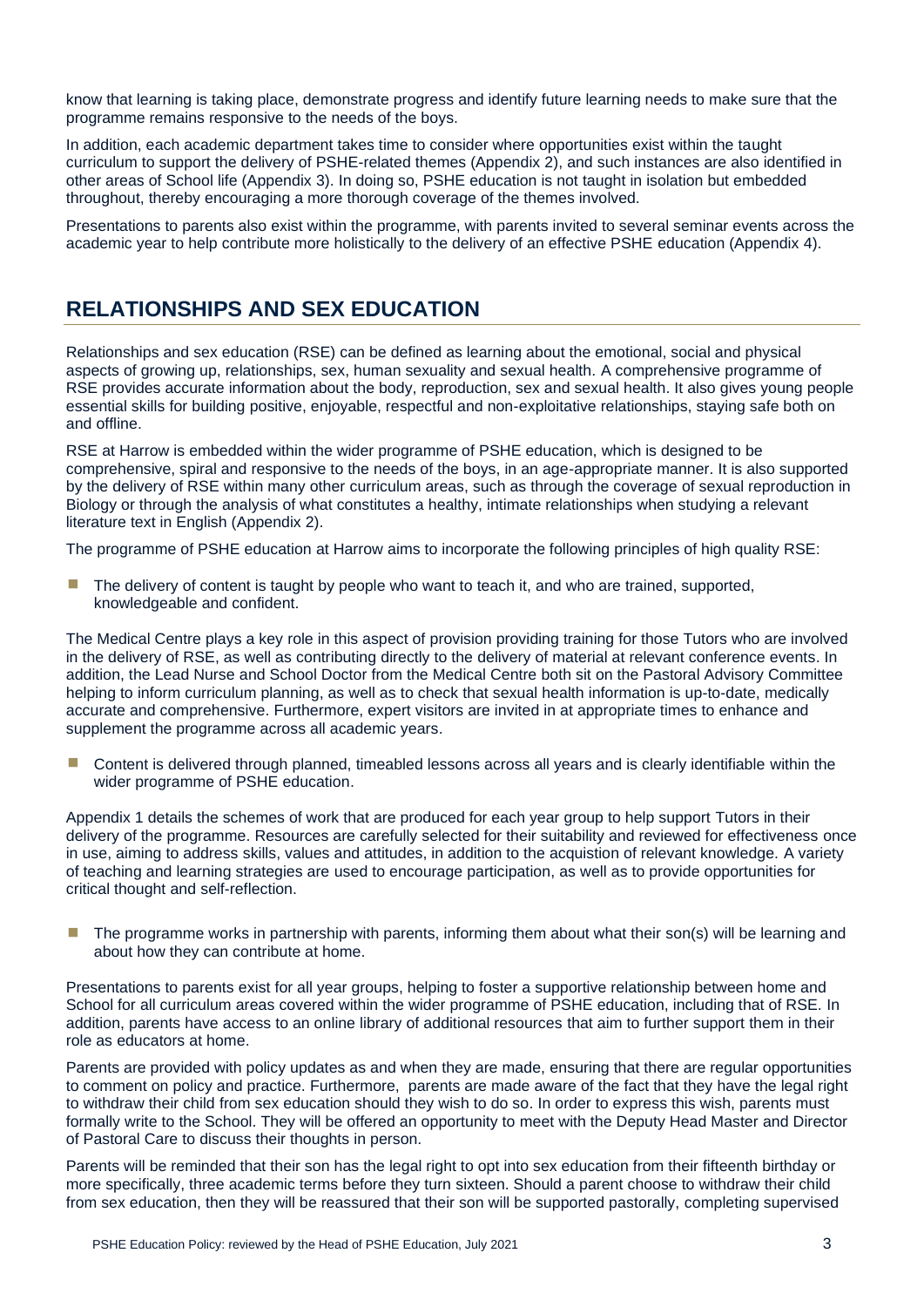work within either the boarding House or Vaughan Library whilst the rest of the year group cover this element of the programme.

The content of the programme reflects the needs of the boys, seeking boys' views to ensure that teaching remains relevant to their lives, adapting as their needs change.

Boys can provide feedback on the content of the PSHE education programme principally through the Boys' Pastoral Committee that meets twice a term. One Lower Sixth and one Remove boy from each House sits on the committee, with Masters co-opted as necessary, such as the Head of PSHE Education. The Boys' Equality and Diversity Group also has regular opportunities to provide feedback. In addition, all boys' views are assessed through an annual PSHE education survey to help inform the teaching and learning that takes place within the programme. Discussions may also take place in Flocks groups and House Councils.

Learning takes place within a safe and inclusive environment that pays particular regard to the protected characteristics as set out in the 2010 Equality Act.

All Tutors involved in the delivery of the programme are given training on the importance of creating a safe and inclusive learning environment within which PSHE education can take place (Appendix 5). In addition, the Head of Learning Skills works alongside the Head of PSHE Education to ensure that the resources generated to support the programme meet the needs of all boys, including those with Special Educational Needs and Disabilities (SEND).

**E** Lessons include learning about how to get help and treatment from sources such as a School nurse and other health and advice services, including reliable information online.

Appropriate sources of information and support, both inside and outside of School, are signposted in lessons and more widely across the School, such as on House noticeboards or on the PSHE education Firefly site. In addition, the Medical Centre offers around the clock care for all boys as part of the wider provision of pastoral care.

# **MONITORING, EVALUATION AND ASSESSMENT**

# **MONITORING**

Monitoring is an ongoing process that checks the degree to which a programme is being effectively implemented. Regular monitoring of the PSHE education programme at Harrow takes place to help ensure:

- **The programme is effectively managed and staff are clear about their roles and responsbilities.**
- **The planned programme reflects the Government's statutory guidance, local priorities and the boys' needs.**
- All boys are being taught the programme as planned.
- **The quality of teaching is consistent across all Tutor groups, exemplifying best practice.**

The Head of PSHE Education takes a lead role in the monitoring of the programme, conducting learning walks and lesson observations across all academic years, as well as reviewing samples of boys' work on at least two occasions within each academic term.

A rigorous system of attendance is recorded through the School's central register system on iSAMS and the Head of PSHE Education reports annually to the Head Master in the Autumn Term, via the Director of Pastoral Care and Deputy Head Master, on the evolution and effectiveness of the programme.

#### **EVALUATION**

Evaluation is the process that measures whether the lesson or unit of work is effective and worthwhile. Regular evaluation of the PSHE education programme at Harrow takes place to help ensure:

- $\blacksquare$  The lesson or unit has enabled the boys to learn what was intended.
- That the programme is meeting the needs of the boys.
- That areas of strengths are identified, as well as areas of weakness, to help modify or improve the programme.

The assessment of learning helps to contribute to this evaluation, as does evidence from lesson observations, feedback from boys and feedback from the staff that are involved in the delivery of the programme. The Head of PSHE Education meets with each team of Tutors at least once per academic term to receive verbal feedback on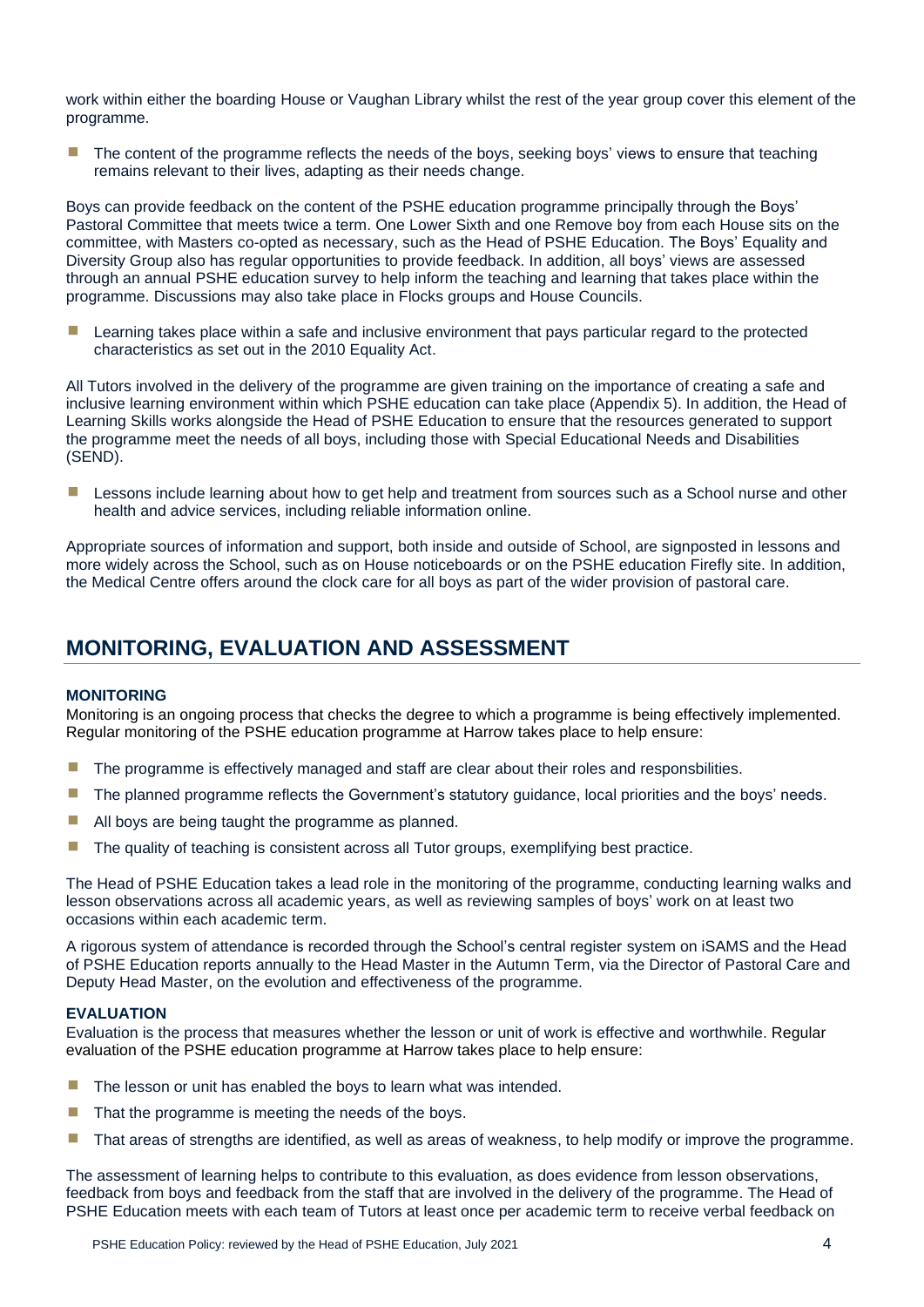the effectiveness of the programme and both boys and staff are surveyed each year as part of the annual review process to formally gather their evaluative thoughts.

#### **ASSESSMENT**

Assessment is the process by which an individual's achievements are measured against the lesson objectives. It is a process through which judgements are made about an individual's learning and development. It is not about making judgements on the character or values of individual boys, nor is it about continual testing.

Within each scheme of work, needs assessment takes place to help indicate the existing knowledge and skills of the boys. This enables the planning of a programme that is relevant to the group and builds upon prior learning. It also serves as a baseline against which future progress can be assessed.

Assessment for learning enables the boys to understand what they are intended to learn, how well they are doing and what they must do to improve. Assessment for learning is built into each scheme of work through the inclusion of formative questions within each workbook to help encourage the boys to self-assess and reflect continuously on the progress that they are making.

Assessment of learning takes place at the end of a unit of work or academic year. It involves judging the boys' performance against the learning outcomes of the programme or unit of work. At Harrow, such summative assessment is conveyed predominantly through the termly reporting to parents completed by Tutors on their tutees.

# **STRATEGY**

The Head of PSHE Education works closely with the Director of Pastoral Care and Deputy Head Master to ensure that the programme of PSHE education effectively complements and supports the aims and principles of life at Harrow School. Tutors play a key role in the delivery of the programme, working alongside the House Master, Assistant House Master and Matron to comprise the House pastoral team that works as a collective whole to provide the best support that they can for the boys in their care.

The Pastoral Advisory Committee, which advises the Head Master on matters relating to pastoral strategy, ensures that the wider provision of pastoral care in the School remains at the highest possible level and responsive to the needs of the boys. There is an effective 'pupil voice', channelled through various working groups and committees, which gives boys the opportunity formally to contribute to discussions on the School's pastoral strategy. Perhaps most relevant are the Boys' Pastoral Committee, the Boys' Equality and Diversity Group, the House Councils and Flocks groups. In addition, boys' opinions on pastoral matters are canvassed in Houses through House Masters' regular meetings with senior boys and end of term surveys of all boys, and in the School through regular meetings with Monitors and surveys of all boys including the annual Living Together Survey.

The Pastoral Advisory Committee is chaired by the Director of Pastoral Care and its membership includes *ex officio* the Deputy Head Master, the Director of Safeguarding, the Director of Studies, , the Senior House Master, the chair of the Boys' Pastoral Committee, the Lead Chaplain, the School Psychologist, the Head of Learning Skills, the Head of PSHE Education, the Head of Shells, the School Doctor and the Lead Nurse of the Medical Centre. The Committee also includes representatives from the Matrons, House Masters, Assistant House Masters and Tutors, rotating on an annual basis.

The Head of PSHE Education has principal responsibility for developing the content of the School's PSHE education programme, making sure that it adheres appropriately to the [Independent School Standards,](https://assets.publishing.service.gov.uk/government/uploads/system/uploads/attachment_data/file/800615/Independent_School_Standards-_Guidance_070519.pdf) driving innovation as and when required. The Head of PSHE Education coordinates the work of others who are involved indirectly in the delivery of the programme, such as the Chaplains, the staff in the Medical Centre, the School Psychologist, the Head of Learning Skills and the Director of Sport. The Head of PSHE Education reports annually in the Autumn term to the Head Master, via the Director of Pastoral Care and Deputy Head Master, on the evolution and effectiveness of the programme.

Head of PSHE Education July 2021 Annual Review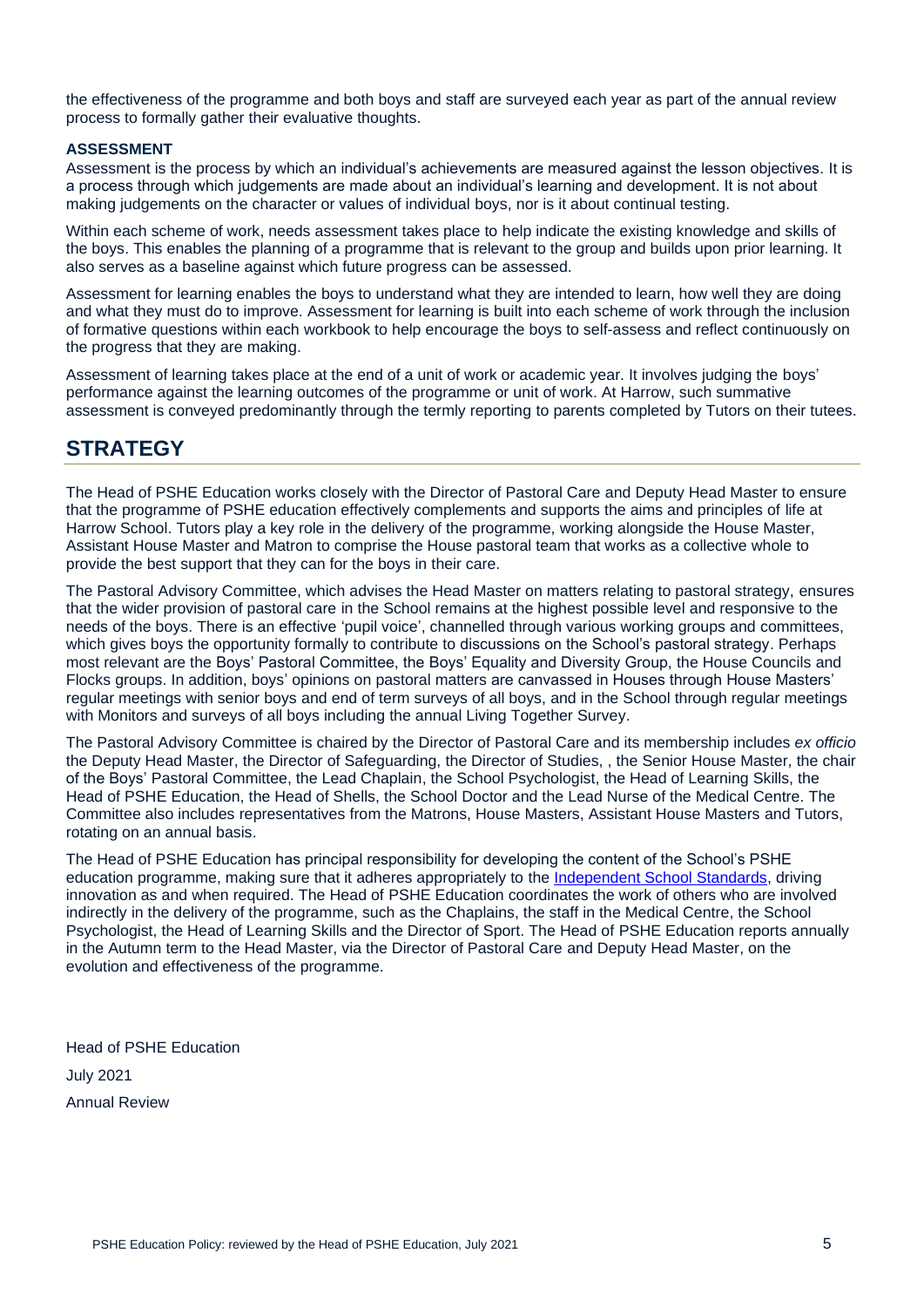# **APPENDIX 1: SCHEMES OF WORK**

# **SCHEME OF WORK FOR THE SHELLS**

| Week                                          | Title, theme or topic                                                                                       | <b>Learning Outcomes</b>                                                                                                                                      |  |  |  |
|-----------------------------------------------|-------------------------------------------------------------------------------------------------------------|---------------------------------------------------------------------------------------------------------------------------------------------------------------|--|--|--|
|                                               | Shell Induction                                                                                             | Pastoral and academic induction for Shell boys.                                                                                                               |  |  |  |
| $\overline{2}$                                | New Challenges                                                                                              | Identify the range of opportunities and challenges young people might encounter as they move into adulthood; explain strategies to help manage these          |  |  |  |
| 3                                             | Conference: Living Together in the Shells                                                                   | Identify practical steps that all boys can take in different contexts to improve or support the development of positive and respectful relationships.         |  |  |  |
| 4                                             | <b>Healthy Sleep</b>                                                                                        | Identify and challenge misconceptions that might exist around habits to achieve healthy sleep, particularly during adolescence; evaluate the benefits of I    |  |  |  |
| 5                                             | <b>Affective Social Tracking</b>                                                                            | Whole-school approach to support boys' social-emotional development.                                                                                          |  |  |  |
| 6                                             | Raising Awareness: Long Ducker 2021                                                                         | Reflect on why we all take part in Long Ducker; understand the impact that fundraising is already having in the local community; look ahead to this year'     |  |  |  |
|                                               | <b>Tutor Reports and Target Setting</b>                                                                     | Reflect on engagement with reading and weekly Tutor period, as well as academic progress being made; review previous academic targets, setting new            |  |  |  |
|                                               |                                                                                                             | <b>AUTUMN HALF TERM</b>                                                                                                                                       |  |  |  |
| 8                                             | Confidence and Mindset for Learning                                                                         | Identify factors contributing to a positive mindset for learning; become more aware of personal learning mindset in different situations; develop strategies  |  |  |  |
| 9                                             | Positive and Healthy Friendships                                                                            | Outline how Harrow defines bullying, reviewing the counter-bullying guidance for boys; explore challenging scenarios and their appropriate responses.         |  |  |  |
| 10                                            | <b>Respectful Relationships Online</b>                                                                      | Describe the meaning of cyberbullying and the impact it can have on an individual; explore challenging scenarios and their appropriate responses.             |  |  |  |
| 11                                            | <b>Equality and Respect</b>                                                                                 | Outline and give context to the Equality Act 2010, exploring the nine protected characteristics; explore challenging scenarios and their appropriate respo    |  |  |  |
| 12                                            | <b>Trials Week</b>                                                                                          |                                                                                                                                                               |  |  |  |
| 13                                            | <b>Tutor Period</b>                                                                                         | End of term administration, including a review of self-reflections, as well as a chance to update School Values Record and Harrow Prize Forms.                |  |  |  |
|                                               | <b>WINTER BREAK</b>                                                                                         |                                                                                                                                                               |  |  |  |
| 14                                            | <b>Tutor Period</b><br>Start of term administration, including the chance to update academic target sheets. |                                                                                                                                                               |  |  |  |
| 15                                            | Smoking and Vaping                                                                                          | Understand motivation for smoking and vaping, and tackle misconceptions about levels of smoking amongst young people in the UK; identify the harmfu           |  |  |  |
| 16                                            | Alcohol and Young People                                                                                    | Identify ways in which alcohol can affect individuals and those around them; understand the risks of alcohol to young people.                                 |  |  |  |
| 17                                            | <b>Caffeine and Cannabis</b>                                                                                | Identify the effects and risks of caffeine and cannabis to young people; tackle misconceptions about cannabis.                                                |  |  |  |
| <b>Tutor Reports and Target Setting</b><br>18 |                                                                                                             | Reflect on engagement with reading and weekly Tutor period, as well as academic progress being made; review previous academic targets, setting new            |  |  |  |
|                                               |                                                                                                             | <b>SPRING HALF TERM</b>                                                                                                                                       |  |  |  |
| 19                                            | Procrastination and How to Manage It                                                                        | Understand the meaning of procrastination; become more conscious of when and why it might occur; develop reflective techniques to help manage proc            |  |  |  |
| 20                                            | <b>Affective Social Tracking</b>                                                                            | Whole-school approach to support boys' social-emotional development.                                                                                          |  |  |  |
| 21                                            | <b>Puberty and Emotional Changes</b>                                                                        | Describe the main physical and emotional changes experienced during puberty; evaluate how emotional changes may affect relationships during pubert            |  |  |  |
| 22                                            | <b>Introducing Consent</b>                                                                                  | Explain what consent means, both legally and ethically, and why it is so important; identify signs of when someone is consenting and when they are not.       |  |  |  |
| 23                                            | <b>Tutor Period</b>                                                                                         | End of term administration, including a review of self-reflections, as well as a chance to update School Values Record and Harrow Prize Forms.                |  |  |  |
|                                               |                                                                                                             | <b>SPRING BREAK</b>                                                                                                                                           |  |  |  |
| 24                                            | <b>Tutor Period</b>                                                                                         | Start of term administration, including the chance to update academic target sheets.                                                                          |  |  |  |
| 25                                            | Sexual Orientation and Gender Identity                                                                      | Explain the difference between sexual orientation and gender identity; identify and challenge homophobic, biphobic and transphobic behaviour.                 |  |  |  |
| 26                                            | <b>Relationship Values</b>                                                                                  | Identify healthy and unhealthy relationship behaviours; reflect on personal values in a relationship.                                                         |  |  |  |
| 27                                            | Preparing for Trials                                                                                        | Reflect on current practice; think of ways to make revision more efficient and effective; build a bank of techniques to ensure revision remains varied and    |  |  |  |
| 28                                            | An Introduction to Careers Education in Speech Room                                                         |                                                                                                                                                               |  |  |  |
| 29                                            | <b>Tutor Reports and Target Setting</b>                                                                     | Reflect on engagement with reading and weekly Tutor period, as well as academic progress being made; review previous academic targets, setting new            |  |  |  |
|                                               |                                                                                                             | <b>SUMMER HALF TERM</b>                                                                                                                                       |  |  |  |
| 30                                            | <b>Exploring Careers and Informed Choices</b>                                                               | Explain the concept of making an informed choice; confidently navigate the careers area of Firefly.                                                           |  |  |  |
| 31                                            | <b>Trials Week</b>                                                                                          |                                                                                                                                                               |  |  |  |
| 32                                            | Review of Long Ducker Funding                                                                               | Evaluate the advantages and disadvantages of supporting big charities; reflect on the importance of supporting local charities; understand the need for f     |  |  |  |
| 33                                            | Conference: Positive and Healthy Relationships                                                              | Reinforce prior learning on the characteristics of healthy and positive relationships, especially consent, at an age-appropriate level; reflect on Shell year |  |  |  |
|                                               |                                                                                                             | <b>SUMMER BREAK</b>                                                                                                                                           |  |  |  |

help manage these challenges.

uate the benefits of healthy sleep.

k ahead to this year's event.

targets, setting new goals for the term ahead.

is; develop strategies to refine mindset for learning.

eir appropriate responses.

5; identify the harmful effects of smoking.

targets, setting new goals for the term ahead.

to help manage procrastination.

nships during puberty, considering how to manage.

remains varied and interesting.

targets, setting new goals for the term ahead.

rstand the need for further support in Harrow.

reflect on Shell year and set goals for the Remove.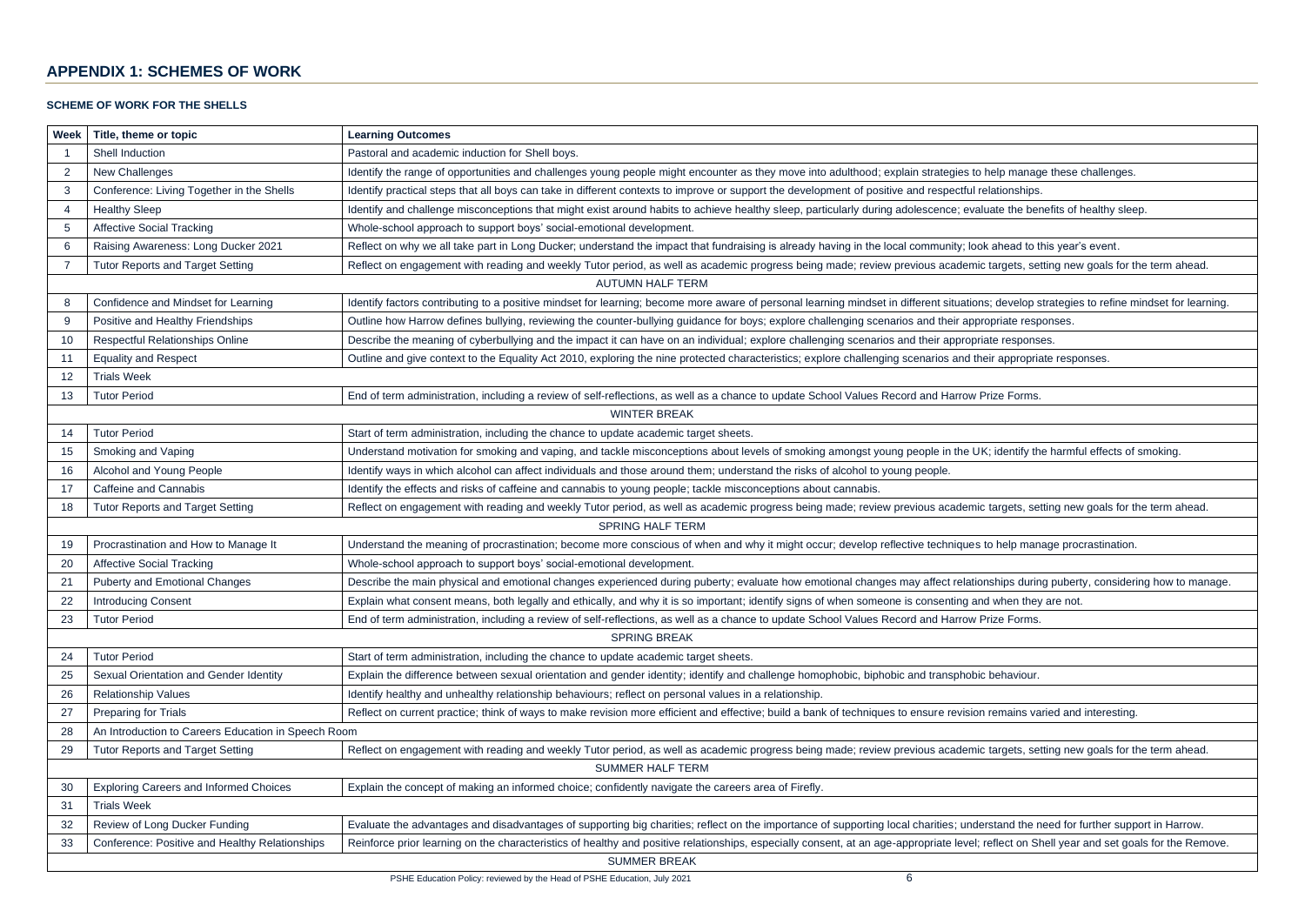### **SCHEME OF WORK FOR THE REMOVES**

| <b>Week</b>                                                                                                                                                                                     | Title, theme or topic                                                                                                                                                                             | <b>Learning Outcomes</b>                                                                                                                               |  |  |  |
|-------------------------------------------------------------------------------------------------------------------------------------------------------------------------------------------------|---------------------------------------------------------------------------------------------------------------------------------------------------------------------------------------------------|--------------------------------------------------------------------------------------------------------------------------------------------------------|--|--|--|
|                                                                                                                                                                                                 | <b>Tutor Period</b>                                                                                                                                                                               | Start of term administration, including a review of form room and plagiarism codes of conduct, ICT acceptable use policy, and Existing Customs; co     |  |  |  |
| 2                                                                                                                                                                                               | Conference: Living Together in the Removes                                                                                                                                                        | Identify practical steps that all boys can take in different contexts to improve or support the development of positive and respectful relationships.  |  |  |  |
| 3                                                                                                                                                                                               | <b>Promoting Emotional Wellbeing</b>                                                                                                                                                              | Explain the factors that affect emotional wellbeing; identify and evaluate the best ways to promote emotional wellbeing and build resilience.          |  |  |  |
| 4                                                                                                                                                                                               | My Wellbeing Journal                                                                                                                                                                              | Promoting self-help strategies to promote emotional well-being and resilience in young people.                                                         |  |  |  |
| 5                                                                                                                                                                                               | <b>Affective Social Tracking</b>                                                                                                                                                                  | Whole-school approach to support boys' social-emotional development.                                                                                   |  |  |  |
| 6                                                                                                                                                                                               | Raising Awareness: Long Ducker 2021                                                                                                                                                               | Reflect on why we all take part in Long Ducker; understand the impact that fundraising is already having in the local community; look ahead to this    |  |  |  |
| $\overline{7}$                                                                                                                                                                                  | <b>Tutor Reports and Target Setting</b>                                                                                                                                                           | Reflect on engagement with reading and weekly Tutor period, as well as academic progress being made; review previous academic targets, setting         |  |  |  |
|                                                                                                                                                                                                 | <b>AUTUMN HALF TERM</b>                                                                                                                                                                           |                                                                                                                                                        |  |  |  |
| 8                                                                                                                                                                                               | Organisation for Learning                                                                                                                                                                         | Gain an understanding of the benefits of being organised for learning; review and develop personal organisational skills.                              |  |  |  |
| 9                                                                                                                                                                                               | <b>Starting Out in Romantic Relationships</b>                                                                                                                                                     | Reflect on readiness for intimacy; evaluate a range of healthy and unhealthy relationship behaviours.                                                  |  |  |  |
| 10                                                                                                                                                                                              | Age of Consent and The Law                                                                                                                                                                        | Outline how the law defines consent; describe how age influences their ability to legally give consent; give reasons why most young people do not      |  |  |  |
| 11                                                                                                                                                                                              | Capacity to Consent                                                                                                                                                                               | Explain how and why it is wrong to assume someone is giving consent; explore what would stop a person being able to give their consent, reflectin      |  |  |  |
| 12                                                                                                                                                                                              | <b>Trials Week</b>                                                                                                                                                                                |                                                                                                                                                        |  |  |  |
| 13                                                                                                                                                                                              | End of term administration, including a review of self-reflections, as well as a chance to update School Values Record and Harrow Prize Forms.<br><b>Tutor Period</b>                             |                                                                                                                                                        |  |  |  |
|                                                                                                                                                                                                 | <b>WINTER BREAK</b>                                                                                                                                                                               |                                                                                                                                                        |  |  |  |
| 14                                                                                                                                                                                              | <b>Tutor Period</b><br>Start of term administration, including the chance to update academic target sheets.                                                                                       |                                                                                                                                                        |  |  |  |
| Effects and Risks of Drugs<br>Understand school drugs policy and practice, identify the risks and effects of drugs, focusing on individual commonly used drugs.<br>15                           |                                                                                                                                                                                                   |                                                                                                                                                        |  |  |  |
| 16                                                                                                                                                                                              | Drugs and The Law                                                                                                                                                                                 | Identify a range of motivations for substance misuse; appreciate the risks of different types of drug use; know drug classifications and the legal con |  |  |  |
| 17                                                                                                                                                                                              | Impact of Drug and Alcohol Use                                                                                                                                                                    | Understand the impact of drug and alcohol use on young people, identifying and challenging any misconceptions that might arise.                        |  |  |  |
| <b>Tutor Reports and Target Setting</b><br>Reflect on engagement with reading and weekly Tutor period, as well as academic progress being made; review previous academic targets, setting<br>18 |                                                                                                                                                                                                   |                                                                                                                                                        |  |  |  |
|                                                                                                                                                                                                 | <b>SPRING HALF TERM</b>                                                                                                                                                                           |                                                                                                                                                        |  |  |  |
| 19                                                                                                                                                                                              | The Importance of Rest and Recuperation                                                                                                                                                           | Recognise the importance of good quality sleep; know what happens when we do not get enough sleep; identify habits and routines that promote g         |  |  |  |
| 20                                                                                                                                                                                              | <b>Affective Social Tracking</b>                                                                                                                                                                  | Whole-school approach to support boys' social-emotional development.                                                                                   |  |  |  |
| 21                                                                                                                                                                                              | Contraception                                                                                                                                                                                     | Name the main types of contraception and how they work to prevent conception and / or protect against STIs; evaluate the best options in a range       |  |  |  |
| 22                                                                                                                                                                                              | Unplanned Pregnancy and Pregnancy Choices<br>Reflect on personal and others' feelings and beliefs about the options available in the event of an unplanned pregnancy, explaining the factors that |                                                                                                                                                        |  |  |  |
| 23                                                                                                                                                                                              | <b>Tutor Reports</b><br>End of term administration, including a review of self-reflections, as well as a chance to update School Values Record and Harrow Prize Forms.                            |                                                                                                                                                        |  |  |  |
|                                                                                                                                                                                                 |                                                                                                                                                                                                   | <b>SPRING BREAK</b>                                                                                                                                    |  |  |  |
| 24                                                                                                                                                                                              | <b>Tutor Period</b>                                                                                                                                                                               | Start of term administration, including the chance to update academic target sheets.                                                                   |  |  |  |
| 25                                                                                                                                                                                              | <b>Relationship Expectations</b>                                                                                                                                                                  | Justify my views around expectations in relationships; explain how pornography can distort relationship expectations and learn strategies to manag     |  |  |  |
| 26                                                                                                                                                                                              | Conference: Relationships and Sex Education                                                                                                                                                       | Consolidate learning of healthy relationship characteristics, as well as receive further sexual health advice from Medical Centre on topics such as s  |  |  |  |
| 27                                                                                                                                                                                              | Skilling up for Revision                                                                                                                                                                          | Consider ways to make existing habits more efficient and effective; develop a bank of techniques to ensure revision remains varied and interesting.    |  |  |  |
| 28                                                                                                                                                                                              | Applying for Work Experience                                                                                                                                                                      | Know what opportunities for work experience exist, as well as understand what will be required as part of the application process; consider one or t   |  |  |  |
| 29                                                                                                                                                                                              | <b>Tutor Reports and Target Setting</b>                                                                                                                                                           | Reflect on engagement with reading and weekly Tutor period, as well as academic progress being made; review previous academic targets, setting         |  |  |  |
|                                                                                                                                                                                                 |                                                                                                                                                                                                   | <b>SUMMER HALF TERM</b>                                                                                                                                |  |  |  |
| 30                                                                                                                                                                                              | Employability Skills Mapping (1)                                                                                                                                                                  | Know where and how to record and evidence employability skills on Unifrog; reflect on current areas of strength, as well as identify areas for furthe  |  |  |  |
| 31                                                                                                                                                                                              | <b>Trials Week</b>                                                                                                                                                                                |                                                                                                                                                        |  |  |  |
| 32                                                                                                                                                                                              | Review of Long Ducker Funding                                                                                                                                                                     | Evaluate the advantages and disadvantages of supporting big charities; reflect on the importance of supporting local charities; understand the need    |  |  |  |
| 33                                                                                                                                                                                              | <b>Expeditions Week</b>                                                                                                                                                                           |                                                                                                                                                        |  |  |  |
|                                                                                                                                                                                                 |                                                                                                                                                                                                   | <b>SUMMER BREAK</b>                                                                                                                                    |  |  |  |

ing Customs; completion of start of term target sheets.

bk ahead to this year's event. targets, setting new goals for the term ahead.

people do not have sex before the age of consent. onsent, reflecting on possible scenarios.

nd the legal consequences of possession and supply.

targets, setting new goals for the term ahead.

that promote good sleep habits.

tions in a range of scenarios.

the factors that can affect such decisions.

tegies to manage those expectations.

topics such as sexually transmitted infections (STIs).

consider one or two opportunities to work towards.

targets, setting new goals for the term ahead.

areas for further growth.

erstand the need for further support in Harrow.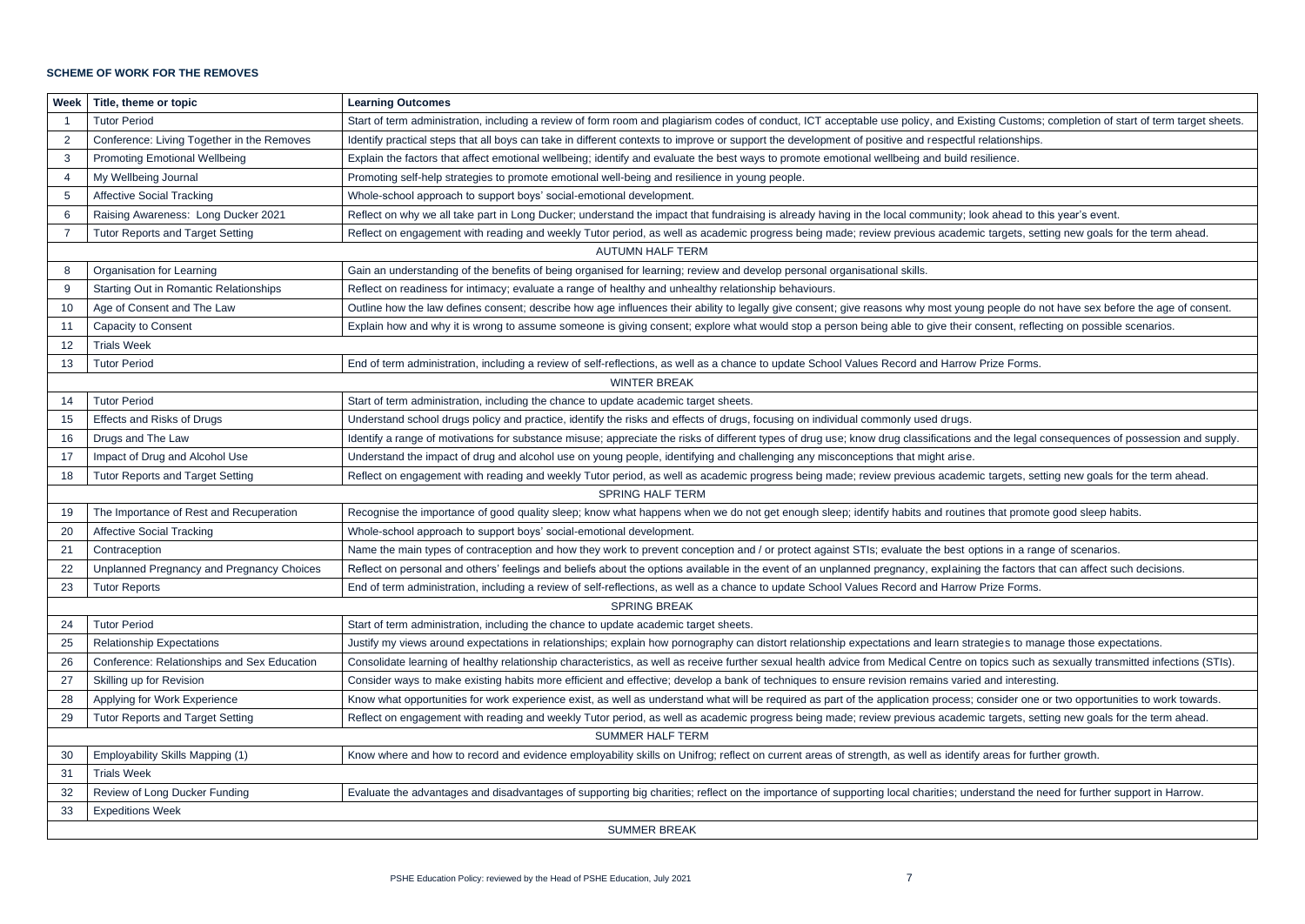### **SCHEME OF WORK FOR THE FIFTH FORM**

| Week                    | Title, theme or topic<br><b>Learning Outcomes</b>                                                                                                                                            |                                                                                                                                                                                                                                |  |  |  |  |
|-------------------------|----------------------------------------------------------------------------------------------------------------------------------------------------------------------------------------------|--------------------------------------------------------------------------------------------------------------------------------------------------------------------------------------------------------------------------------|--|--|--|--|
|                         | <b>Tutor Period</b>                                                                                                                                                                          | Start of term administration, including a review of form room and plagiarism codes of conduct, ICT acceptable use policy, and Existing Customs; comp                                                                           |  |  |  |  |
| $\overline{2}$          | <b>Building Resilience</b>                                                                                                                                                                   | Describe different negative thinking patterns and consider their potential impact on wellbeing; reframe negative thinking and identify ways to learn from                                                                      |  |  |  |  |
| 3                       | Peer Support                                                                                                                                                                                 | Recognise signs that someone might have mental health issues; explain when and whom to tell if concerned for theirs or someone else's mental wellb                                                                             |  |  |  |  |
| $\overline{4}$          | Conference: Living Together in the Fifth Form                                                                                                                                                | Identify practical steps that all boys can take in different contexts to improve or support the development of positive and respectful relationships.                                                                          |  |  |  |  |
| 5                       | <b>Affective Social Tracking</b>                                                                                                                                                             | Whole-school approach to support boys' social-emotional development.                                                                                                                                                           |  |  |  |  |
| 6                       | Raising Awareness: Long Ducker 2021                                                                                                                                                          | Reflect on why we all take part in Long Ducker; understand the impact that fundraising is already having in the local community; look ahead to this yea                                                                        |  |  |  |  |
| 7                       | <b>Tutor Reports and Target Setting</b>                                                                                                                                                      | Reflect on engagement with reading and weekly Tutor period, as well as academic progress being made; review previous academic targets, setting ne                                                                              |  |  |  |  |
|                         |                                                                                                                                                                                              | <b>AUTUMN HALF TERM</b>                                                                                                                                                                                                        |  |  |  |  |
| 8                       | Using Feedback for Improvement<br>Understand how feedback can be used for improvement; appreciate why it is important; understand the approaches that can be used; identify next ste         |                                                                                                                                                                                                                                |  |  |  |  |
| 9                       | What is Sexual Violence?                                                                                                                                                                     | Outline and description of what sexual violence is; begin viewing and discussing the BBC Teach Class Clip: Is this sexual harassment?                                                                                          |  |  |  |  |
| 10                      | Is this sexual harassment?                                                                                                                                                                   | Personal reflection and completion of viewing BBC Teach Class Clip: Is this sexual harassment?                                                                                                                                 |  |  |  |  |
| 11                      | <b>Other Kinds of Sexual Violence</b>                                                                                                                                                        | Discussion of different kinds of sexual violence, including female genital mutilation (FGM).                                                                                                                                   |  |  |  |  |
| 12                      | <b>Trials Week</b>                                                                                                                                                                           |                                                                                                                                                                                                                                |  |  |  |  |
| 13                      | <b>Tutor Period</b>                                                                                                                                                                          | End of term administration, including a review of self-reflections, as well as a chance to update School Values Record and Harrow Prize Forms.                                                                                 |  |  |  |  |
|                         | <b>WINTER BREAK</b>                                                                                                                                                                          |                                                                                                                                                                                                                                |  |  |  |  |
| 14                      | <b>Tutor Period</b>                                                                                                                                                                          | Start of term administration, including the chance to update academic target sheets.                                                                                                                                           |  |  |  |  |
| 15                      | <b>Resilience and Peer Pressure</b>                                                                                                                                                          | Identify accurate levels of drugs and alcohol amongst peers; identify the role of peer pressure in decision making; develop and employ strategies to ov                                                                        |  |  |  |  |
| 16                      | <b>Staying Safe</b><br>Understand the factors that affect the risks of substance use; learn strategies for staying safe and reducing harm.                                                   |                                                                                                                                                                                                                                |  |  |  |  |
| 17                      | Conference: Fun, Festivals and Freedom                                                                                                                                                       | Reinforce prior learning on the teenage brain, risk, substance use and peer pressure, as well as further develop strategies for staying safe and reducir                                                                       |  |  |  |  |
| 18                      | Reflect on engagement with reading and weekly Tutor period, as well as academic progress being made; review previous academic targets, setting ne<br><b>Tutor Reports and Target Setting</b> |                                                                                                                                                                                                                                |  |  |  |  |
| <b>SPRING HALF TERM</b> |                                                                                                                                                                                              |                                                                                                                                                                                                                                |  |  |  |  |
| 19                      | <b>Building a Successful Revision Timetable</b>                                                                                                                                              | Identify strengths and weaknesses; audit time and opportunities available; construct a progressive revision plan that builds towards final examinations.                                                                       |  |  |  |  |
| 20                      | <b>Affective Social Tracking</b>                                                                                                                                                             | Whole-school approach to support boys' social-emotional development.                                                                                                                                                           |  |  |  |  |
| 21                      | Annie Katchinska: Exam Stress                                                                                                                                                                | Identify causes of stress both prior to, and during, an examination cycle; build a suite of coping strategies, practising these as and where relevant, suc                                                                     |  |  |  |  |
| 22                      | Mocks                                                                                                                                                                                        |                                                                                                                                                                                                                                |  |  |  |  |
| 23                      | <b>Tutor Period</b>                                                                                                                                                                          | End of term administration, including a review of self-reflections, as well as a chance to update School Values Record and Harrow Prize Forms.                                                                                 |  |  |  |  |
|                         |                                                                                                                                                                                              | <b>SPRING BREAK</b>                                                                                                                                                                                                            |  |  |  |  |
| 24                      | <b>Tutor Period</b>                                                                                                                                                                          | Start of term administration, including the chance to update academic target sheets.                                                                                                                                           |  |  |  |  |
| 25                      | Long Term Commitments                                                                                                                                                                        | Describe the options available and explain how a long-term relationship can become legally binding; recognise the unacceptability of forced marriage and become legally binding; recognise the unacceptability of forced marri |  |  |  |  |
| 26                      | Parenting                                                                                                                                                                                    | Identify the roles and responsibilities of parents; evaluate the characteristics of successful parenting; identify the specific challenges of parenting at diff                                                                |  |  |  |  |
| 27                      | Job Searching                                                                                                                                                                                | Know how to access information on what it is like to work at various companies; reflect on current interest areas, beginning to explore future career pa                                                                       |  |  |  |  |
| 28                      | Employability Skills Mapping (2)                                                                                                                                                             | Know where and how to record and evidence employability skills on Unifrog; reflect on areas of strength, as well as identify future opportunities for gro                                                                      |  |  |  |  |
| 29                      | <b>Tutor Reports and Target Setting</b>                                                                                                                                                      | Reflect on engagement with reading and weekly Tutor period, as well as academic progress being made; review previous academic targets, setting ne                                                                              |  |  |  |  |
|                         |                                                                                                                                                                                              | <b>SUMMER HALF TERM</b>                                                                                                                                                                                                        |  |  |  |  |
| 31                      |                                                                                                                                                                                              |                                                                                                                                                                                                                                |  |  |  |  |
| 32                      | <b>GCSE Exams</b>                                                                                                                                                                            |                                                                                                                                                                                                                                |  |  |  |  |
| 33                      |                                                                                                                                                                                              |                                                                                                                                                                                                                                |  |  |  |  |
|                         |                                                                                                                                                                                              | <b>SUMMER BREAK</b>                                                                                                                                                                                                            |  |  |  |  |

ing Customs; completion of start of term target sheets. ways to learn from setbacks.

else's mental wellbeing.

bk ahead to this year's event.  $\alpha$  targets, setting new goals for the term ahead.

ed; identify next steps in using for improvement.

bloy strategies to overcome around substance use.

ng safe and reducing harm at events such as festivals. targets, setting new goals for the term ahead.

where relevant, such as breathing techniques.

of forced marriage and support for those at risk.

of parenting at different stages in a child's life.

ore future career paths.

pportunities for growth.

targets, setting new goals for the term ahead.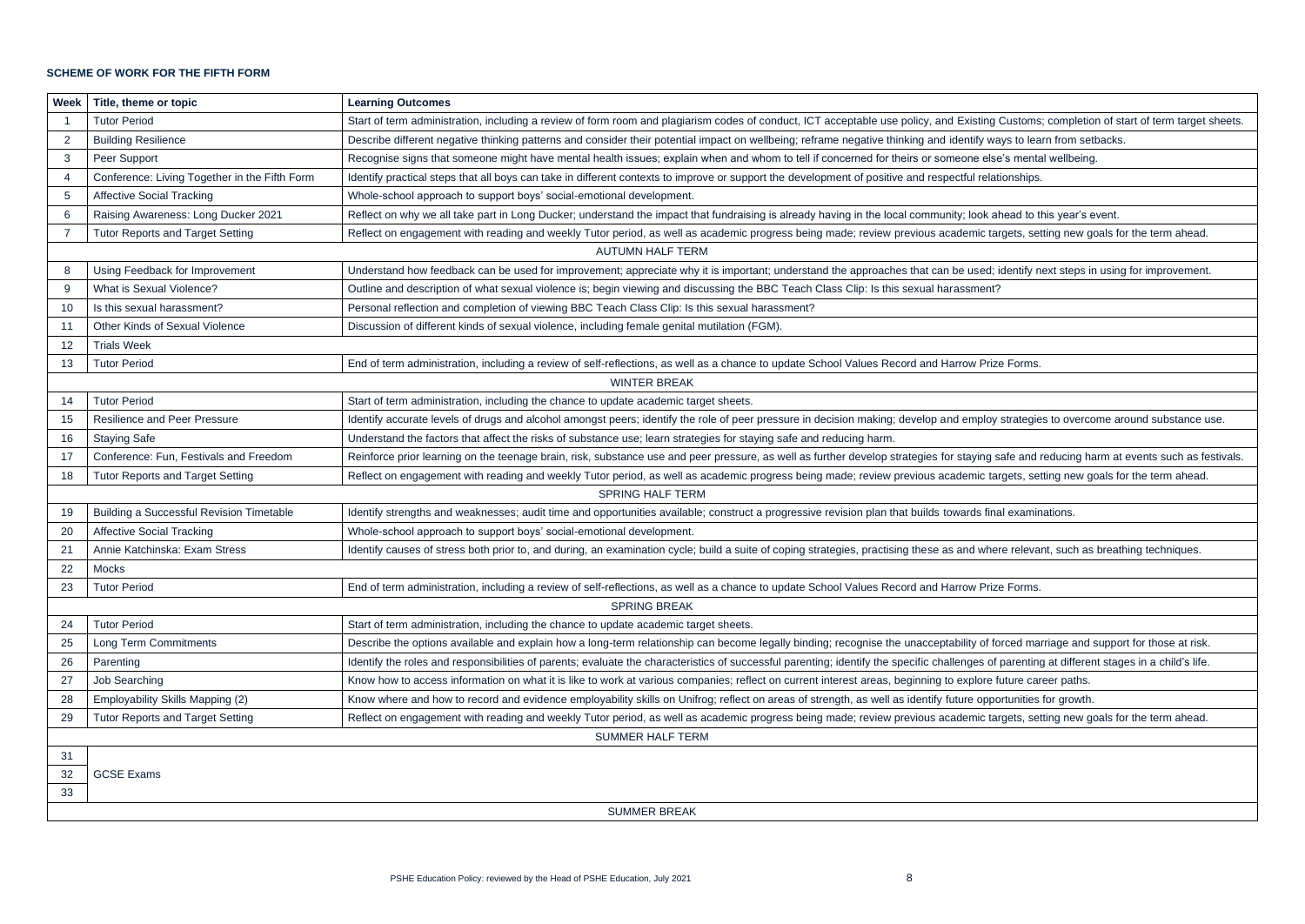# **SCHEME OF WORK FOR THE LOWER SIXTH**

| <b>Week</b>                                                                                                                                                                                        | Title, theme or topic                                                                                                                                                                        | <b>Learning Outcomes</b>                                                                                                                                |  |  |  |
|----------------------------------------------------------------------------------------------------------------------------------------------------------------------------------------------------|----------------------------------------------------------------------------------------------------------------------------------------------------------------------------------------------|---------------------------------------------------------------------------------------------------------------------------------------------------------|--|--|--|
|                                                                                                                                                                                                    | <b>Tutor Period</b>                                                                                                                                                                          | Start of term administration, including a review of form room and plagiarism codes of conduct, ICT acceptable use policy, and Existing Customs; compl   |  |  |  |
| $\overline{2}$                                                                                                                                                                                     | <b>Promoting Emotional Wellbeing</b>                                                                                                                                                         | Explain the factors that affect emotional wellbeing; identify and evaluate the best ways to promote emotional wellbeing and build resilience.           |  |  |  |
| 3                                                                                                                                                                                                  | My Wellbeing Journal                                                                                                                                                                         | Promoting self-help strategies to promote emotional well-being and resilience in young people.                                                          |  |  |  |
| 4                                                                                                                                                                                                  | Speaker: Jonny Benjamin (Mental Health)                                                                                                                                                      | Support and extend prior learning relating to mental health and emotional wellbeing.                                                                    |  |  |  |
| 5                                                                                                                                                                                                  | <b>Affective Social Tracking</b>                                                                                                                                                             | Whole-school approach to support boys' social-emotional development.                                                                                    |  |  |  |
| 6                                                                                                                                                                                                  | Raising Awareness: Long Ducker 2021                                                                                                                                                          | Reflect on why we all take part in Long Ducker; understand the impact that fundraising is already having in the local community; look ahead to this yea |  |  |  |
| $\overline{7}$                                                                                                                                                                                     | <b>Tutor Reports and Target Setting</b><br>Reflect on engagement with reading and weekly Tutor period, as well as academic progress being made; review previous academic targets, setting ne |                                                                                                                                                         |  |  |  |
|                                                                                                                                                                                                    |                                                                                                                                                                                              | <b>AUTUMN HALF TERM</b>                                                                                                                                 |  |  |  |
| 8                                                                                                                                                                                                  | Auditing your Learning                                                                                                                                                                       | Understand the importance of being proactive; learn to audit assignments; understand how to action and fill in learning gaps at regular intervals.      |  |  |  |
| 9                                                                                                                                                                                                  | <b>Risk Management</b>                                                                                                                                                                       | Identify the effect personal money choices can have on oneself and others; understand the possible consequences of gambling and debt.                   |  |  |  |
| 10                                                                                                                                                                                                 | Speaker: Justyn Larcombe (Problem Gambling)                                                                                                                                                  | Support and extend prior learning relating to gambling.                                                                                                 |  |  |  |
| 11                                                                                                                                                                                                 | Sixth Form Careers Education Programme in Speech Room                                                                                                                                        |                                                                                                                                                         |  |  |  |
| 12                                                                                                                                                                                                 | <b>Trials Week</b>                                                                                                                                                                           |                                                                                                                                                         |  |  |  |
| 13                                                                                                                                                                                                 | <b>Tutor Period</b>                                                                                                                                                                          | End of term administration, including a review of self-reflections, as well as a chance to update School Values Record and Harrow Prize Forms.          |  |  |  |
|                                                                                                                                                                                                    | <b>WINTER BREAK</b>                                                                                                                                                                          |                                                                                                                                                         |  |  |  |
| 14                                                                                                                                                                                                 | <b>Tutor Period</b>                                                                                                                                                                          | Start of term administration, including the chance to update academic target sheets.                                                                    |  |  |  |
| 15                                                                                                                                                                                                 | Drugs, Alcohol and The Law<br>The importance of making safer choices; scenario analysis of drug related incidents; drugs and the law abroad; and the impact of a criminal conviction.        |                                                                                                                                                         |  |  |  |
| 16                                                                                                                                                                                                 | <b>Harm Reduction</b><br>Assessment of prior knowledge; discussion of what harm reduction is and why it can be seen as controversial; staying safe, having an escape plan, as                |                                                                                                                                                         |  |  |  |
| 17                                                                                                                                                                                                 | Theatre: 'I love you Mum; I promise I won't die'                                                                                                                                             | Support and extend prior learning relating to drug and alcohol education.                                                                               |  |  |  |
| <b>Tutor Reports and Target Setting</b><br>Reflect on engagement with reading and weekly Tutor period, as well as academic progress being made; review previous academic targets, setting ne<br>18 |                                                                                                                                                                                              |                                                                                                                                                         |  |  |  |
|                                                                                                                                                                                                    |                                                                                                                                                                                              | <b>SPRING HALF TERM</b>                                                                                                                                 |  |  |  |
| 19                                                                                                                                                                                                 | Becoming an Independent Learner                                                                                                                                                              | Understand what becoming an independent learner means; appreciate why this is important; understand the approaches, identifying next steps in becomed   |  |  |  |
| 20                                                                                                                                                                                                 | <b>Affective Social Tracking</b>                                                                                                                                                             | Whole-school approach to support boys' social-emotional development.                                                                                    |  |  |  |
| 21                                                                                                                                                                                                 | Car Ownership                                                                                                                                                                                | Why do people learn to drive? Why are young drivers more at risk? Drink driving and the law, as well as the use of mobile phones. What are the financ   |  |  |  |
| 22                                                                                                                                                                                                 | Speaker: John Hoskison (Risk and Consequence)<br>Support and extend prior learning relating to implications of drink driving and assertiveness skills.                                       |                                                                                                                                                         |  |  |  |
| 23                                                                                                                                                                                                 | End of term administration, including a review of self-reflections, as well as a chance to update School Values Record and Harrow Prize Forms.<br><b>Tutor Period</b>                        |                                                                                                                                                         |  |  |  |
|                                                                                                                                                                                                    |                                                                                                                                                                                              | <b>SPRING BREAK</b>                                                                                                                                     |  |  |  |
| 24                                                                                                                                                                                                 | <b>Tutor Period</b>                                                                                                                                                                          | Start of term administration, including the chance to update academic target sheets.                                                                    |  |  |  |
| 25                                                                                                                                                                                                 | Sexual Images and Consent                                                                                                                                                                    | Explain the law relating to sharing sexual images; recognise that pornography rarely reflects good examples of consensual situations; reinforce previou |  |  |  |
| 26                                                                                                                                                                                                 | Speaker: Isla van Tricht (Pornography)                                                                                                                                                       | Support and extend prior learning, discussing surrounding issues and the difference between porn's portrayal of sex and relationships, and reality.     |  |  |  |
| 27                                                                                                                                                                                                 | <b>Preparing for Revision</b>                                                                                                                                                                | Understand the importance of revision; identify what form of revision is most effective personally; be able to formulate own revision timetable.        |  |  |  |
| 28                                                                                                                                                                                                 | <b>Career Competencies</b>                                                                                                                                                                   | Know what career competencies are; think about the importance of the competencies in the workplace; reflect on personal competencies, identifying p     |  |  |  |
| 29                                                                                                                                                                                                 | <b>Tutor Reports and Target Setting</b>                                                                                                                                                      | Reflect on engagement with reading and weekly Tutor period, as well as academic progress being made; review previous academic targets, setting ne       |  |  |  |
|                                                                                                                                                                                                    | <b>SUMMER HALF TERM</b>                                                                                                                                                                      |                                                                                                                                                         |  |  |  |
| 30                                                                                                                                                                                                 | <b>Personal Brand</b>                                                                                                                                                                        | Reflect on the importance of career happiness, building a sense of self-worth and knowledge of personal identity and motivation ahead of entering a w   |  |  |  |
| 31                                                                                                                                                                                                 | <b>Trials Week</b>                                                                                                                                                                           |                                                                                                                                                         |  |  |  |
| 32                                                                                                                                                                                                 | Review of Long Ducker Funding                                                                                                                                                                | Evaluate the advantages and disadvantages of supporting big charities; reflect on the importance of supporting local charities; understand the need for |  |  |  |
| 33                                                                                                                                                                                                 | <b>Expeditions Week</b>                                                                                                                                                                      |                                                                                                                                                         |  |  |  |
|                                                                                                                                                                                                    |                                                                                                                                                                                              | <b>SUMMER BREAK</b>                                                                                                                                     |  |  |  |

ing Customs; completion of start of term target sheets.

bk ahead to this year's event. targets, setting new goals for the term ahead.

an escape plan, as well as drug and alcohol first aid.

targets, setting new goals for the term ahead.

19 next steps in becoming an independent learner.

What are the financial costs?

ns; reinforce previous learning on consent.

encies, identifying present strengths and weaknesses. targets, setting new goals for the term ahead.

ead of entering a workplace.

erstand the need for further support in Harrow.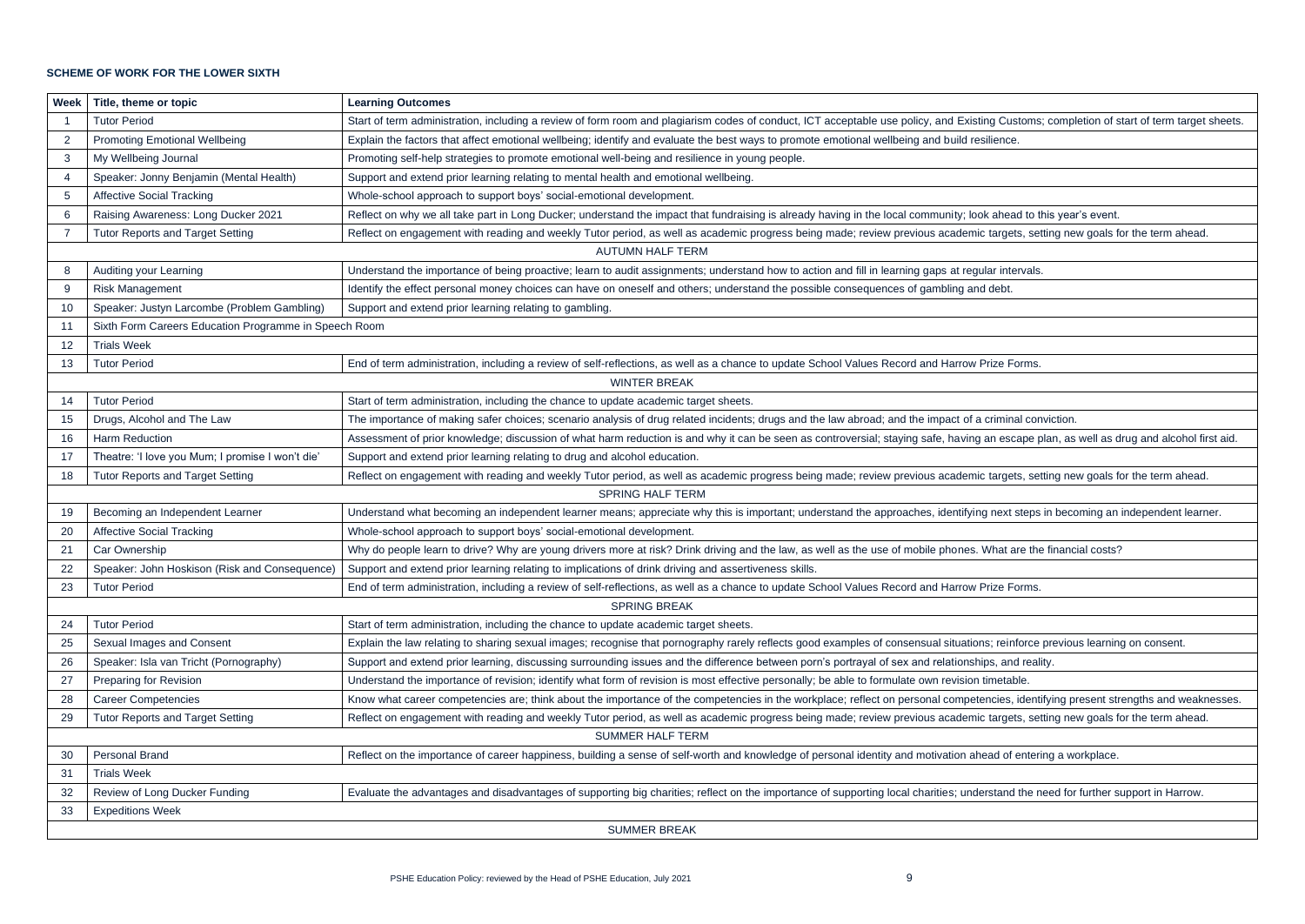### **SCHEME OF WORK FOR THE UPPER SIXTH**

| Week                                                                                                                                                                      | Title, theme or topic                                                                                                                                                                                         | <b>Learning Outcomes</b>                                                                                                                                     |  |  |  |
|---------------------------------------------------------------------------------------------------------------------------------------------------------------------------|---------------------------------------------------------------------------------------------------------------------------------------------------------------------------------------------------------------|--------------------------------------------------------------------------------------------------------------------------------------------------------------|--|--|--|
|                                                                                                                                                                           | <b>Tutor Period</b>                                                                                                                                                                                           | Start of term administration, including a review of form room and plagiarism codes of conduct, ICT acceptable use policy, and Existing Customs; completi     |  |  |  |
| $\overline{2}$                                                                                                                                                            | Coping with Uncertainty                                                                                                                                                                                       | Reflect on current fears or concerns; consider prior learning on negative thinking patterns; identify positive and healthy coping strategies.                |  |  |  |
| 3                                                                                                                                                                         | <b>Managing Transition</b>                                                                                                                                                                                    | Discuss the imminent transition from School to University or the workplace; describe the emotional and practical changes that accompany; reflect on posi     |  |  |  |
| $\overline{4}$                                                                                                                                                            | The Importance of Emotional Intelligence                                                                                                                                                                      | Define what is meant by emotional intelligence; describe the skills and values already apparent; identify and map where and how to further improve existi    |  |  |  |
| 5                                                                                                                                                                         | <b>Affective Social Tracking</b>                                                                                                                                                                              | Whole-school approach to support boys' social-emotional development.                                                                                         |  |  |  |
| 6                                                                                                                                                                         | Raising Awareness: Long Ducker 2021                                                                                                                                                                           | Reflect on why we all take part in Long Ducker; understand the impact that fundraising is already having in the local community; look ahead to this year's   |  |  |  |
| 7                                                                                                                                                                         | <b>Tutor Reports and Target Setting</b>                                                                                                                                                                       | Reflect on engagement with reading and weekly Tutor period, as well as academic progress being made; review previous academic targets, setting new           |  |  |  |
|                                                                                                                                                                           | <b>AUTUMN HALF TERM</b>                                                                                                                                                                                       |                                                                                                                                                              |  |  |  |
| 8                                                                                                                                                                         | Plagiarism and Harvard Referencing                                                                                                                                                                            | Know what the Harvard referencing style is, and when to use it; know how to produce a reference list, as well as in-text citations; understand what plagiar  |  |  |  |
| 9                                                                                                                                                                         | <b>Budgeting</b>                                                                                                                                                                                              | Understand the budgeting process; identify the difference between committed and discretionary spending; calculate expected income and expenditure for        |  |  |  |
| 10                                                                                                                                                                        | <b>Student Finance</b>                                                                                                                                                                                        | Understand the process of claiming student finance, in advance of applications opening in March; consider next steps to take in advance of graduating fro    |  |  |  |
| 11                                                                                                                                                                        | Payslips, Tax and National Insurance                                                                                                                                                                          | Read and understand a payslip; outline the rates of tax applied to key deductions from pay.                                                                  |  |  |  |
| 12                                                                                                                                                                        | <b>Trials Week</b>                                                                                                                                                                                            |                                                                                                                                                              |  |  |  |
| 13                                                                                                                                                                        | <b>Tutor Period</b>                                                                                                                                                                                           | End of term administration, including a review of self-reflections, as well as a chance to update School Values Record and Harrow Prize Forms.               |  |  |  |
|                                                                                                                                                                           |                                                                                                                                                                                                               | <b>WINTER BREAK</b>                                                                                                                                          |  |  |  |
| 14                                                                                                                                                                        | <b>Tutor Period</b>                                                                                                                                                                                           | Start of term administration, including the chance to update academic target sheets.                                                                         |  |  |  |
| Fertility and Parenthood<br>Explain how fertility changes over a person's lifetime and some of the factors affecting this; describe different routes to parenthood.<br>15 |                                                                                                                                                                                                               |                                                                                                                                                              |  |  |  |
| 16                                                                                                                                                                        | Identify the range of options available; describe the range of emotions someone might feel; evaluate the different influences that might affect decisions ab<br><b>Pregnancy Outcomes</b>                     |                                                                                                                                                              |  |  |  |
| 17                                                                                                                                                                        | Speaker: Lesley Salem (Menopause)<br>Support and extend prior learning on fertility, specifically women and menopause.                                                                                        |                                                                                                                                                              |  |  |  |
| 18                                                                                                                                                                        | <b>Tutor Reports and Target Setting</b><br>Reflect on engagement with reading and weekly Tutor period, as well as academic progress being made; review previous academic targets, setting new                 |                                                                                                                                                              |  |  |  |
|                                                                                                                                                                           | <b>SPRING HALF TERM</b>                                                                                                                                                                                       |                                                                                                                                                              |  |  |  |
| 19                                                                                                                                                                        | <b>Building a Successful Revision Timetable</b><br>Identify strengths and weaknesses; audit time and opportunities available; construct a developmental revision plan that builds towards final examinations. |                                                                                                                                                              |  |  |  |
| 20                                                                                                                                                                        | <b>Affective Social Tracking</b>                                                                                                                                                                              | Whole-school approach to support boys' social-emotional development.                                                                                         |  |  |  |
| 21                                                                                                                                                                        | Dr Alex Maxwell: Personal Health<br>Emphasis on personal care and self-help; focus on nutrition, sleep, exercise and mental health, as well as signposting sources for further support, both in               |                                                                                                                                                              |  |  |  |
| 22                                                                                                                                                                        | Mocks                                                                                                                                                                                                         |                                                                                                                                                              |  |  |  |
| 23                                                                                                                                                                        | End of term administration, including a review of self-reflections, as well as a chance to update School Values Record and Harrow Prize Forms.<br><b>Tutor Period</b>                                         |                                                                                                                                                              |  |  |  |
|                                                                                                                                                                           |                                                                                                                                                                                                               | <b>SPRING BREAK</b>                                                                                                                                          |  |  |  |
| 24                                                                                                                                                                        | <b>Tutor Period</b>                                                                                                                                                                                           | Start of term administration, including the chance to update academic target sheets.                                                                         |  |  |  |
| 25                                                                                                                                                                        | What Employers Want                                                                                                                                                                                           | Identify career competencies already mapped, reflecting on current strengths and areas for future growth; research interest areas, identifying person and    |  |  |  |
| 26                                                                                                                                                                        | <b>Creating Compelling CVs</b>                                                                                                                                                                                | Confidently construct a CV; be able to identify common CV mistakes; pick a CV format that fits with your personal brand.                                     |  |  |  |
| 27                                                                                                                                                                        | <b>Making Successful Applications</b>                                                                                                                                                                         | Know what is required when applying for a job; understand the importance of applying for a job you are interested in; receive advice on the letter of applic |  |  |  |
| 28                                                                                                                                                                        | <b>Workplace Readiness</b>                                                                                                                                                                                    | Know key aspects of the current employment landscape, reflect on the future of work, understanding what goes into formulating a career plan; developing      |  |  |  |
| 29                                                                                                                                                                        | <b>Tutor Reports and Target Setting</b>                                                                                                                                                                       | Reflect on engagement with reading and weekly Tutor period, as well as academic progress being made; review previous academic targets, setting new           |  |  |  |
|                                                                                                                                                                           |                                                                                                                                                                                                               | <b>SUMMER HALF TERM</b>                                                                                                                                      |  |  |  |
| 31                                                                                                                                                                        |                                                                                                                                                                                                               |                                                                                                                                                              |  |  |  |
| 32                                                                                                                                                                        | A Level Exams                                                                                                                                                                                                 |                                                                                                                                                              |  |  |  |
| 33                                                                                                                                                                        |                                                                                                                                                                                                               |                                                                                                                                                              |  |  |  |
|                                                                                                                                                                           | <b>SUMMER BREAK</b>                                                                                                                                                                                           |                                                                                                                                                              |  |  |  |

ing Customs; completion of start of term target sheets.

mpany; reflect on positive steps to take in preparation. further improve existing skill set.

bk ahead to this year's event. targets, setting new goals for the term ahead.

nderstand what plagiarism is.

ne and expenditure for the next academic year.

vance of graduating from Harrow.

ight affect decisions about pregnancy.

targets, setting new goals for the term ahead.

iurther support, both inside and outside of school.

identifying person and job specifications.

on the letter of application, CV and interview. zareer plan; developing interest in a particular sector. targets, setting new goals for the term ahead.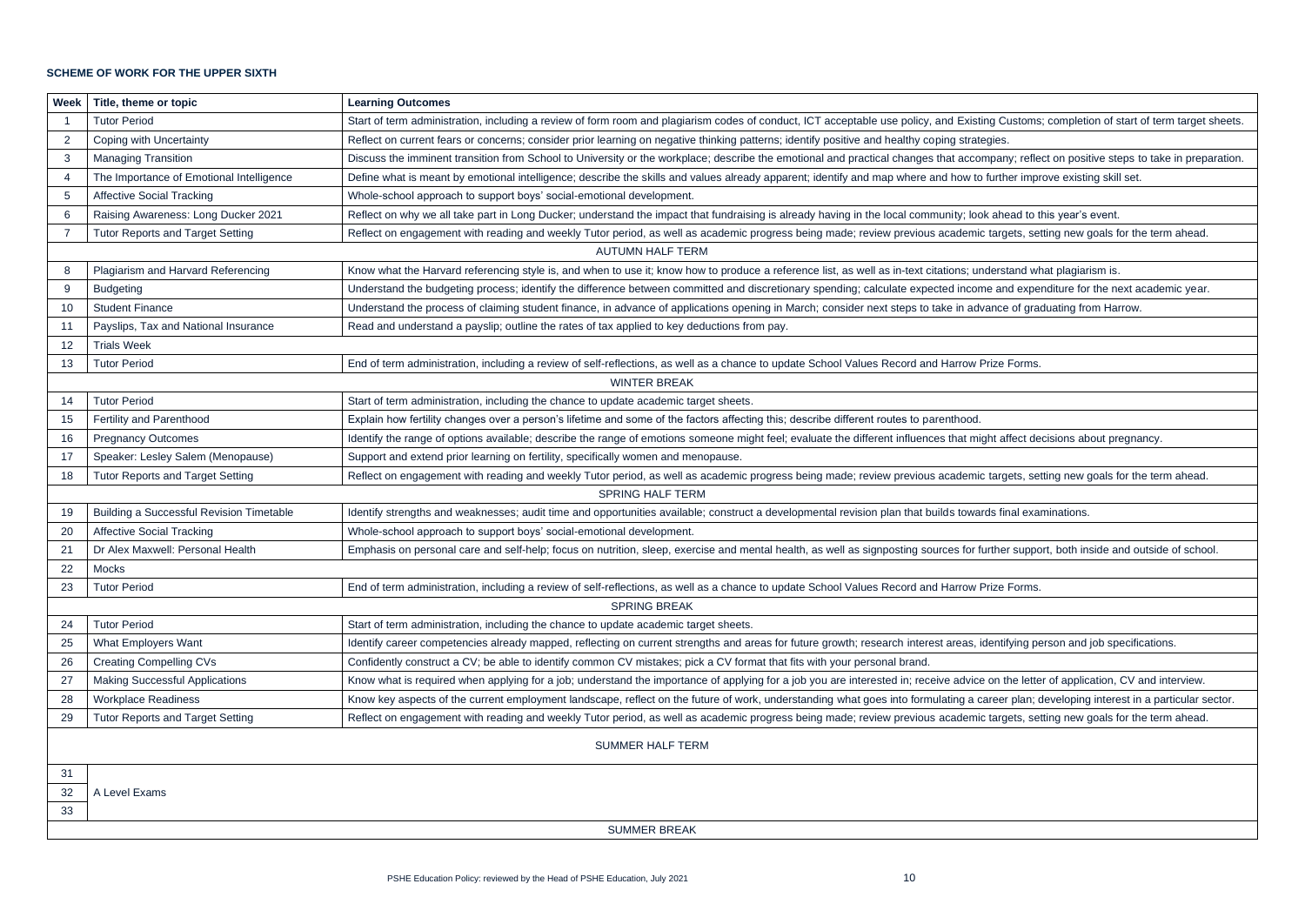# **WHOLE-SCHOOL SUMMARY AND CURRICULUM MAP**

| Shell                                                                             | Remove                                        | <b>Fifth Form</b>                                 | <b>Lower Sixth</b>                                                     | <b>Upper Sixth</b>                              |  |  |
|-----------------------------------------------------------------------------------|-----------------------------------------------|---------------------------------------------------|------------------------------------------------------------------------|-------------------------------------------------|--|--|
| <b>INDUCTION</b>                                                                  |                                               | <b>Start of Term Admin</b>                        |                                                                        |                                                 |  |  |
| <b>New Challenges</b>                                                             | Conference: Living Together in the Removes    | <b>Building Resilience</b>                        | <b>Promoting Emotional Wellbeing</b>                                   | Coping with Uncertainty                         |  |  |
| Conference: Living Together in the Shells<br><b>Promoting Emotional Wellbeing</b> |                                               | Peer Support                                      | My Wellbeing Journal                                                   | <b>Managing Transition</b>                      |  |  |
| <b>Healthy Sleep</b>                                                              | My Wellbeing Journal                          | Conference: Living Together in the Fifth Form     | External Speaker: Jonny Benjamin (Mental Health)                       | The Importance of Emotional Intelligence        |  |  |
|                                                                                   |                                               | <b>EXEAT</b>                                      |                                                                        |                                                 |  |  |
|                                                                                   |                                               | <b>Affective Social Tracking</b>                  |                                                                        |                                                 |  |  |
|                                                                                   |                                               | Raising Awareness: Long Ducker 2021 (TMD and DLC) |                                                                        |                                                 |  |  |
|                                                                                   |                                               | <b>Tutor Reports and Target Setting</b>           |                                                                        |                                                 |  |  |
|                                                                                   |                                               | <b>HALF TERM</b>                                  |                                                                        |                                                 |  |  |
| Confidence and Mindset for Learning                                               | <b>Organisation for Learning</b>              | <b>Using Feedback for Improvement</b>             | <b>Auditing your Learning</b>                                          | Plagiarim and Harvard Referencing               |  |  |
| Positive and Healthy Friendships                                                  | <b>Starting Out in Romantic Relationships</b> | What is Sexual Violence?                          | <b>Risk Management</b>                                                 | Budgeting                                       |  |  |
| <b>Respectful Relationships Online</b>                                            | Age of Consent and The Law                    | Is this Sexual Harassment?                        | External Speaker: Justyn Larcombe (Gambling)                           | <b>Student Finance</b>                          |  |  |
|                                                                                   |                                               | <b>EXEAT</b>                                      |                                                                        |                                                 |  |  |
| <b>Equality and Respect</b>                                                       | <b>Capacity to Consent</b>                    | <b>Other Kinds of Sexual Violence</b>             | Sixth Form Careers Programme in Speech Room                            | Payslips, Tax and National Insurance            |  |  |
|                                                                                   |                                               | <b>TRIALS</b>                                     |                                                                        |                                                 |  |  |
|                                                                                   |                                               | <b>End of Term Admin</b>                          |                                                                        |                                                 |  |  |
|                                                                                   |                                               | <b>CHRISTMAS BREAK</b>                            |                                                                        |                                                 |  |  |
|                                                                                   |                                               | <b>Start of Term Admin</b>                        |                                                                        |                                                 |  |  |
| <b>Smoking and Vaping</b>                                                         | <b>Effects and Risks of Drugs</b>             | <b>Resilience and Peer Pressure</b>               | Drugs, Alcohol and The Law                                             | <b>Fertility and Parenthood</b>                 |  |  |
| Alcohol and Young People<br>Drugs and The Law                                     |                                               | <b>Staying Safe</b>                               | <b>Harm Reduction</b>                                                  | <b>Pregnancy Outcomes</b>                       |  |  |
| <b>EXEAT</b>                                                                      |                                               |                                                   |                                                                        |                                                 |  |  |
| <b>Caffeine and Cannabis</b>                                                      | Impact of Drug and Alcohol Use                | External Speaker: Zoe Shuttleworth (Festivals)    | I love you Mum - I promise I won't die' by Tie It Up Theatre           | External Speaker: Lesley Salem (Menopause)      |  |  |
|                                                                                   |                                               | <b>Tutor Reports and Target Setting</b>           |                                                                        |                                                 |  |  |
| <b>HALF TERM</b>                                                                  |                                               |                                                   |                                                                        |                                                 |  |  |
| Procrastination and How to Manage It                                              | The Importance of Rest and Recuperation       | <b>Building a Successful Revision Timetable</b>   | Becoming an Independent Learner                                        | <b>Building a Successful Revision Timetable</b> |  |  |
|                                                                                   |                                               | <b>Affective Social Tracking</b>                  |                                                                        |                                                 |  |  |
|                                                                                   |                                               | <b>EXEAT</b>                                      |                                                                        |                                                 |  |  |
| <b>Puberty and Emotional Changes</b>                                              | Contraception                                 | Annie Katchinska: Exam Stress                     | Car Owenership                                                         | Dr Alex Maxwell: Exam Stress                    |  |  |
| <b>Introducing Consent</b>                                                        | Unplanned Pregnancy and Pregnancy Choices     | <b>MOCKS</b>                                      | External Speaker: John Hoskison (Risk and Consequence)<br><b>MOCKS</b> |                                                 |  |  |
| End of Term Admin                                                                 |                                               |                                                   |                                                                        |                                                 |  |  |
|                                                                                   |                                               | <b>EASTER BREAK</b>                               |                                                                        |                                                 |  |  |
|                                                                                   |                                               | <b>Start of Term Admin</b>                        |                                                                        |                                                 |  |  |
| Sexual Orientation and Gender Identity                                            | Conference: Relationships and Sex Education   | <b>Long Term Commitments</b>                      | <b>Sexual Images and Consent</b>                                       | <b>What Employers Want</b>                      |  |  |
| <b>Relationship Values</b>                                                        | <b>Relationship Expectations</b>              | Parenting                                         | External Speaker: Isla van Tricht (Pornography)                        | <b>Creating Compelling CVs</b>                  |  |  |
|                                                                                   |                                               | <b>EXEAT</b>                                      |                                                                        |                                                 |  |  |
| <b>Preparing for Trials</b>                                                       | Skilling up for Revision                      | <b>Job Searching</b>                              | <b>Preparing for Revision</b>                                          | <b>Making Successful Applications</b>           |  |  |
| An Introduction to Careers in Speech Room<br>Applying for Work Experience         |                                               | <b>Employability Skills Mapping (2)</b>           | <b>Career Competencies</b>                                             | <b>Workplace Readiness</b>                      |  |  |
|                                                                                   |                                               | <b>Tutor Reports and Target Setting</b>           |                                                                        |                                                 |  |  |
|                                                                                   |                                               | <b>HALF TERM</b>                                  |                                                                        |                                                 |  |  |
| <b>Exploring Careers and Informed Choices</b>                                     | <b>Employability Skills Mapping (1)</b>       |                                                   | <b>Personal Brand</b>                                                  | A Level Exams                                   |  |  |
|                                                                                   | <b>TRIALS</b>                                 | <b>GCSE Exams</b>                                 | <b>TRIALS</b>                                                          |                                                 |  |  |
| Review of Long Ducker Funding (TMD and DLC)                                       |                                               |                                                   | Review of Long Ducker Funding (TMD and DLC)                            |                                                 |  |  |
|                                                                                   | <b>Expeditions Week</b>                       |                                                   | <b>Expeditions Week</b>                                                |                                                 |  |  |
|                                                                                   |                                               | <b>END OF YEAR</b>                                |                                                                        |                                                 |  |  |

| 21B                               |    | R  | FF | L6 | U <sub>6</sub> | <b>Total</b> |
|-----------------------------------|----|----|----|----|----------------|--------------|
| <b>Health and Wellbeing</b>       |    |    | 6  | 6  |                | 26           |
| <b>Families and Relationships</b> |    |    |    |    |                | 27           |
| Living in the Wider World         |    |    |    |    |                | 20           |
| <b>Tutor Periods</b>              |    |    |    |    |                | 39           |
| <b>Learning Skills</b>            |    |    |    |    |                | 13           |
| Mock, Trials or Study Leave       |    |    | 6  |    |                | 18           |
| <b>Other</b>                      |    |    |    |    |                | 22           |
| <b>TOTAL</b>                      | 33 | 33 | 33 | 33 | 33             |              |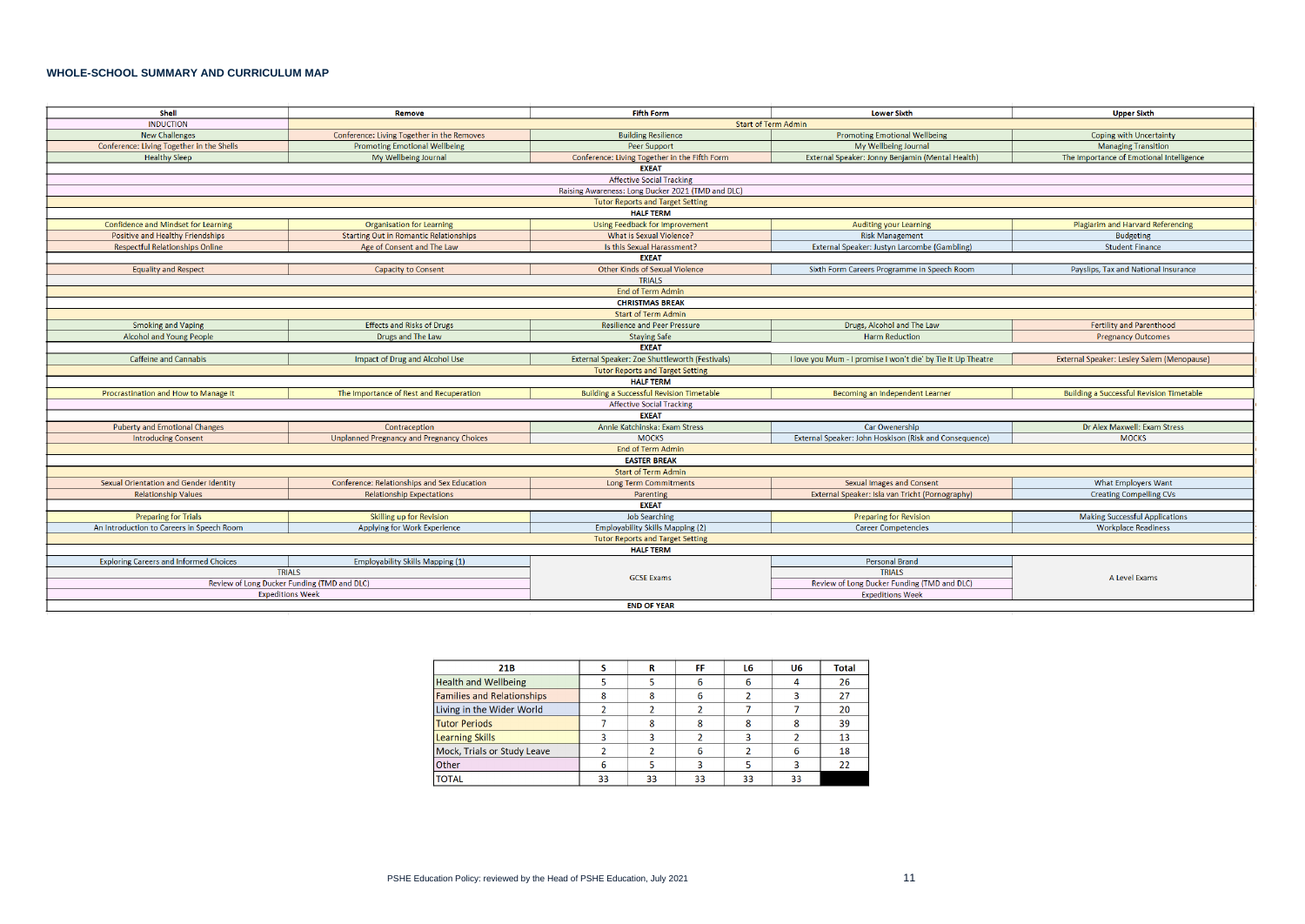# **APPENDIX 2: PSHE EDUCATION WITHIN THE ACADEMIC CURRICULUM**

# **ART**

The Shell year represents somewhat of a 'rite of passage' for boys at this Key Stage. Boys take on the rigours of joining the Harrow community; for most boys, this year will be the beginning of the end in terms of their 'formal' education in art and design. Also, it will mark the beginning of potential 2 to 4-year tenure for those boys wishing to pursue the subject at GCSE level and beyond. The Shell Art course allows for such changes and is designed to put the boy at the centre of the learning experience. The aim is to deliver a course which facilitates a good range of both conceptual and practical activities.

Shell art at Harrow affords boys the opportunity to build on existing skills, whilst embracing the challenges of new ones. Our Shell intake come from a wide range of schools, some better equipped for the delivery of art than others. Every boy enters the Art department at Harrow with a 'clean slate', regardless of their prior experiences of the subject. We aim to give every boy a broad-based positive experience in the department and encourage a sense of individual ownership and identity. Ultimately, we wish to foster a lifelong interest in the subject.

Aspects of PSHE education form an integral and essential part of a continuous dialogue between Beaks and boys where a whole range of issues are discussed including gender politics, the notion of 'difference' and inclusivity, especially when the zeitgeist might be perceived as a kneejerk proliferation of hate speech and trolling, especially through the medium of social media. Art seeks to act as both protector and buffer; a catalyst for boys to navigate their way through the constant bombardment of visual stimulus through various platforms such as Instagram, Snapchat and Facebook. Art is, and will continue to be, a safe space for boys at all times.

Art exhibitions help promote particular aspects of PSHE education. For instance, the Gilbert and George display was an excellent catalyst for supporting diversity, equality and inclusion.

Furthermore, diversity is promoted both through the Elective programme and the materials boys are using which could be perceived as the traditional preserve of girls, rather than boys, such as embroidery and batik. The department celebrates the work of male and female artists equally, making a deliberate effort to discuss the work of important female artists, not marginalising them as an appendage to the proliferation of male artists' work.

#### **BIOLOGY**

As part of the Biology curriculum, boys cover a number of different aspects of PSHE education. Most of these concern human health and disease but the treatment of other animals and care for the natural environment are also addressed. It is important for boys to be kept abreast of developments in medicine and environmental science if they are to act as responsible citizens. Some of these issues touch on boys' personal experiences and must be tackled sensitively.

Relevant aspects of the Edexcel IGCSE and OCR A level specifications are listed below with accompanying comments in italics.

# **Shell**

- Understand the advantages and disadvantages of using stem cells in medicine (*including the ethical issues surrounding the use of embryonic stem cells*).
- **■** Understand how vaccination results in the manufacture of memory cells, which enable future antibody production to the pathogen to occur sooner, faster and in greater quantity (*including the social responsibility/herd immunity aspect of being vaccinated*).
- Explain how the heart rate changes during exercise and under the influence of adrenaline (*including how exercise improves cardiovascular fitness and the illegal use of drugs and blood doping by athletes*).
- Understand how factors may increase the risk of developing coronary heart disease (*including high blood cholesterol levels, smoking, high blood pressure, diabetes, obesity plus treatment using defibrillators and CPR*).
- **■** Understand the biological consequences of smoking in relation to the lungs and the circulatory system, including coronary heart disease (*plus the anti-social aspects of smoking and the issues around vaping*).
- Understand that a balanced diet should include appropriate proportions of carbohydrate, protein, lipid, vitamins, minerals, water and dietary fibre (*including an analysis by every boy of his own diet*).
- **E** Identify the sources and describe the functions of carbohydrate, protein, lipid (fats and oils), vitamins A, C and D, the mineral ions calcium and iron, water and dietary fibre as components of the diet.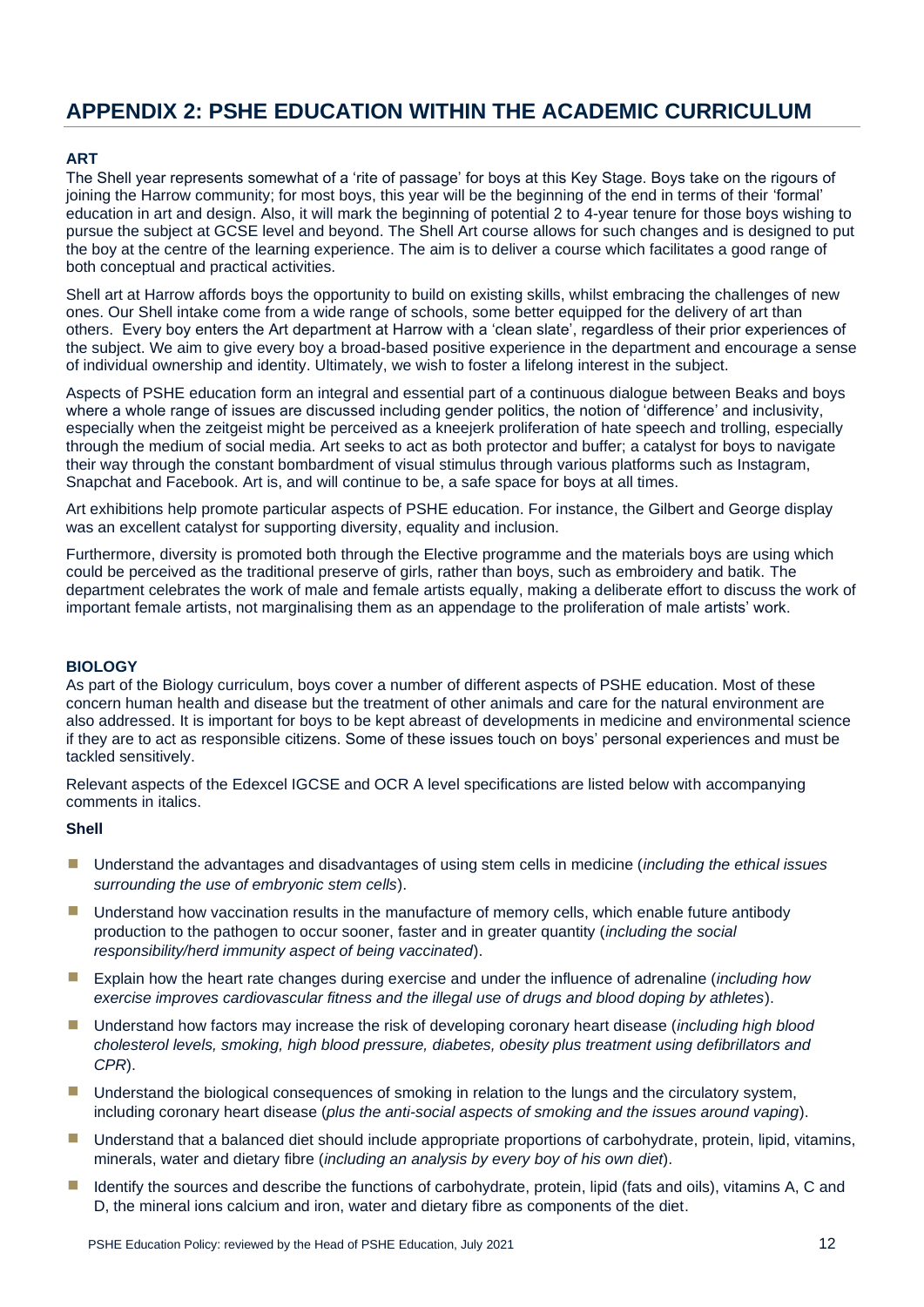■ Understand how energy requirements vary with activity levels, age and pregnancy (*including a discussion of obesity*).

#### **Remove**

- Understand the role of neurotransmitters at synapses (*plus how drugs, medicinal and recreational, affect the nervous system*).
- **■** Understand the sources, roles and effects of the following hormones: adrenaline, insulin, testosterone, progesterone and oestrogen (*including a discussion about Type 1 and Type 2 diabetes – causes and treatment*).
- Understand how the kidney carries out its roles of excretion and osmoregulation (*including how to treat kidney failure with dialysis and transplantation*).
- **■** Understand the biological consequences of pollution of air by sulphur dioxide and carbon monoxide.

## **Fifth Form**

- Understand the roles of oestrogen and progesterone in the menstrual cycle *(including the pros and cons of different methods of contraception and STIs*).
- **■** Understand the roles of oestrogen and testosterone in the development of secondary sexual characteristics (*including a wider discussion of changes associated with puberty*).
- Understand how genes exist in alternative forms called alleles which give rise to differences in inherited characteristics.
- Understand that most phenotypic features are the result of polygenic inheritance rather than single genes (*a number of examples are explored including the inheritance of genetic diseases and the ethical issues surrounding technologies that can prevent such diseases being passed on*).
- **■** Understand that the incidence of mutations can be increased by exposure to ionising radiation (for example, gamma rays, x-rays and ultraviolet rays) and some chemical mutagens (for example, chemicals in tobacco) (*including a recap of some of the dangers of smoking/vaping*).
- **■** Understand how resistance to antibiotics can increase in bacterial populations and appreciate how such an increase can lead to infections being difficult to control (*including a discussion about the responsible use of antibiotics*).
- **■** Understand how large amounts of human insulin can be manufactured from genetically modified bacteria that are grown in a fermenter (*another opportunity to talk about diabetes*).
- Understand how genetically modified plants can be used to improve food production and understand how cloned transgenic animals can be used to produce human proteins (*including a discussion about the ethical issues surrounding animal cloning and genetic modification of plants, animals, microbes and humans*).

#### **Lower Sixth**

- The potential uses of stem cells in research and medicine. To include the repair of damaged tissues, the treatment of neurological conditions such as Alzheimer's and Parkinson's, and research into developmental biology.
- The use and interpretation of electrocardiogram (ECG) traces. To include normal and abnormal heart activity e.g. tachycardia, bradycardia, fibrillation and ectopic heartbeat *(heart health and disease considered more broadly)*.
- $\blacksquare$  The different types of pathogen that can cause communicable diseases in animals. To include bacteria  $$ tuberculosis (TB), bacterial meningitis; viruses – HIV/AIDS, influenza; protoctista – malaria; fungi – athlete's foot.
- The means of transmission of animal communicable pathogens. To include direct and indirect transmission, reference to vectors, spores and living conditions e.g. climate, social factors (no detail of the symptoms of specific diseases is required).
- The differences between active and passive immunity, and between natural and artificial immunity. To include examples of each type of immunity.

PSHE Education Policy: reviewed by the Head of PSHE Education, July 2021 13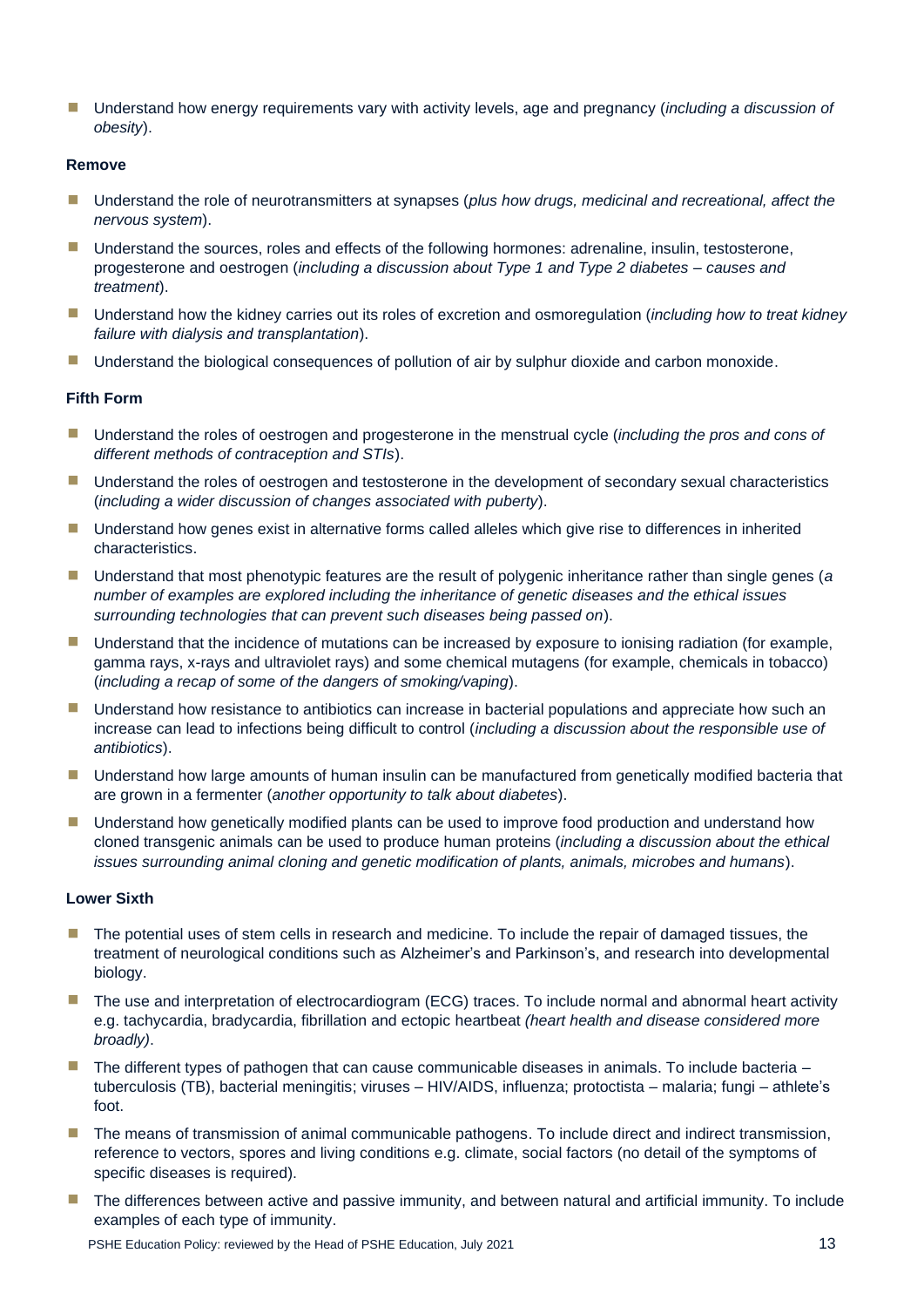- The principles of vaccination and the role of vaccination programmes in the prevention of epidemics. To include routine vaccinations and reasons for changes to vaccines and vaccination programmes (including global issues) (*including discussion of MMR and the anti-vax movement*).
- **E** Autoimmune diseases. To include an appreciation of the term autoimmune disease and a named example e.g. arthritis, lupus.
- The benefits and risks of using antibiotics to manage bacterial infection. To include the wide use of antibiotics following the discovery of penicillin in the mid-20th century and the increase in bacterial resistance to antibiotics (examples to include *Clostridium difficile* and MRSA) and its implications.
- **The ecological, economic and aesthetic reasons for maintaining biodiversity: ecological, including protecting** keystone species (interdependence of organisms) and maintaining genetic resource; economic, including reducing soil depletion (continuous monoculture); aesthetic, including protecting landscapes (*including the importance of interaction with nature for well-being*).

## **Upper Sixth**

- The effects of kidney failure and its potential treatments. To include the problems that arise from kidney failure including the effect on glomerular filtration rate (GFR) and electrolyte balance and the use of renal dialysis (both haemodialysis and peritoneal dialysis) and transplants for the treatment of kidney failure (*including discussion of the merits of an opt-out system for organ donation*).
- How excretory products can be used in medical diagnosis. To include the use of urine samples in diagnostic tests, with reference to the use of monoclonal antibodies in pregnancy testing and testing for anabolic steroids and drugs (*including a broader discussion of drug taking and drug testing within the context of school and wider society*).
- The differences between Type 1 and Type 2 diabetes mellitus. To include the causes of Type 1 and Type 2 diabetes and the treatments used for each (*including a demonstration of a glucose monitor and an insulin pen*).
- The potential treatments for diabetes mellitus. To include the use of insulin produced by genetically modified bacteria and the potential use of stem cells to treat diabetes mellitus.
- **T** Types of gene mutations and their possible effects on protein production and function. To include substitution, insertion or deletion of one or more nucleotides and the possible effects of these gene mutations (i.e. beneficial, neutral or harmful) (*including some examples of genetic diseases such as sickle cell anaemia*).
- The ethical considerations surrounding the use of artificial selection. To include a consideration of the more extreme examples of the use of artificial selection to 'improve' domestic species e.g. dog breeds (*including a wider discussion of inbreeding effects including in human populations*).
- How gene sequencing has allowed for the development of synthetic biology (*including a discussion of the potential applications of synthetic biology for example in medicine*).
- The principles of DNA profiling and its uses. To include forensics and analysis of disease risk (*such as with Huntington's disease*).
- The ethical issues (both positive and negative) relating to the genetic manipulation of animals
- (including humans), plants and microorganisms. To include insect resistance in genetically modified soya, genetically modified pathogens for research and 'pharming' i.e. genetically modified animals to produce pharmaceuticals and issues relating to patenting and technology transfer e.g. making genetically modified seed available to poor farmers.
- The principles of, and potential for, gene therapy in medicine. To include the differences between somatic cell gene therapy and germ line cell gene therapy.
- $\blacksquare$  The arguments for and against artificial cloning in animals.
- Recycling within ecosystems. To include the role of decomposers and the roles of microorganisms in recycling nitrogen within ecosystems (including *Nitrosomonas*, *Nitrobacter*, *Azotobacter* and *Rhizobium*) and the importance of the carbon cycle to include the role of organisms (decomposition, respiration and photosynthesis) and physical and chemical effects in the cycling of carbon within ecosystems (*including a discussion of the human impact on ecological cycles leading to pollution and climate change*).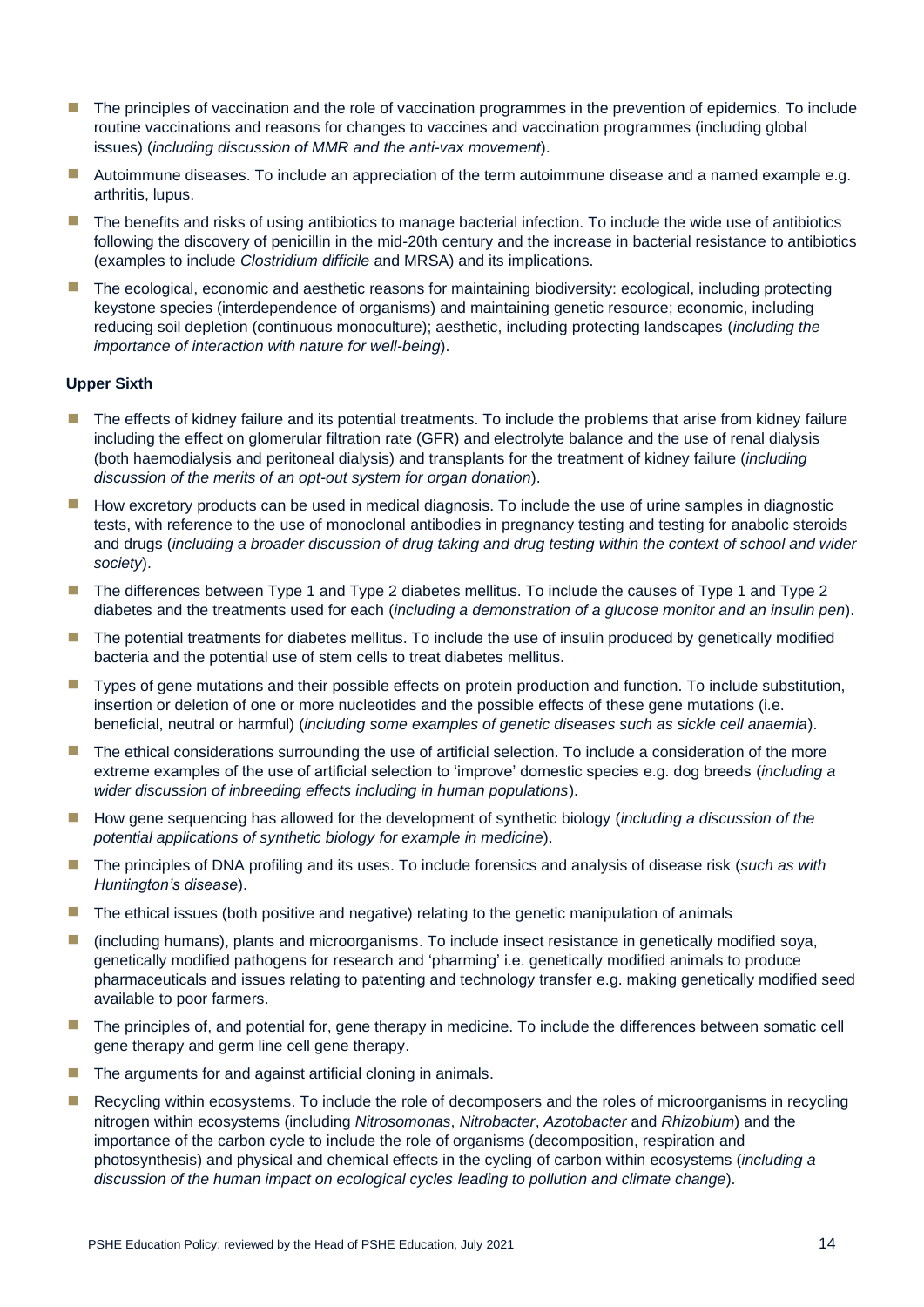- The factors that determine size of a population. To include the significance of limiting factors in determining the carrying capacity of a given environment and the impact of these factors on final population size (*including a consideration of human population growth and the impacts of medical interventions such as contraception*).
- The reasons for, and differences between, conservation and preservation. To include the economic, social and ethical reasons for conservation of biological resources.
- **E** How the management of an ecosystem can provide resources in a sustainable way. Examples to include timber production and fishing.
- The management of environmental resources and the effects of human activities. To include how ecosystems can be managed to balance the conflict between conservation/preservation and human needs e.g. the Masai Mara region in Kenya and the Terai region of Nepal, peat bogs and the effects of human activities on the animal and plant populations and how these are controlled in environmentally sensitive ecosystems e.g. the Galapagos Islands, Antarctica, Snowdonia National Park, the Lake District.

#### **Super-curriculum**

Boys who are considering pursuing medicine at university attend a Preparation for Medicine Elective in the Summer term of the Lower Sixth. Outside of the form room, the Biology Department hosts numerous supercurricular events under the auspices of the Biology Society, Dissection Society, Natural History Society and Medical Society. These provide boys with opportunities to extend their knowledge and understanding of medicine and the natural world and to observe and handle organisms, both alive and dead, in a respectful manner. Boys who volunteer for the Farm Club help to look after larger animals such as cows and donkeys. They also work alongside the boys who do Conservation to develop the School estate as a habitat for wildlife that both the School community and wider public can appreciate and enjoy.

#### **CHEMISTRY**

Throughout all year groups, boys learn how to remain safe and healthy within a laboratory environment. All boys will develop an understanding of:

- Hazards of inappropriate dress and behavious when working with chemicals and equipment; developing safe conduct in a hazardous environment, including the importance of personal protective equipment (PPE).
- **Inhalation of noxious substances and the need for adequate ventilation and extraction.**
- Hot materials and the correct handling of them; burns and cuts, understanding the correct treatment and procedures for them; washing of hands and the use of barrier creams to prevent dermatitis.
- The Health and Safety at Work Act and Control of Substances Hazardous to Health (COSHH).

In addition, all boys are encouraged to become responsible global citizens, learning more about our impact on the world and how we can make the best use of the resources at our disposal.

IGCSE chemists are introduced to plastic production, explaining why we have become so heavily dependent on them. Despite their low-cost production, boys learn about the comparative cost to recycle or dispose and thus the reluctance of large corporations to take responsibility for the waste created. How much waste do we see littered in our own streets, in addition to those in our oceans? Should governments act with taxes, research or both to force a change in our actions if persuasion is not effective? It was chemists who designed plastic and so chemists will need to work hard to find a solution as many bio/photodegradable examples are developed. Society's overreliance on crude oil extends to fossil fuels. Boys learn about the chemical processes involved in the refinery of our fuels, as well as how demand has an impact on global economics and geopolitics, in addition to the negative impact of oil spills to local economies and ecosystems and the chemistry involved in preventing and cleaning such instances.

Furthermore, IGCSE chemists are encouraged to understand the contribution of combustion engines to global warming, as well as low-level ozone, smog and poisonous gases that harm our urban quality of life. Boys learn about our generational responsibility to reduce greenhouse gas emissions to mitigate climate change. There is an emphasis on learning about how chemists can make these processes more efficient with the use of catalysts, although these (and many other modern processes, such as the chemical components of rechargeable batteries and circuits in our smart phones) rely on very rare earth metals – stocks of these are now running low and ecosystems are destroyed where these stocks are mined.

Moreover, IGCSE chemists learn about the development of alternatives such as fuel cell technology and the electrolysis of water as a ready source of hydrogen. Atmospheric Chemists were essential in solving the issue of the hole in the ozone layer caused by society's demands for convenience at low economic cost. The Montreal protocol that sought to address this global issue is an excellent example of international collaboration overcoming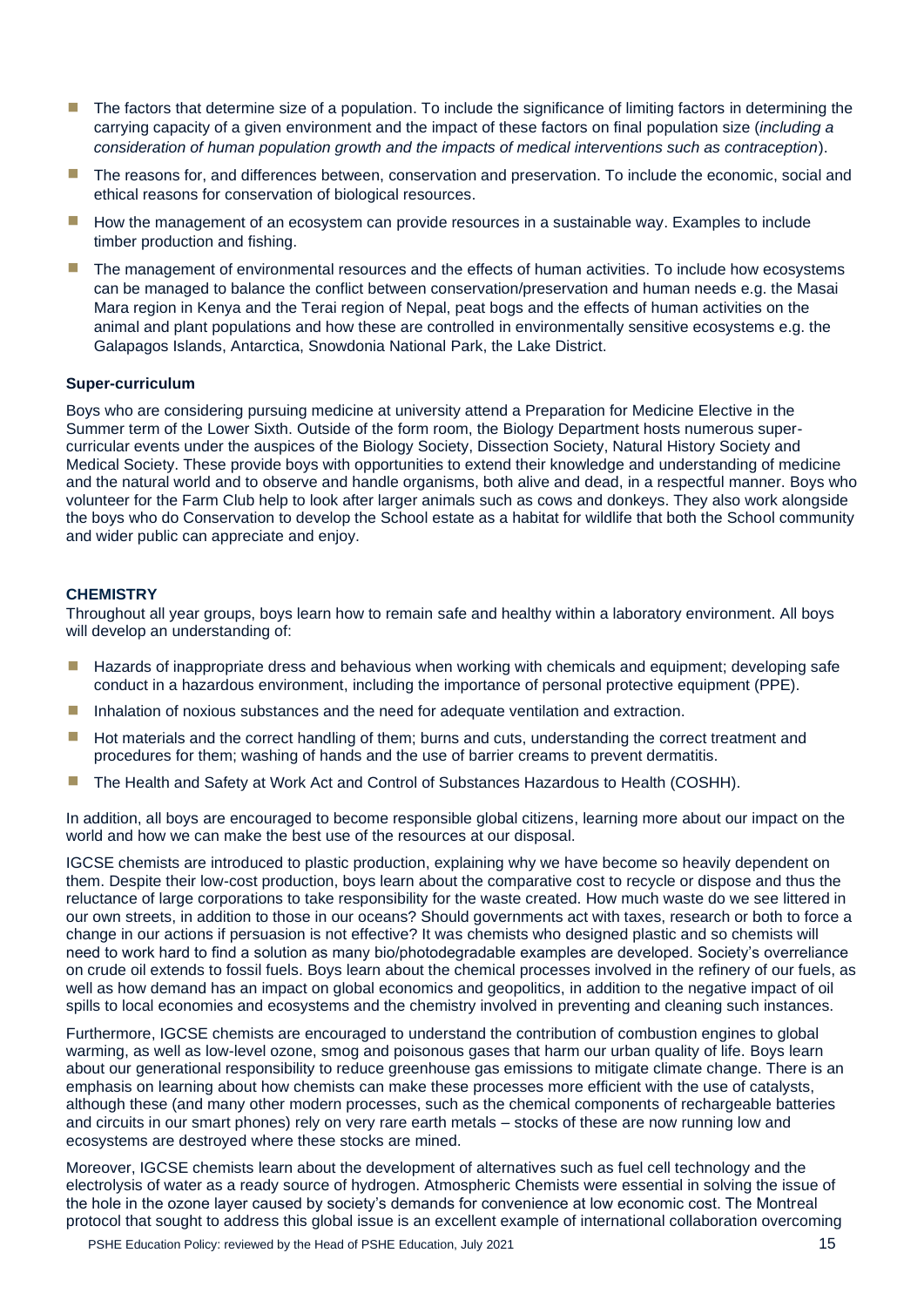politics and financial barriers to solve a global issue, caused by wealthy industrialised nations yet disproportionately impacting the less developed nations as is so often the case. Meanwhile, the alcoholic drinks industry continues the age-old chemical practice of fermenting fruit then distilling ethanol. Making our own 'pineapple vodka' in lessons or learning about the chemistry of breathalysers are interesting hooks to discuss the negative health and social impacts of excess alcohol.

Similarly, the pharmaceutical industry is never far from any discussion of organic chemistry. Boys learn about unethical practice of patenting – how it prevents access of affordable medicine to the neediest around the globe all to protect profit and share price. As the boys learn to synthesise drugs like aspirin in the lab, understanding the pathways and efficacy of medicines inevitably leads teenage boys to question the composition of illegal drugs and the effects on our bodies with useful subsequent discussion. Organic Chemistry also lends itself well to understanding the negative impacts of smoking, with the impact of radicals in the lungs, as well as debunking the new myth that vaping is any healthier.

The yearly release of the Nobel Prize acts as a good opportunity to talk about the ethics of scientific celebration, thinking critically about why and how we celebrate science. Boys are encouraged to draw upon their own values and that of the School's when considering the wealth of Nobel. Did he acquire these funds unethically through the development of weapons that he patented? Similarly at A level, boys are given the opportunity to discuss the flaws in the scientific community when covering the Haber process, questioning whether industry limits the impact of science on society, why minority groups are so under-represented and why there still remains a large gender imbalance in the industry. Haber as an individual is a useful starting point for a wider discussion about mental health, gender and familial relationships, as is Rosalind Franklin and the Sixth Form especially are encouraged to explore such PSHE-related themes in depth.

#### **DESIGN & TECHNOLOGY**

Throughout all year groups boys learn how to remain safe and healthy within a workshop environment. All boys will develop an understanding of the dangers surrounding:

- Hazards of inappropriate dress and behaviour when working with machinery; developing safe conduct in a hazardous environment.
- **Inhalation of noxious substances and the need for adequate ventilation and extraction.**
- $\blacksquare$  Hot materials and the correct handling of them.
- **E** Burns and cuts, understanding the correct treatment and procedures for them. Washing of hands and the use of barrier creams to prevent dermatitis.
- The importance of PPE when working on machine tools.
- At A Level, boys develop further understating of hazards, risks and control measures, the Health and Safety Act of 1974 and Control of Substances Hazardous to Health (COSHH).

# **DIGITAL LEARNING AND COMPUTER SCIENCE**

In Shell computing, the boys spend the first few weeks being guided through a short course on digital hygiene. All boys are issued with a Surface device, with the opening lessons focusing on the responsible use of technology, making sure that all boys know their rights and responsibilities, and the opportunities that exist online, including that the same expectations of behaviour apply in all contexts, including when operating online.

Boys are made aware of how information and data is generated, collected, shared and used online with a specific focus on online risks, including the use of social media. It is made clear to boys that any material that someone provides to another has the potential to be shared online and the difficulty of removing potentially compromising material is discussed. What to do and where to get support to report material or manage issues online is covered, with specific reference made to acts of cyberbullying, including where and how to get help.

Finally, the course examines responsible and safe offline activities to help promote effective and worthwhile use of technology in everyday life. All boys are required to pass a short assessment at the end of the course.

If a boy chooses to study the Computer Science IGCSE course they will be further exposed to good digital habits, focusing on responsible and safe use of devises, including viruses and firewalls. In addition, there are Sixth Form Elective modules that cover programming and how to build personal computers.

### **DRAMA AND THEATRE**

A variety of PSHE education topics and themes are covered directly through curricular Drama courses at Harrow, and skill-building in this context is an integral part of the department's curricular and co-curricular provision.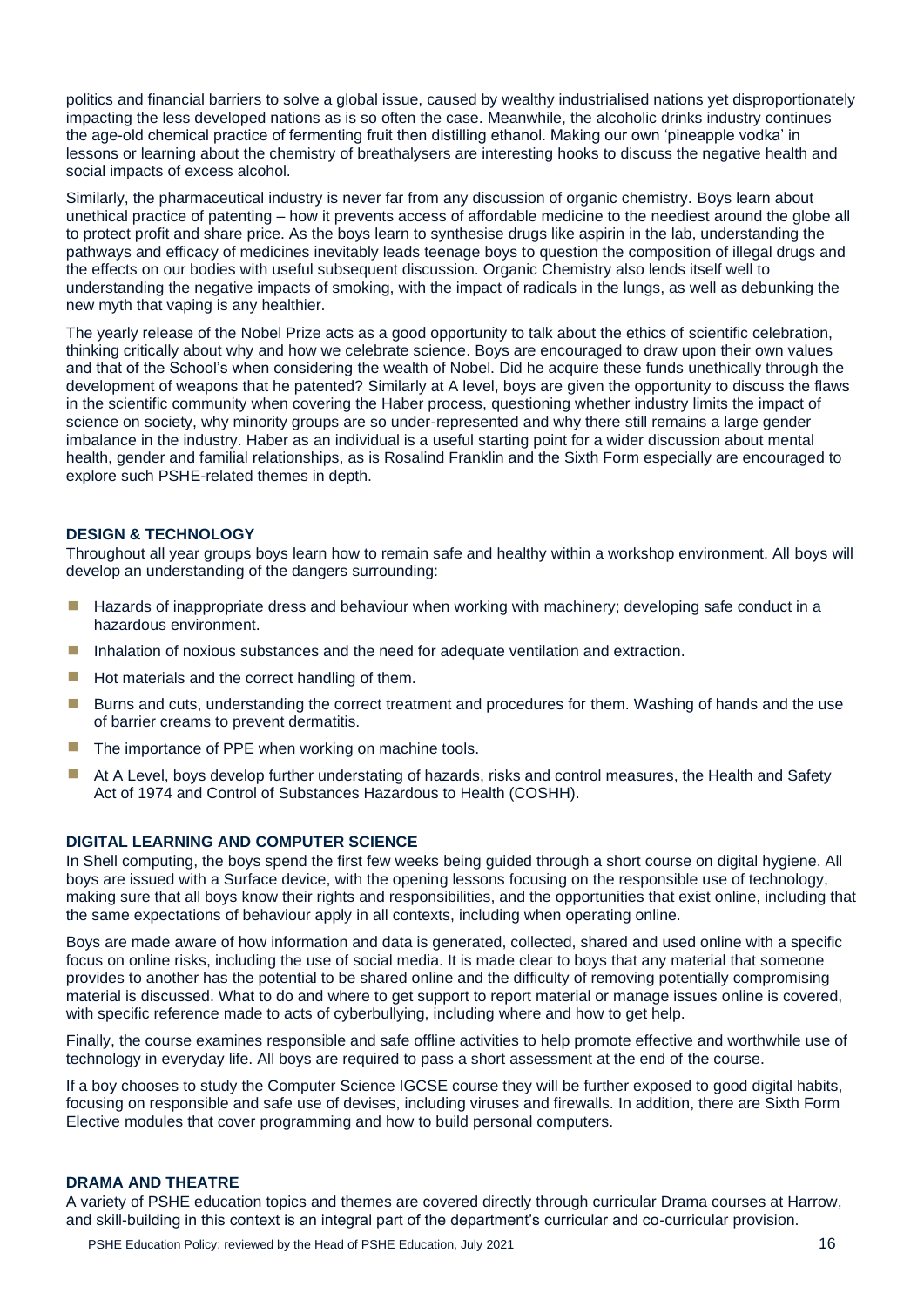In the Shell year, a short Drama course followed by all boys focuses on creativity, clarity and ensemble work as key skills required to engage in Drama. Boys are coached to express their thoughts, spoken dialogue and physical gesture with clarity, to problem solve and to work cooperatively in groups. They are encouraged to develop emotional sensitivity in this context, to be spatially aware, and to be respectful of the opinions and ideas of others.

A cornerstone of Harrow's early Drama provision is the annual Shell Drama Festival, in which sixth-form boys direct Shell boys in short performances during their first half term in the school. In this co-curricular context, boys are thus encouraged to respect and cooperate with their peers, and to support one another practically and emotionally to achieve the task in hand. The older boys develop organisational and leadership skills, managing their time and resources, and the relationships within the group.

At the start of the GCSE Drama course for Remove and Fifth Form boys, boys engage in a module exploring the history and development of theatre. They explore social, cultural and economic factors behind the evolution of theatrical styles and forms. As part of the course, a wide variety of dramatic texts are considered and discussed, encouraging boys to engage with personal, social and health-related themes in almost every lesson. To explore the staging of one of the 'lovers' scenes in *A Midsummer Night's Dream* (a core GCSE Drama set text), for example, requires discussion and understanding of different psychological viewpoints on themes including mental health and wellbeing, relationships of different kinds, and family situations, through the 'lens' of the narrative situation.

Later in the GCSE course, boys devise their own pieces of drama, taking mythology as stimulus, and combining the narrative ideas with contemporary issues and viewpoints, often taking news stories or images as starting points. Recent devising projects have explored subjects including gambling and addiction, asylum seeking, social media culture, crime and policing. Boys research, explore and express their own ideas through the dramatic medium, working collaboratively and sensitively with others.

All boys in the Remove year follow a drama-based Elective on collaborative skills. They are set a series of practical, spatial and group-focused tasks, and asked to reflect on how successful teamworking comes about. The module includes a 'survival' scenario, in which boys are asked to weigh up a series of economic and safety factors in a situation they are given, and to dramatize a response, thus putting across their collective ideas.

In the Fifth Form, all boys follow a drama-based Elective on communication and presentation skills, wherein they explore engaging an audience, making eye contact, thinking about what to say, delivering a message, and listening and responding sensitively. The course includes role-play scenarios exploring more sensitive personal themes, and how to support their peers. At the culmination of the course, boys make short group presentations which are filmed, so they can watch themselves back and reflect on how clearly and sensitively they have put across their message.

Studying A Level Drama, boys are asked to explore further the social, cultural and economic factors inherent in making pieces of theatre. In studying Tennesee Williams' *The Glass Menagerie*, for example (a core set text), they engage with multiculturalism, economic issues related to The Great Depression, and Williams' own family and personal situation. Devised work at this level aims for complex personal expression, and often involves discussion of advanced issues, as well as sensitive group working. Recent A Level devised pieces have explored crises in self-confidence in response to T.S. Eliot's 'The Love Song of J.Alfred Prufrock', and gender and sexuality through a study of Lord Byron's life and writings.

As part of Harrow's extensive co-curricular Drama provision, a range of challenging context is explored. Discussions around boys' experiences growing up in the modern world take place almost every day in rehearsals, and the department takes its responsibility to engage in such discussion seriously (see departmental guidelines for dealing with material containing strong language or challenging content), whilst not shying away from this crucial aspect of the subject and its importance. Ultimately, engagement in a drama production or project of any kind requires the development of personal qualities, notably: empathy and awareness, clarity, commitment and discipline, and ensemble working. The department takes these four key skill areas as its corner stones, returning to them, for example, when considering the awarding of departmental colours, prizes and scholarships.

# **ECONOMICS AND BUSINESS**

Economics and Business are only offered in the Sixth Form at Harrow but there is a Fifth Form Elective which introduces economics and business. A variety of personal, social, health and economic topics are explored through the study of Economics and Business.

Macroeconomics includes a lot of political themes. It begins by looking at the objectives of the government which include reducing unemployment and inequality and reducing debt and preserving the environment. Mortgages, taxes and personal finance are often covered to give boys the economic tools to flourish in the future and avoid unmanageable debt. Important issues such as the EU, immigration and development are explored in the second year of study.

Both Economics and Business cover important themes of development and ways of measuring it, including the Human Development Index (HDI) which encompasses health (infant mortality and life expectancy), education and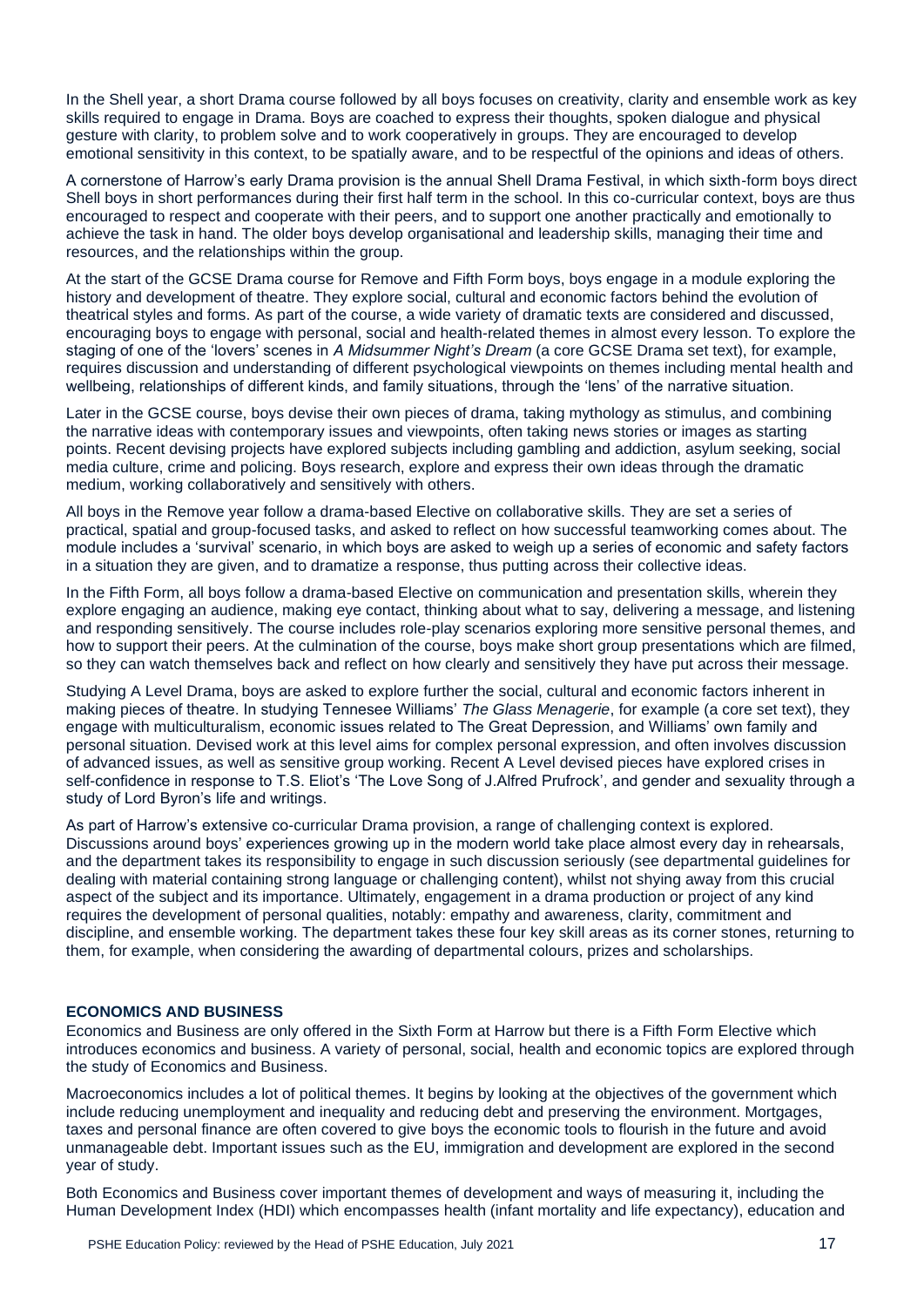wealth. Business also covers globalisation and the need for businesses to be sensitive to different cultures and languages in their advertising and product choices. For example, meat sold in countries with a large proportion of Muslims could be halal. Business also deals with approaches to staffing, recruitment and training and the importance of not discriminating in the recruitment process. Motivation theories and practices such as Herzberg, Mayo and Maslow are covered. PESTLE is an important model in Business that examines external political, economic, social, technological, legal and environmental factors. Examples of PESTLE might include the national minimum wage, Ultra Low Emission Zone (ULEZ), sustainability, social media, artificial intelligence, Brexit and social trends such as veganism.

Microeconomics looks at various types of market failure including merit goods, such as health care, vaccinations, exercise and education, as well as demerit goods, such as unhealthy food, smoking, drinking and drugs. The reasons why people partake in such demerit goods despite often being aware of the detriment that can be caused is linked to economic principles such as imperfect information and myopia. Market and government solutions to demerit and merit goods are evaluated in detail.

Labour market economics is studied in the second year of microeconomics. This includes discrimination for gender, sexual orientation, ethnicity, age and religion. Behavioural economics helps boys to understand their own decisionmaking and biases. Examples are given about organ donation and voting.

The method of teaching is highly discursive, and boys are encouraged to listen carefully to the views of others even if they do not agree with them. For example, when boys debate government tax policy some are likely to be more in favour of redistribution than others. Group work is often used, as well as projects, that help boys build constructive relationships.

The Pigou Business Economics Society is open to all boys, giving further opportunities for discussion and the chance to cover a vast array of economic themes. There is a Junior Pigou Society which gives a safe space for younger boys to give presentations and engage in economic related debates.

The Fifth Form Elective provides all boys in Year 11 with an introduction to economics and business and looks at important themes like prices rising and the need to compare this to wage increases.

There is an Elective programme in the Sixth Form as well which includes a leadership and business course that has a social goal. Boys have worked with the elderly in the local community. Another elective programme looks at international relations and highlights cultural differences and perspectives and indeed challenges Eurocentric approaches. A further elective on environmental economics examines air quality in cities and health considerations.

# **ENGLISH**

The English curriculum aims to foster boys' personal, social, health and economic education through the study of texts that provide access to a variety of perspectives and broaden understanding of different groups of people. The text below sets out the ways in which the English curriculum supports the teaching of PSHE education in the School.

#### **Mental Wellbeing**

Shell, IGCSE, and A Level study of Literature provides many opportunities to develop the following:

- $\blacksquare$  how to talk about emotions accurately and sensitively, using appropriate vocabulary.
- that happiness is linked to being connected to others: the study of novels on the IGCSE syllabus such as 'A Separate Peace' and 'Cry, the Beloved Country,' encourages discussion on mental health, happiness, and expressing emotions.
- how to recognise the early signs of mental wellbeing concerns, through close reading of literature and exploring implicit meaning in texts.
- **E** common types of mental ill health (e.g. anxiety and depression), and how characters in the novels present these feelings: e.g. exploring soliloquies from plays such as 'Hamlet' to understand the nuances of mental health concerns.
- how to critically evaluate when something they do or are involved in has a positive or negative effect on their own or others' mental health, through the study of character and narrative.

#### **Internet Safety and Harms**

The IGCSE English Language syllabus provides many opportunities to evaluate non-fiction texts, such as opinion articles, fact files, reports, and letters. Boys are encouraged to evaluate the merits of different arguments, and to discern the prejudices inherent in so much of the media, including social media.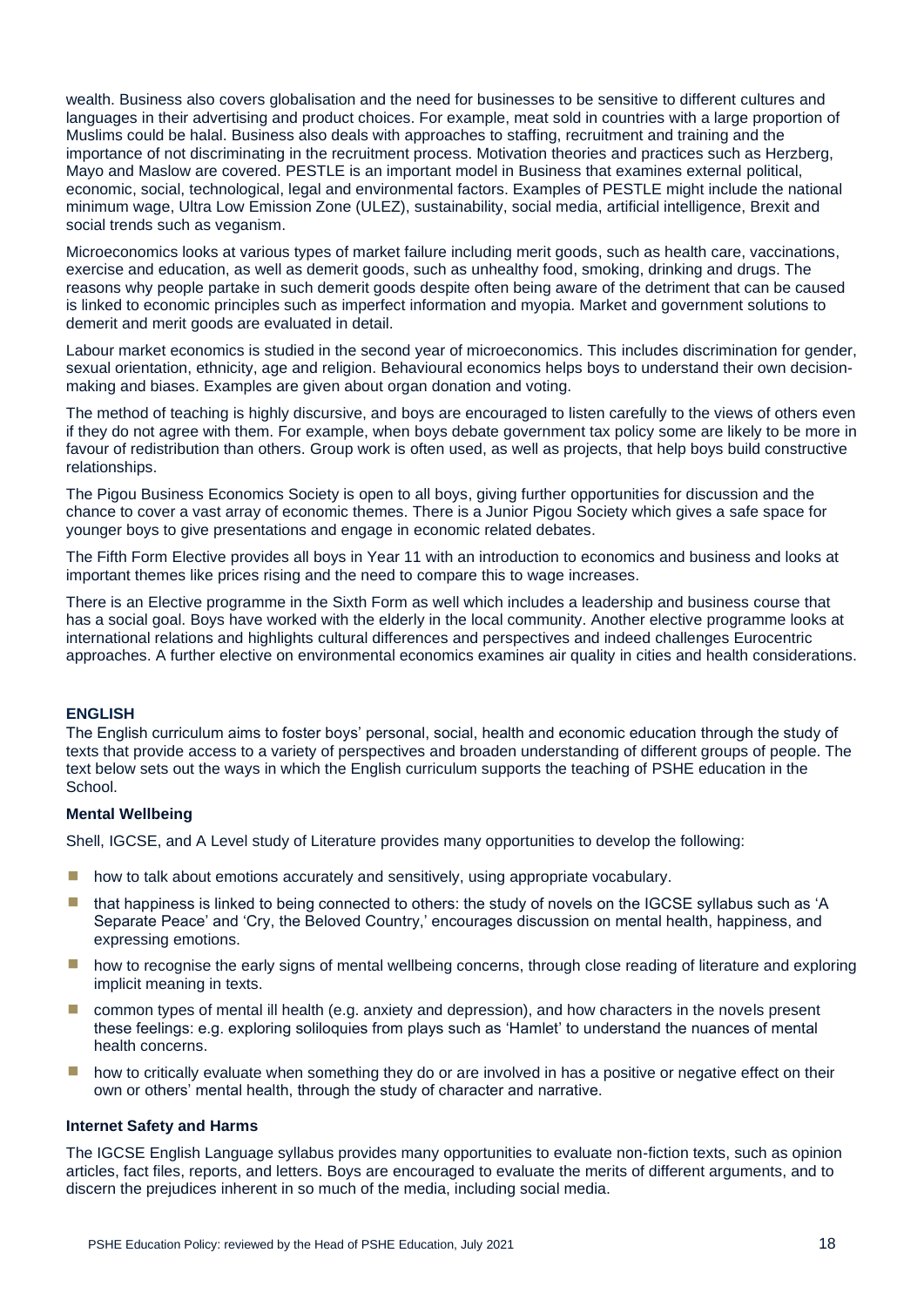The Winston Churchill Essay competition, open to all years and compulsory in the Remove and Fifth Form, gives boys the opportunity to develop their evaluation skills, and to use a range of sources to build their own arguments. Example topics have included social media, protesting, happiness, cultural appropriation, and immigration.

The boys, in their IGCSE Language work, often consider topics such as the similarities and differences between the online world and the physical world, including: the impact of unhealthy or obsessive comparison with others online, how people may curate a specific image of their life online, over-reliance on online relationships including social media, how advertising and information is targeted at them and how to be a discerning consumer of information online.

# **Families**

The Shell, IGCSE, and A Level schemes of work all provide opportunities to study relationships. The novels studied nearly always provide commentaries on family life; a key theme of many Shakespeare plays is the family, looking at both the bonds of family and the pressures that come from tension within family relationships; study of poetry is often an excellent way of developing reflective and nuanced analysis of the nature of familial relationships when the topic is relevant.

Often these texts will cover the themes important for PSHE education, enabling the following understanding:

- $\blacksquare$  that there are different types of committed, stable relationships.
- how these relationships might contribute to human happiness and their importance for bringing up children.
- **I** why marriage is an important relationship choice for many couples and why it must be freely entered into.
- the roles and responsibilities of parents with respect to the raising of children, including characteristics of successful parenting.
- how to: determine whether other children, adults or sources of information are trustworthy, judge when a family, friend, intimate or other relationships is unsafe (and to recognise this in others' relationships); and, how to seek help or advice, including reporting concerns about others, if needed.

### **Respectful Relationships, including Friendships**

The Shell, IGCSE, and A Level curriculum centre heavily around analysis of the ways in which characters interact. Study of relationships within literature is an important way of enabling boys to look at their own lives in a more informed way, as well as giving them access to a variety of perspectives and types of relationships.

This supports:

- $\blacksquare$  the characteristics of positive and healthy friendships (both on and offline) including: trust, respect, honesty, kindness, generosity, boundaries, privacy, consent and the management of conflict, reconciliation and ending relationships. This includes different (non-sexual) types of relationship.
- **I** how stereotypes, in particular stereotypes based on sex, gender, race, religion, sexual orientation or disability, can cause damage (e.g. how they might normalise non-consensual behaviour or encourage prejudice). This forms a key component of the study of literature, in which the deconstruction or the establishment of stereotypes is a significant literary topic.

The English department aims to foster good working relationships within the form room, teaching collaboration, mutual respect and support, and welcoming learning environments. The discussion-based learning style of many of our lessons means that it is essential that boys learn to listen to each other in positive ways.

This supports these aims:

■ that in school and in wider society they can expect to be treated with respect by others, and that in turn they should show due tolerance and respect to others and others' beliefs, including people in positions of authority and due tolerance of other peoples' beliefs.

#### **Intimate and Sexual Relationships, including Sexual Health**

Many literature texts include reference to intimate sexual relationships. It is the aim of the English Department to encourage sensible reflection and analysis of these moments, teaching the boys how to talk about these topics in respectful ways. It is important that boys learn to discuss these topics in ways that do not trivialise or denigrate the points below. We achieve this through effective modelling of discussion points, and guiding boys through the discussions in carefully planned ways.

We aim to keep the points below in mind during discussion on a text: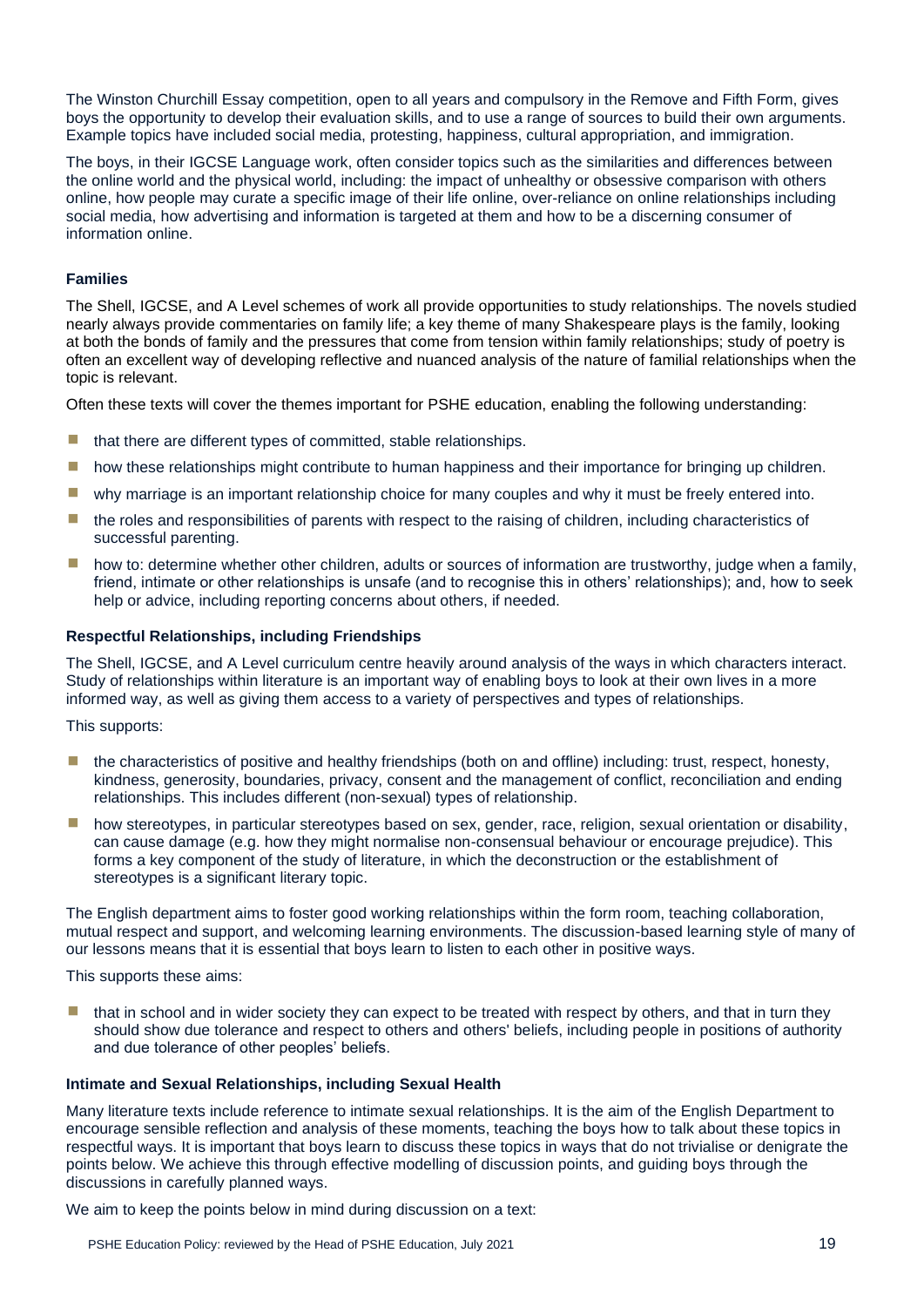- how to recognise the characteristics and positive aspects of healthy one-to-one intimate relationships, which include mutual respect, consent, loyalty, trust, shared interests and outlook, sex and friendship.
- $\blacksquare$  that all aspects of health can be affected by choices they make in sex and relationships, positively or negatively, e.g. physical, emotional, mental, sexual and reproductive health and wellbeing.
- that there are a range of strategies for identifying and managing sexual pressure, including understanding peer pressure, resisting pressure and not pressurising others.

#### **Economic Wellbeing**

The Sheridan Society offers opportunities for boys to develop public speaking skills, with boys regularly giving talks. We hold an annual conference with LAET in which boys give talks and lead discussions. In our lessons, we teach speaking and listening skills that develop employability, teamwork and leaderships skills. Here are some of our methods for ensuring that there is some employability teaching in our schemes of work:

- $\blacksquare$  Learnt poetry: formally assessed as part of the preliminary rounds of the Learnt Poetry Prize.
- Reading aloud: playing different roles when studying plays; reading from the text; preliminary round of the Lady Bourchier reading competition.
- **In lesson discussions: sometimes informally as a whole group or in smaller groups, giving boys specific topics** to prepare and then feedback to the whole class.
- **E** Presentations in the Sixth Form as a revision tool: each boy will take a theme/topic/character and prepare a presentation for the division. Marked using four categories: 1) quality of resources (e.g. slides/images/handouts); 2) communication skills; 3) reading and preparation; 4) engagement with questions.

#### **GEOGRAPHY**

A variety of personal, social, health and economic related topics are explored through the study of Geography, both within the core GCSE and A level syllabi, as well as through more informal boy-led societies and optional Elective courses.

In the Shell year, all boys will cover a course related to the theme of natural hazards. A sense of empathy is required to fully comprehend the impacts of such events, along with an understanding of how to appropriately navigate the media to accurately report on contemporary, real-time occurrences. Areas of contrasting levels of wealth are explored, tasking boys to explore the impact that loss and bereavement might have on the mental health and wellbeing of affected communities. Character is undoubtedly developed through the study of these challenging areas of the syllabus, with a sense of citizenship being fostered through the study of climate change in the latter stages of the curriculum.

If a boy opts to study Geography for GCSE, they will be tasked to engage widely with a variety of current affairs. Through the study of developing world cities, issues of crime and unemployment are highlighted as issues associated to rapid urban growth, specifically those related to the emergence of drugs and trafficking that prevail within informal settlements across the world. Global variations in economic development are explored, as well as how the quality of life varies in different parts of the world. Facts about reproductive health are investigated through an analysis of birth rates, with an emphasis on the role effective family planning and sex education can have on reducing fertility rates, in conjunction with the importance of female emancipation and the availability of appropriate contraception. Strategies to reduce the global development gap are considered, with investment at various scales being analysed against the important of income and commercial tax, as well as how intermediate technology, debt relief and microfinance loans can also play an important role. The course encourages learners to think of themselves as global citizens and as members of diverse communities, with rights and responsibilities that extend across national borders.

At A Level, the syllabus helps boys to expand upon the foundation of knowledge and understanding acquired at GCSE. Through a study of place, learners are tasked to think critically about a range of factors that influence perception, including age, gender, sexuality, religion and role in society, which is closely related to education and socio-economic status. Stereotypes are challenged, with many going on to produce an independent investigation that aims to research one of these protected characteristics in more depth, studying the influence that it might have on the perception of their local place. For instance, the importance of identity and gender can be studied through the lens of rebranding and the opportunities that this might bring within a place such as Brighton. Furthermore, ideas of tolerance and acceptance are tackled through the study of international migration, along with the opportunity to study issues that include human rights and the role global governance can play through intervening in issues of sovereignty and territorial integrity.

In addition, boys in the Sixth Form opt to study two or three Elective modules over the course of their A level studies. The Geography Department offers three titles to select from, each delivering a variety of PSHE-related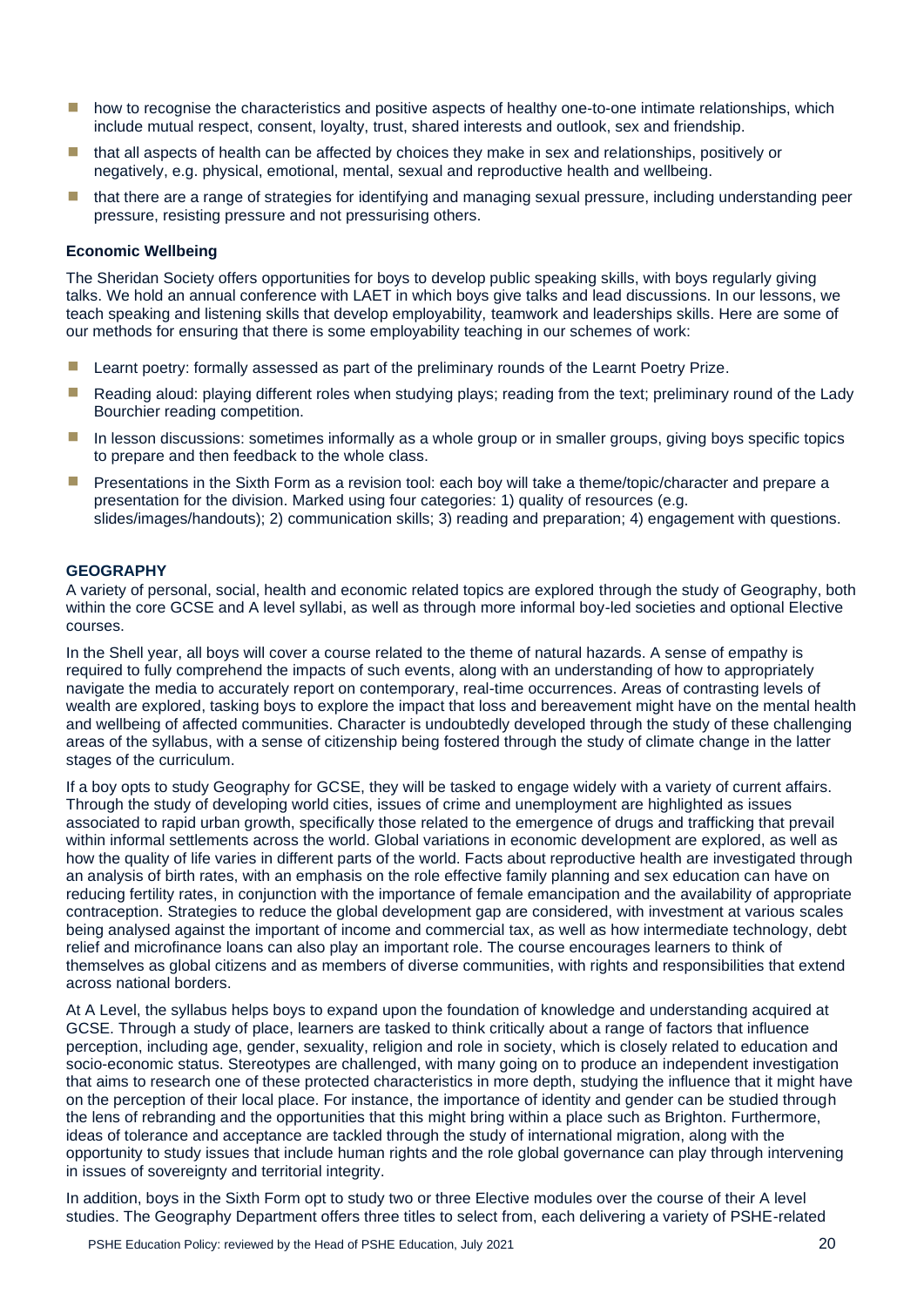themes. For instance, The Geography of Wine inherently investigates issues surrounding alcohol, tackling themes of dependency, as well as those of addiction. The Geography of Disease bridges the gap between society and medicine, facilitating the study of health and disease, as well as personal hygiene and the spread of germs, including viruses and bacterial infection. Apartheid Era South Africa deals directly with race, delivered through a first-hand account of living through this contested period political discrimination.

Finally, the Laborde Society operates across both the Lower and Upper School inviting boys to deliver a lecture or debate event that tackles an interest area personal to them. Working as a team, individual learners are required to think creatively, establish themselves as an effective participant, reflect positively on their own performance and in doing so begin to foster a skill set that can support them thrive as a young person growing up in the twenty-first century.

# **HISTORY OF ART**

The study of History of Art is essentially a branch of anthropology that lends itself to a range of discussions on personal, social and economic issues throughout history and today. This is done through the A level syllabus at Sixth Form, three Elective programmes and the Summerson Society.

Through the study of objects from both within and beyond the canon of Western art, the syllabus encourages tolerance and acceptance. Equally, the mark scheme requires boys 'to distinguish between fact, theory and personal judgement', urging boys to think critically and articulately formulate their own responses. Looking at depictions of different representations of the body across disparate geographical regions and historical periods allows boys to understand differing concepts of beauty and, conversely, the production of stereotypes. We also look at portraiture as a 'historical form of social media' whereby the sitter shows us their own projected ideal view of themselves and suppresses what they do not want us to see. We equally consider the long tradition of the female nude created both for and by men and reflect on what is at stake in not taking into account the female voice. Consent is also addressed through the study of the artist, Artemisia Gentileschi, whose seven-month rape trial was well documented in the seventeenth century. Through the study of contemporary art, we look at voices of those who have historically been ignored, looking at different notions of gender, race and sexuality. For example, we consider the works of 'queer' artists such as Felix Gonzalez Torres, an artist who died of AIDS in the 1990s.

The course also encourages more transferable skills for example building confidence through presentations, building trust and friendship through pair work and building self-belief in the form of the Personal Investigation that the boys undertake.

In addition to the syllabus, in the Upper Sixth, boys read John Berger's 'Ways of Seeing' (1972) as a class which addresses the question of privilege in relation to the particular socio-economic group that art was historically aimed at and encourages boys to think ideologically about what an artwork may – or may not – be saying. As well as questioning the harmful fantasies that art can project, he also discusses how advertising has more recently fulfilled this same function even as art has begun to reflect a greater plurality of voices.

The department also offers three Electives: 'A Load of Pollocks' aimed at the Fifth Form that introduces the boys to four notorious artworks from the twentieth century created by both male and female artists; 'Early Modern Florence: Art and Capitalism' in the Lower Sixth and 'The Dilemma of Art' in the Upper Sixth. The latter tackles a number of issues including the subjective nature of beauty and taste, ethical supply chains, restitution and national identity.

Finally, the Summerson Society offers a range of talks delivered by both boys and external speakers on a variety of subjects including, more recently, a talk on 'Art and Feminism' by Niamh Coghlan, Director of Richard Saltoun Gallery. This year, society members in the Upper Sixth are also working collaboratively to curate an exhibition of work by 'queer' artists, Gilbert & George. Finally, the school participates in ARTiculation, the annual national public speaking competition, which allows boys to fluently express their own views on an artwork of their choice.

# **HISTORY AND POLITICS**

In History, there is a rolling syllabus from the  $15<sup>th</sup>$  to the  $19<sup>th</sup>$  Century in both English and European History. Depending on the period studied, boys can expect to be confronted with the implications of disease, malnutrition, epidemics, birth and death ratio, diet and developing health care and the growth of medical understanding. Medievalists will be made familiar with the nature of life expectancy and disease (e.g. plague).

History and Politics can both make a large contribution to the development of responsible citizens. Boys learn about how the past affects the present and hence how present choices may affect the future. They learn about the development of their own society, which allows them to appreciate their heritage. They discover diverse cultures and societies, beliefs and values, and use this knowledge and understanding to consider and reflect on their own values and choices. They practise evaluating evidence and debating issues, which are essential elements in informing opinions, making decisions, and taking appropriate responsible action. In the course of their normal teaching Masters encourage boys to think about issues relating to citizenship. This will be unavoidable in A-Level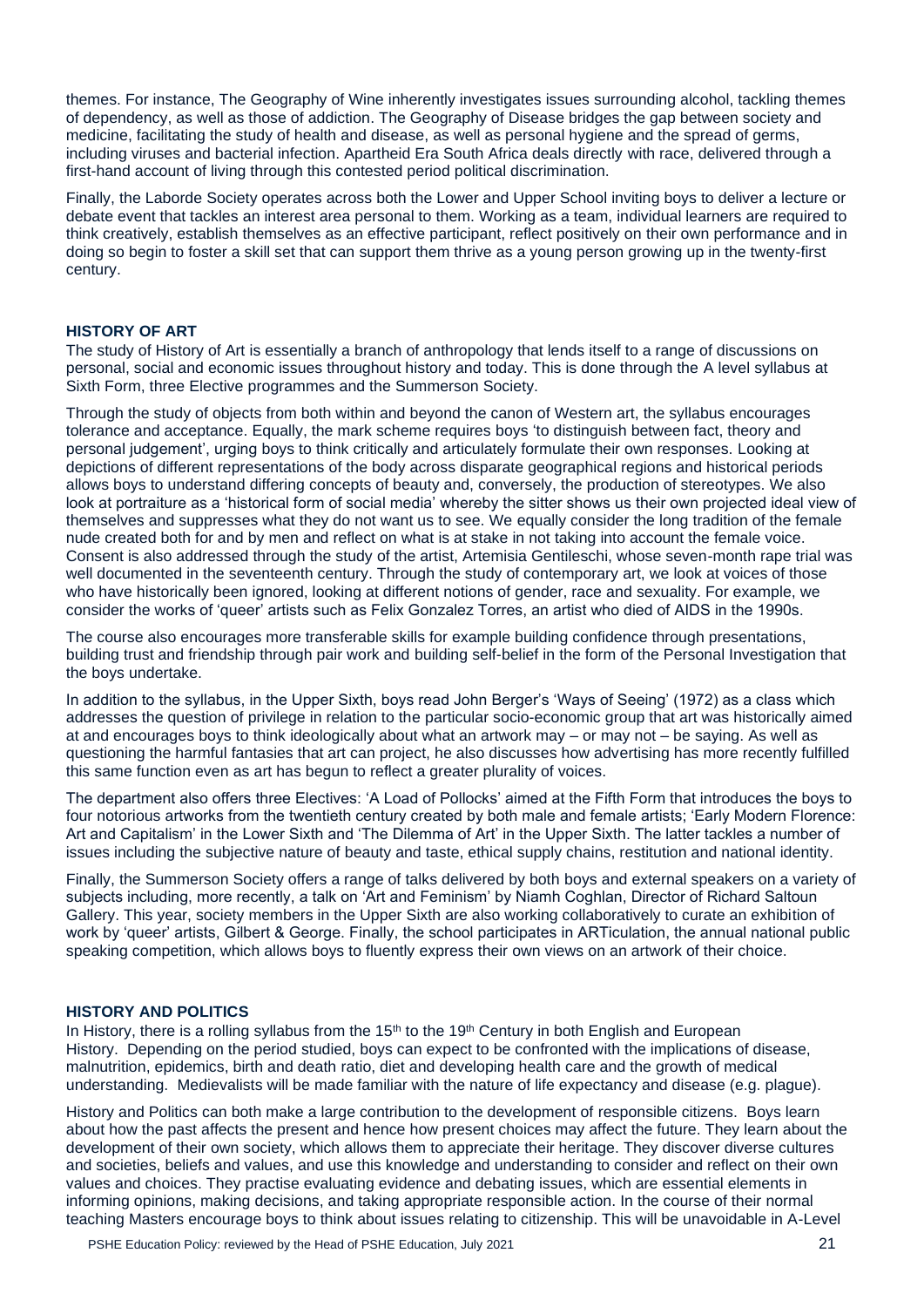Government Politics, where large sections of the specification are dedicated to these issues, but in History also the possibilities are virtually endless, and might include:

- Legislative and judicial issues. e.g. why the Nazi regime passed laws discriminating against some groups of people.
- Issues to do with rights and responsibilities. e.g. why it took a long time and a lot of effort for women to get the vote in Britain, and how this compares with political apathy today.
- Conflicts and their historical context. e.g. the influence of Versailles on international relations in the twentieth century, or the legacy of the Cold War.
- Social, religious, economic, political and cultural issues. e.g. the reasons behind Tudor rebellions, the experience of different religious groups in early modern England and Europe; the use of propaganda in the Second World War, compared with current-day spin-doctoring; the achievements of historic Islamic states.
- Local issues. e.g. the experience of Harrow in a wider historical context, for example the First and Second World Wars.

In addition, History and Politics also have a role to play in fostering the skills of enquiry, communication, responsible participation, active listening and reflection, that are key elements of responsible citizenship, and so boys should be helped and encouraged to contribute to class discussions and take part in informal and formal debates.

#### **PHOTOGRAPHY**

In the Photography A Level a variety of personal, social, health and economic issues are explored through the study of the work of famous photographers, within the core A level syllabus, as well as independent boy-led initiatives. The exam theme each year also gives the boys the opportunity to tackle current affairs, real time issues in the news and use their own work as a platform to show visually how these events affect everyone.

Recently climate change and plastic pollution have been common themes in boys work, as well as global overpopulation, knife crime, social issues and how the quality of life varies in different parts of the world. Discussion about the ethics in photography covers a wide range of thought-provoking issues. Boys also have the opportunity look at war photography and the mental wellbeing of troops returning from conflict areas. The A level course can be used to challenge stereotypes and there are many famous photographers who do this very well. Portrait photography is instrumental in achieving this and can get the boys to consider the hidden emotions behind a portrait, as well as the diversity it can depict. The famous photograph of the small boy lying dead on a beach is shocking example of international migration and human rights displacement. These are all topics touched upon in the A Level syllabus. Also, in the Upper Sixth boys can take a close look at how photography is used in advertising, including 'shock' advertising and current NHS health campaigns. These campaigns cover topics such as the effects of drug abuse, self-harm, mental health problems, underage drinking, bullying, dangers associated with smoking, sexually transmitted diseases and drink driving. Work on such topics can form an important part of boys' coursework submissions as well as educate them on some very important social issues.

Finally, the Photography Society operates across both the Lower and Upper School inviting boys to deliver a lecture or curate an exhibition of their own work or the work an important photographer. This allows boys to work as a team, think creatively, and establish themselves as successful photographers in an increasingly creative world.

#### **THEOLOGY AND PHILOSOPHY**

A variety of personal, social, health and economic related topics are explored through the study of Theology and Philosophy,within the Shell curriculum, core GCSE and A level syllabi, as well as through more informal boy-led societies.

In the Shell year, all boys will cover a course introducing Theology and Philosophy. In the first term boys are introduced to British Values when learning about Plato in contrast to his views on the ideal republic ruled by Philosopher Kings. Boys learn about democracy, the rule of law, individuality, mutual respect and tolerance of those of different faiths and beliefs. Boys specifically debate and discuss the benefits of democracy where elected representatives make effective decisions that affect the whole population, and the implications of this on the individual person and how it affects human relationships. Empathy is required to consider how decisions can impact others and how to resolve differences when there are disagreements. All Shells learn about the Christian and Islamic faiths, and strands of personal, social and economic teachings from sources of wisdom and authority are explored. Character is undoubtedly developed through Philosophy for Children (P4C) inquiries where boys explore the School's Values – boys learn from sources of wisdom and authority and seek to apply these to their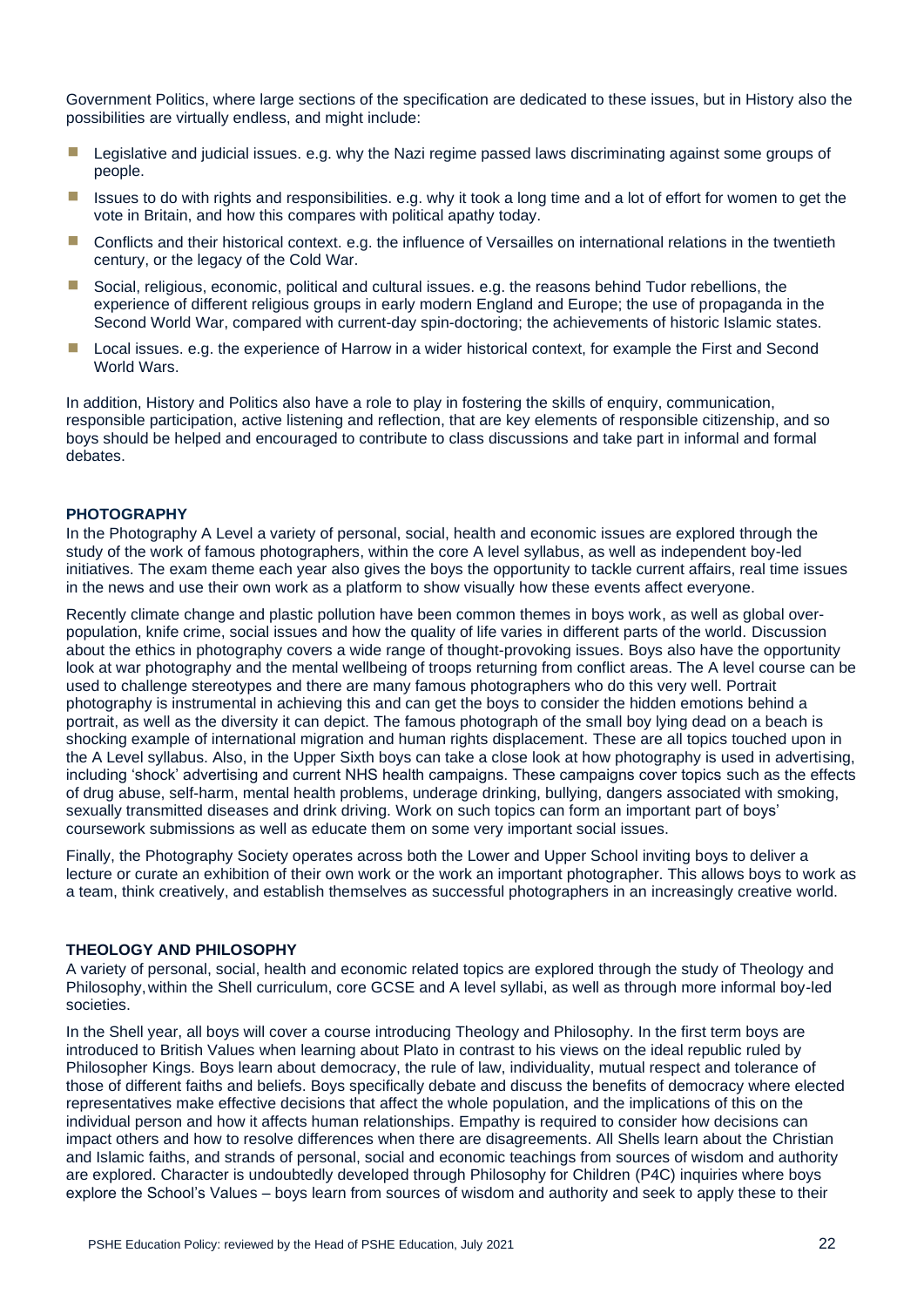own school context. P4C, is a movement that aims to teach reasoning and argumentative skills to children. The hope is that this will be a key influential move towards a more democratic form of democracy.

If a boy opts to study Theology and Philosophy for GCSE, he will be tasked to engage widely with a variety of topics that relate to current affairs in our *Themes* section of the course. These include peace and conflict (which includes topics on social justice, attitudes to protest, terrorism, war and peace), crime and punishment (which included topics on causes of crime, aims of punishment, attitudes to and treatment of criminals), human rights and social justice (which includes topics on social justice, human rights, freedom, prejudice, discrimination, racism, wealth and poverty, and people trafficking). The boys also explore issues such as poverty, charity, community issues, persecution, reconciliation, rites of passage, and community festivals within Christianity and Islam.

At A Level, the A level options entailing a study of ethical theories and practical ethics, which helps boys to expand upon the foundation of knowledge and understanding acquired at GCSE. Boys study ethical theories which they then apply to abortion, euthanasia, immigration, capital punishment, homosexual relationships, polyamorous relationships, animal experimentation for medical research, and the use of nuclear weapons as a deterrent. All of these topics require the studying moral dilemmas through the prism of problem-solving. The department believes that there is a real benefit for boys in exploring key ethical dilemmas before they may experience them in life. For example, it is better that a boy has reflected on abortion and understands the arguments for and against it before having to make a decision in a real-life scenario. While euthanasia is not permitted within a UK context, euthanasia especially may become a social question that is asked in the future.

Finally, the Junior and Senior Gore Society operates across both the Lower and Upper School inviting boys to deliver a lecture or debate event that tackles an interest area personal to them. Working as a team, individual learners are required to think creatively and critically, establish themselves as an effective participant, reflect positively on their own performance and in doing so begin to foster a skill set that can support them thrive as a young person growing up in the twenty-first century.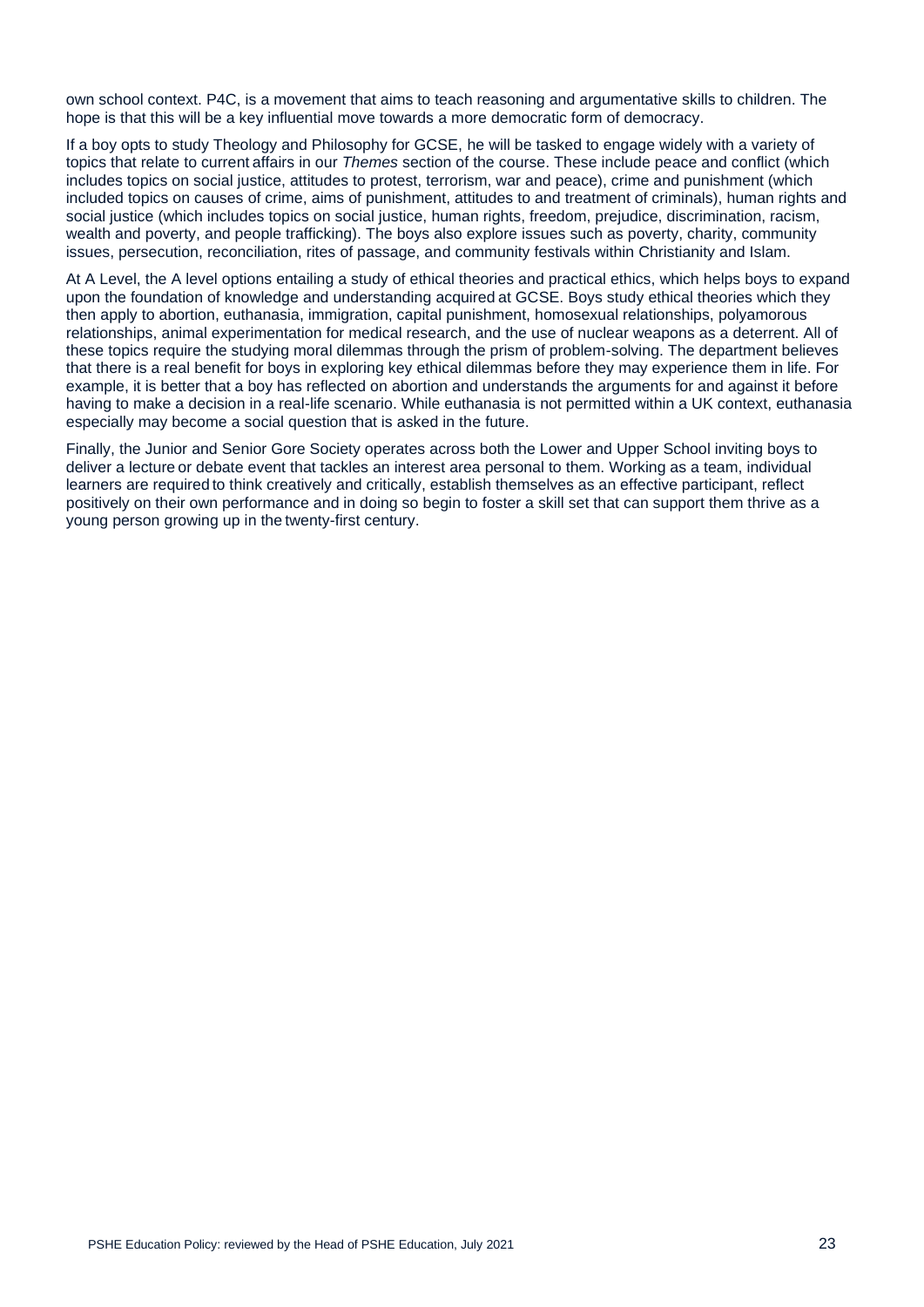# **APPENDIX 3: PSHE EDUCATION AS COVERED BY OTHER AREAS OF SCHOOL LIFE**

# **CHAPLAINCY**

The Chaplaincy supports the spiritual expression of all boys at Harrow. Jesus' two Great Commandments refer to *love of God*, *love of others* and *love of self*; Chaplaincy promotes the transcendent value of each boy and the significance of life, not only in the pastoral care offered, but also in our regular teaching.

Christian anthropology understands human beings to be physical, psychological and spiritual. For a fulfilled life, due consideration and value must be given to all aspects of our humanity. The teaching programme of the chaplains addresses the integral value of every human being and that if we are made in the image of God then we each have a sacredness to be honoured and respected. The pastoral care of the chaplaincy seeks to witness to the integrated nature of humanity; the engagement of the chaplains in every area of school life witnesses to this truth: "I have come that you may have life, life in all abundance" John 10:10. This faith based approach portents the hope of human flourishing, growth in character, and essentially a finding of our *humanity*.

Jesus' teaching of *'love one another'* addresses the issues of equality, diversity racism, sexism, homophobia and religious equality in a more extensive way than merely the idea of tolerance. Chaplains actively promote understanding, accepting, and respecting diversity and how this should be applied in daily life. The teaching is also directive in the importance of the idea that loving and committed relationships underpin the ideal context for sexual expression. As boys understand the need for relational quality with one another they also are taught the importance of it within themselves – a healthy self-love.

The Christian understanding of *love your enemies* is a powerful and helpful directive in understanding reconciliation, conflict resolution and forgiveness. Chaplains teach this in the school Elective programme.

All the monotheistic faiths have an emphasis on Peace (Hebrew-*Shalom*, Arabic-*Salem*). This *peace* is much more than the absence of conflict. All the faiths recognise it is about human wellbeing. There is an understanding that spiritual awareness is key to experiencing a stable, grounded and integrated character. The understanding and value placed on faith, hope and love are fundamental and underpin all wellbeing.

The belief that *God created the earth* has been the inspiration for millennia for people to respect and care for the environment around us. Chaplaincy supports and encourages boys to explore these issues, be rightfully concerned and take positive action where possible.

Chaplaincy teaching regularly addresses the following issues within the PSHE education programme: bullying and cyberbullying, emotional and spiritual wellbeing, resilience and finding strength, healthy relationships, relational values, risks of addictions to self and consequential impact, prejudices, understanding richness of wealth and richness of being, relational openness and integrity, what it is to be human, value of marriage and committed relationships, the nature of freedom and joy, self-worth, finding hope in difficulty, value of others, finding peace in stress and struggles, bereavement and grief, as well as respecting of others irrespective of race, sex, age, ability, gender, sexuality, background, culture and religion.

# **DUKE OF EDINBURGH AWARD SCHEME**

At Harrow boys may opt to join the scheme at any of the three levels and may continue as far as they choose. Generally, the Bronze Award is available in the Remove Year, Silver in the Fifth Form and Gold in the Lower Sixth.

The need for a commitment to oneself and to others when starting out on D of E is stressed to the boys. The D of E scheme promotes self-discipline, organisation, a balanced life, care for others and teamworking. It provides a great opportunity for young people to develop self-awareness, humility, evaluation of risk, confidence, an awareness of the needs of others and mutual dependence. These are clearly all vital attitudes and skills for life.

#### **Volunteering**

Many boys complete this through the Shaftesbury Enterprise programme through which they can appreciate the significant needs of others living in the local community. They learn empathy, sensitivity and the value of practical care. A number volunteer within the CCF and benefit from the opportunities outlined in the relevant section below.

# **Skill**

This is particularly valuable to the games playing boy who may not otherwise engage and develop the creative and more thoughtful aspects of his personality.

### **Physical**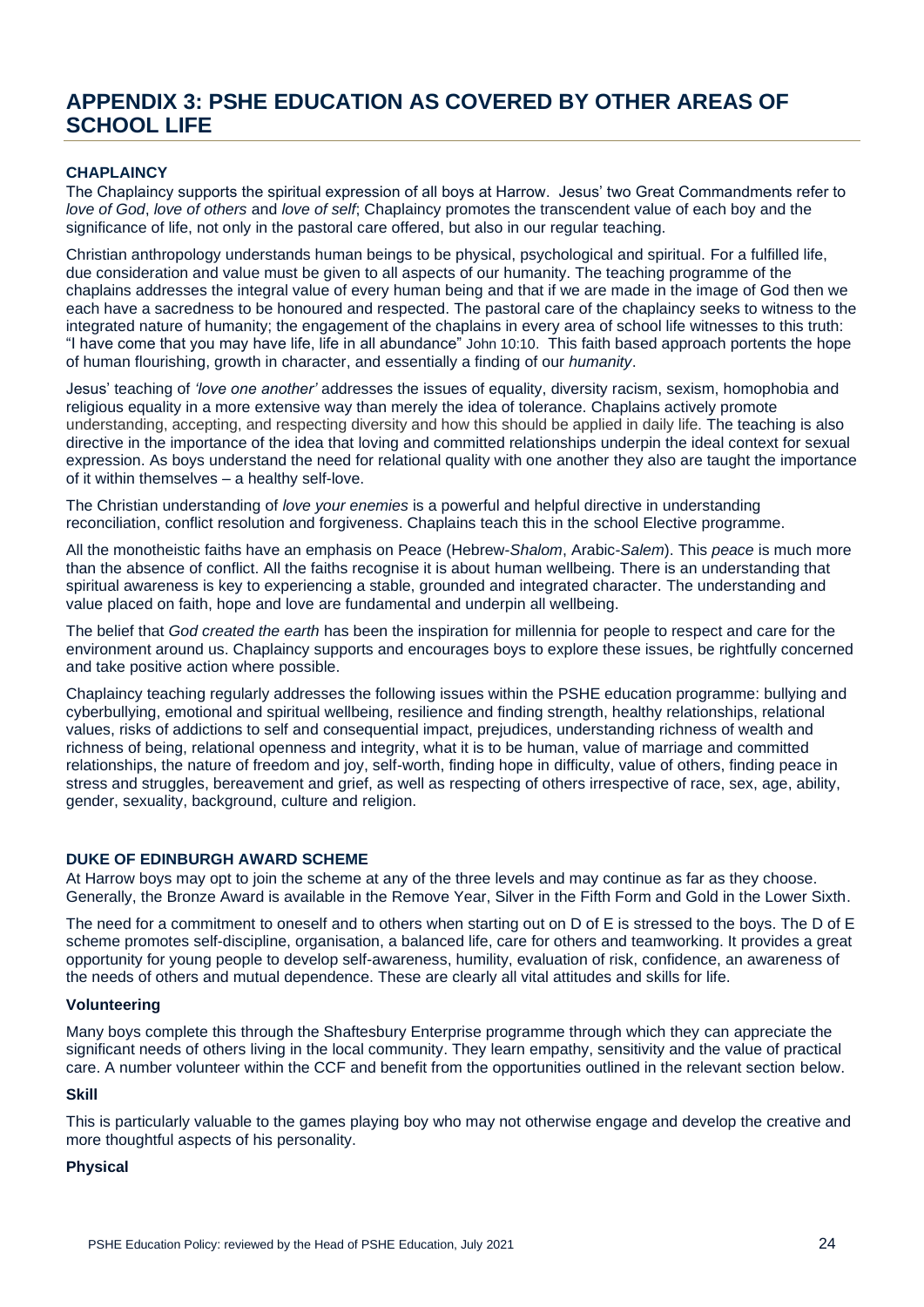Boys must do a regular physical activity either individually or in a team. This is of particular benefit to those boys who might not otherwise do a regular exercise. This promotes the importance of fitness both to physical and mental well-being.

# **Expeditions**

This is an unparalleled opportunity for boys to work constructively as part of a group in an environment that they can find extremely challenging. The testimony of almost all is that they learn a great deal about resilience, self and mutual reliance, determination, organisation, an appreciation of the natural world and how to laugh.

The preparation for the expedition covers several health-related issues. These include the use and care of appropriate clothing, the safe use of cooking equipment, basic first aid (including the recognition of symptoms of fatigue or hypothermia, in themselves and other members of their group), water provision and sterilisation, personal hygiene and also the disposal of bodily waste into the environment. These topics are covered either in the classroom and/or out in the field on practice expeditions.

#### **Residential (at Gold only)**

This requires boys to spend at least five days with others they do not already know. So, it encourages boys to understand other young people, girls as well as boys, from a more diverse range of backgrounds.

### **HARROW RIFLE CORPS (HRC)**

All boys are involved in the HRC for at least three terms over the course of Year 10, with many progressing on to be Cadets within specific Sections of the HRC throughout Year 11. A good proportion then progress on to be Senior Cadets throughout Years 12 and 13, completing an instructional cadre to support the delivery of taught lessons to enhance the cadet syllabus. In doing so, boys are given the opportunity to adopt leadership roles in a dynamic and supportive environment, where the development of Character Education is paramount.

During these different phases, there is an overt focus on a range of activities which link with topics placed within the PSHE education curriculum.

#### **Respectful Relationships**

The Army Values and Standards (CDRILS) has an overt reference to Respect for Others. This includes tolerance of others' beliefs and a respect for authority/chain of command.

#### **Physical Health and Fitness**

Cadets are offered an introduction to Physical Training (PT) during the recruits course in Year 10. Physical training takes many forms: cardiovascular exercise, resistance training, endurance course training, climbing and scuba diving. Cadets involved in national competitions are tested in their physical fitness which reinforces the importance of a healthy lifestyle, such as the Royal Marine Cadets taking part in the annual Pringle Trophy or the Army Cadets taking place in the annual Guthrie Cup.

#### **Mental Wellbeing**

Cadets have been involved with charities such as BLESMA and Help for Heroes. These links have allowed a discussion of mental health, approaches to combatting stress and hardship and the importance of being connected to, and open with, others. The modern Armed Forces has an overt focus on combatting PTSD and mental health issues that could form part of a cadet syllabus in the future.

#### **Health and Prevention**

Cadets are trained on health and hygiene (importance of washing, drinking clean water, management of cuts) as part of expedition training when linked to the Duke of Edinburgh Award scheme. Many of the cadet's progress through the Bronze and Silver Awards whilst in the Lower School, volunteering to be a member of the HRC when in the Sixth Form in order to work towards completion of the Gold Award.

#### **Basic First Aid**

Cadets are given lessons and testing on first aid. Cadets receive lessons on emergency aid (including CPR), recovery position, resuscitation, shock and fractures. At the senior level, cadets are highly competent first aiders who have undertaken first aid qualifications to support their role. For instance, the Schools' Staff Instructor liaises with an external provider to offer the opportunity for all boys in the Sixth Form to gain their Emergency First Aid at Work certificate, regardless of whether they are actively involved in the Corps or not.

#### **SHAFTESBURY ENTERPRISE**

PSHE Education Policy: reviewed by the Head of PSHE Education, July 2021 25 Shaftesbury Enterprise (SE) encompasses all of Harrow's philanthropic, charitable and partnership work. Through this initiative, the School engages purposefully with educational projects designed in collaboration with partner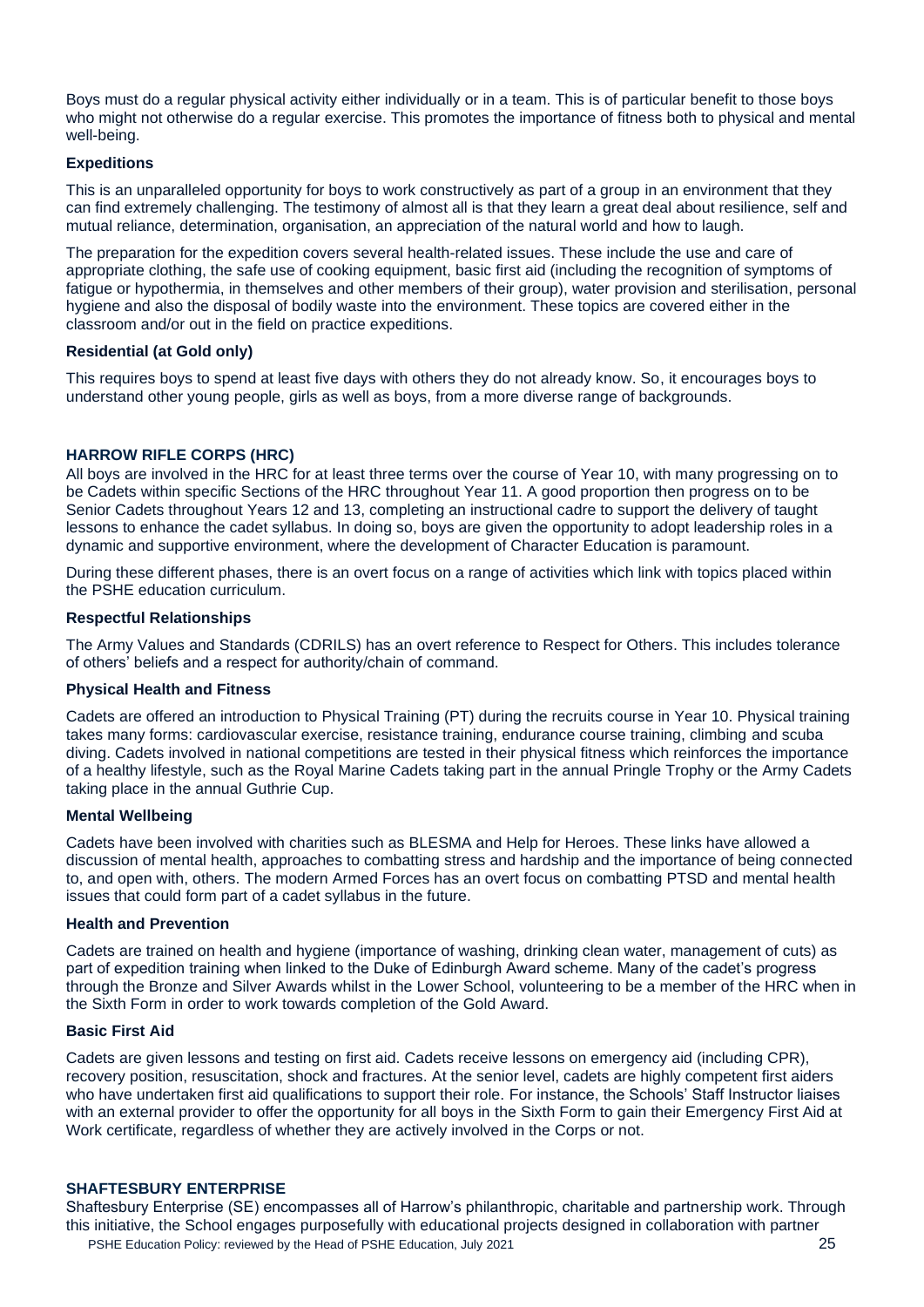schools. Together with our work with other charitable organisations, these make a significant impact in Harrow and beyond. Developing partnership work is at the heart of Harrow's past and future. We benefit hugely from it reciprocally, with many Harrovians feeling that their commitment to Shaftesbury Enterprise is one of the most valuable they make. Harrow School prepares boys for a future of fulfilment and success: it is neither in the interest of Harrovians nor the School for boys to be ill-informed on the world beyond the Hill. In a rapidly changing landscape Harrovians will not be equipped to contribute successfully to society unless they have an understanding of the many complex issues faced by different members of the community. If Harrovians are to be a significant force for good in the future, developing empathy and a wider understanding of life outside the Hill is vital.

Through a combination of significant partnership projects undertaken by the School and an innovative volunteering programme for the boys, SE is a key mechanism by which Harrow School positively impacts the educational outcomes for young people from both Harrow and the local community. This has never been more relevant than now. The London Borough of Harrow appears to have been one of the regions worst-affected by coronavirus in the UK. Many organisations are facing very significant funding challenges, and some are at risk of collapse. SE will be placing an emphasis on filling gaps in the local provision which will arise. This will be monitored carefully and collaboratively with our local partner organisations giving boys significant opportunities to serve, contribute and learn in a variety of impactful ways.

An example of a successful SE partnership is with the Harrow Spear Centre. The Spear Programme helps young people facing disadvantage into work or education. They equip them with confidence, motivation and the vital skills they need to succeed in long-term employment. This is a very successful programme where 75% of graduates are still in work or education a year after completing the course. Every year 15-20 Harrovians volunteer on the course, working with young people who are out of work and education. Most of these young people have extremely challenging backgrounds. For the boys who take part in this programme, youth unemployment is no longer something which they only hear about on the news. It is real and personal, they begin to gain a sense of its causes and implications, and this then builds empathy, compassion and understanding. Spear is one example of many SE programmes presenting similar opportunities for service. The outcomes for Harrovians described above are a key part of all of them.

Boys undertaking challenging and uncomfortable work will increase their resilience and flexibility. SE programmes take boys out of their comfort zones and place them in unfamiliar surroundings where they must develop new skills and adapt. These can range from dealing with primary school children with learning difficulties to adults with physical disabilities and mental health problems – this is vital and difficult work which allows boys to develop their capacity to serve when it is demanding.

Through taking an active role in SE, boys will learn a huge amount about themselves and the wider world and embark on a life of service of which we can all be proud. They will develop resilience, flexibility and compassion. The programmes are wide-ranging and are created with the dual purpose of helping the wider community and giving boys a chance to learn and develop. These are partnership programmes in the truest sense of the word, where boys receive as much as they give.

#### **SPORT**

Participation in sport is considered an important part of the educational philosophy at Harrow. We cater for boys at all levels in a wide variety of sports and the experiences gained in all areas are supportive of the School's Purpose.

Boys participate in a number of sports in each term, choosing from the wide range of games and activities on offer. In addition, Harrow has an elite level programme that aims to nurture, stretch and challenge those individuals who wish to purse playing their chosen sport as a professional career.

Underpinning our philosophy for sport is a desire to develop boys not only as athletes, but as young men who embody the School's core values on and off the field. In essence, the focus of sport at Harrow is on the long-term development of boys to promote physical health and fitness, mental health and wellbeing, along with the required technical and tactical skills that are relevant to personal success in their chosen sports or activities.

#### **VAUGHAN LIBRARY**

The Vaughan Library provides a space for all boys for formal learning and a social space to study and relax outside of lessons. We provide a safe learning environment and a stimulating collection of books, magazines and newspapers together with thematic displays of books to support all aspects of PSHE education.

We have a dedicated collection of texts in our Reading Well section of the library in the main chamber. These titles are all listed on Firefly and are available to borrow or read in the library. The Reading Well section includes a comprehensive collection of guides and self-help books on PSHE-related themes including mental health, stress and anxiety, self-help and personal development, gender and sexuality, masculinity and confidence, and selfesteem. The collection is reviewed by the Head Librarian, the Head of PSHE Education and the Matrons. Each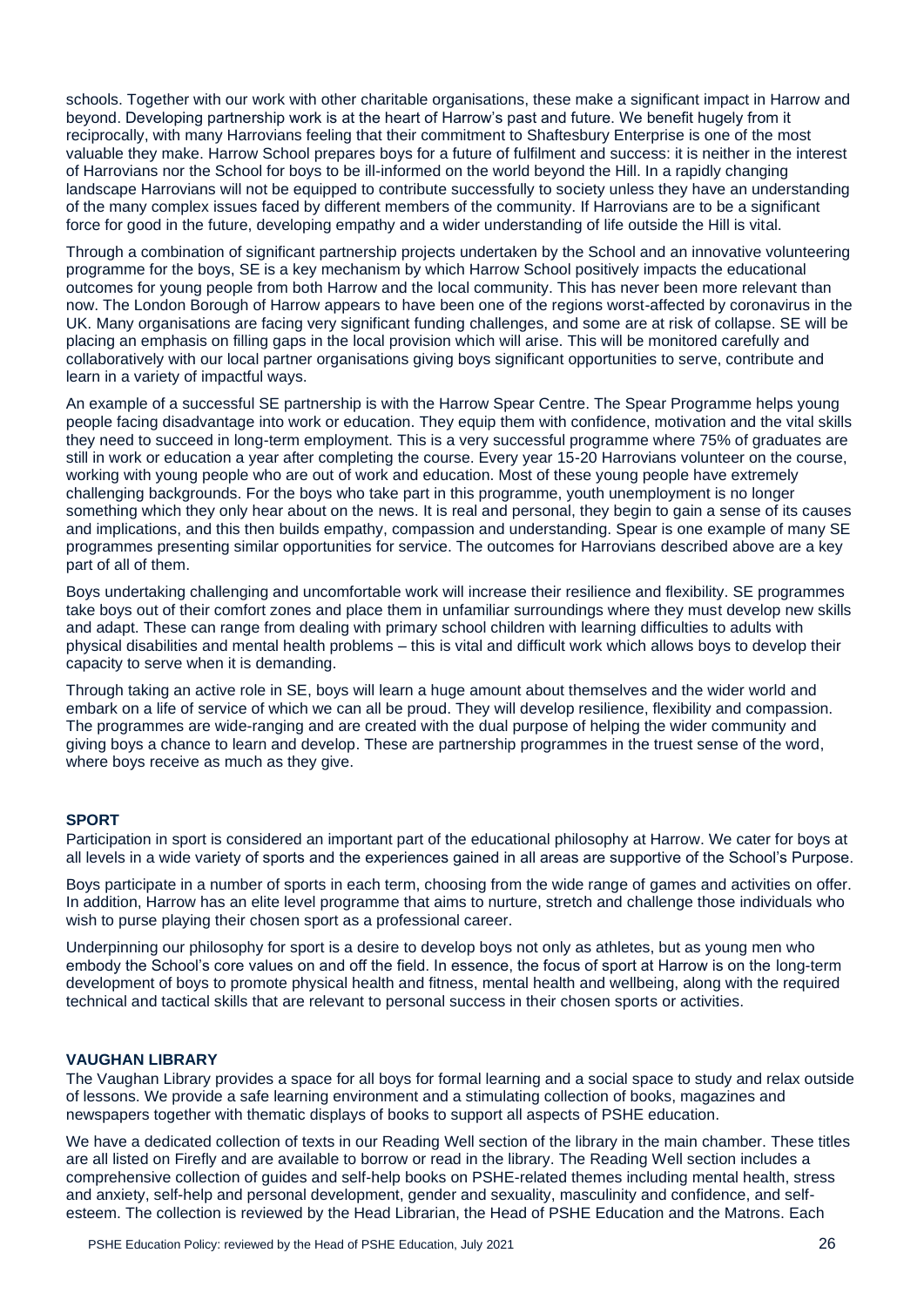house library should also include age-appropriate books for the boys, always bearing in mind the sensitivity of some topics.

The Vaughan Library has thematic displays to promote books on equality and diversity including Schools Out (LGBTQ+), Women's Rights, Writers of Colour, Black History Month, Health and Well Being and Sports Psychology. A booklist will accompany the display and signposts to charities and relevant agencies for further reading and support, and further online resources.

The fiction collection in the Reading Room has age-appropriate books for boys to further read about PSHE education in a fictional context. This often gives the boys an opportunity to read about relationships, as well as social dynamics. Reading contemporary fiction and books written for young adults helps build empathy and develop emotional intelligence. Reading to relax is often very helpful to alleviate anxiety and stress. We encourage boys to include reading as part of their winding down routine.

The librarians foster a relationship with the boys based on mutual respect and trust. The boys are encouraged to ask for help if required but also are given the space to read and reflect. A key aspect is the non-judgemental atmosphere in the library. All staff are trained to support the boys learning and emotional needs and seek further guidance if required.

The Vaughan strives to provide a safe and inclusive environment for all.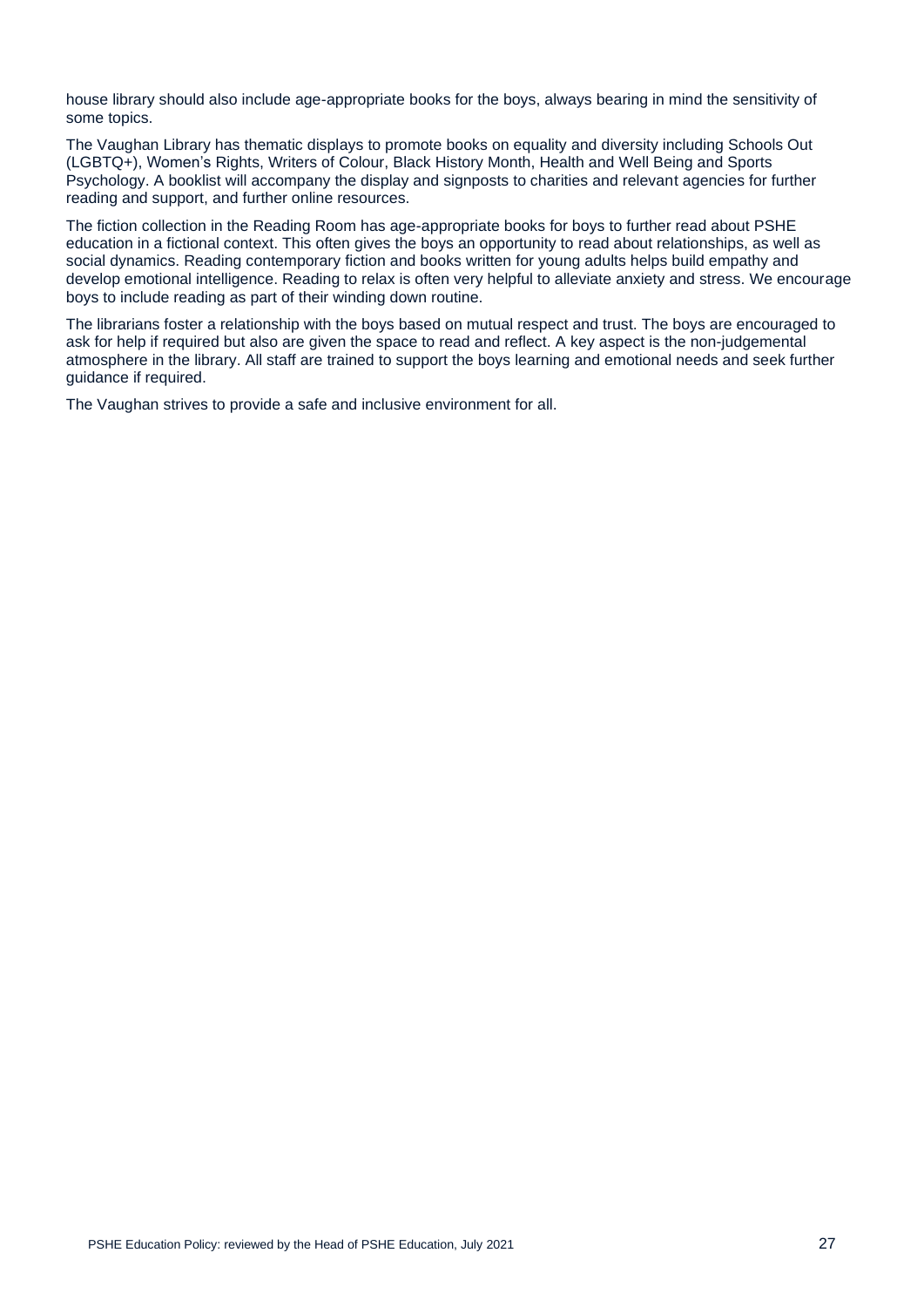# **APPENDIX 4: PARENT FELLOWSHIP**

As part of our Parent Fellowship, parents are invited to seminars on the topic of raising teenage boy boarders successfully amidst the demands of the twenty-first century. Although the seminars are aimed at particular year groups, each of them is open to all parents.

Presentation for Shell Parents: **Settling into Harrow** 12 noon in Ryan Theatre on Fri 1 Oct 2021: WMAL, NP, SAH, CEGB and NT

Presentation for Fifth Form Parents: **Raising Boys in a Digital Age** 10.30am in Ryan Theatre on Fri 28 January 2022: Dr Kathy Weston

Presentation for Lower Sixth Parents: **University Entrance** 11am in Ryan Theatre on Fri 11 Feb 2022: WMAL and HRF

Presentation for Shell Parents: **'Those Awkward Conversations' – Talking to young people about pornography, sex, and consent.**

10.30am in Ryan Theatre on Fri 4 March 2022: Isla van Tricht

Presentation for Remove Parents: **Young People, Drugs and Alcohol** 10.30am in Ryan Theatre on Fri 6 May 2022: Fiona Spargo-Mabbs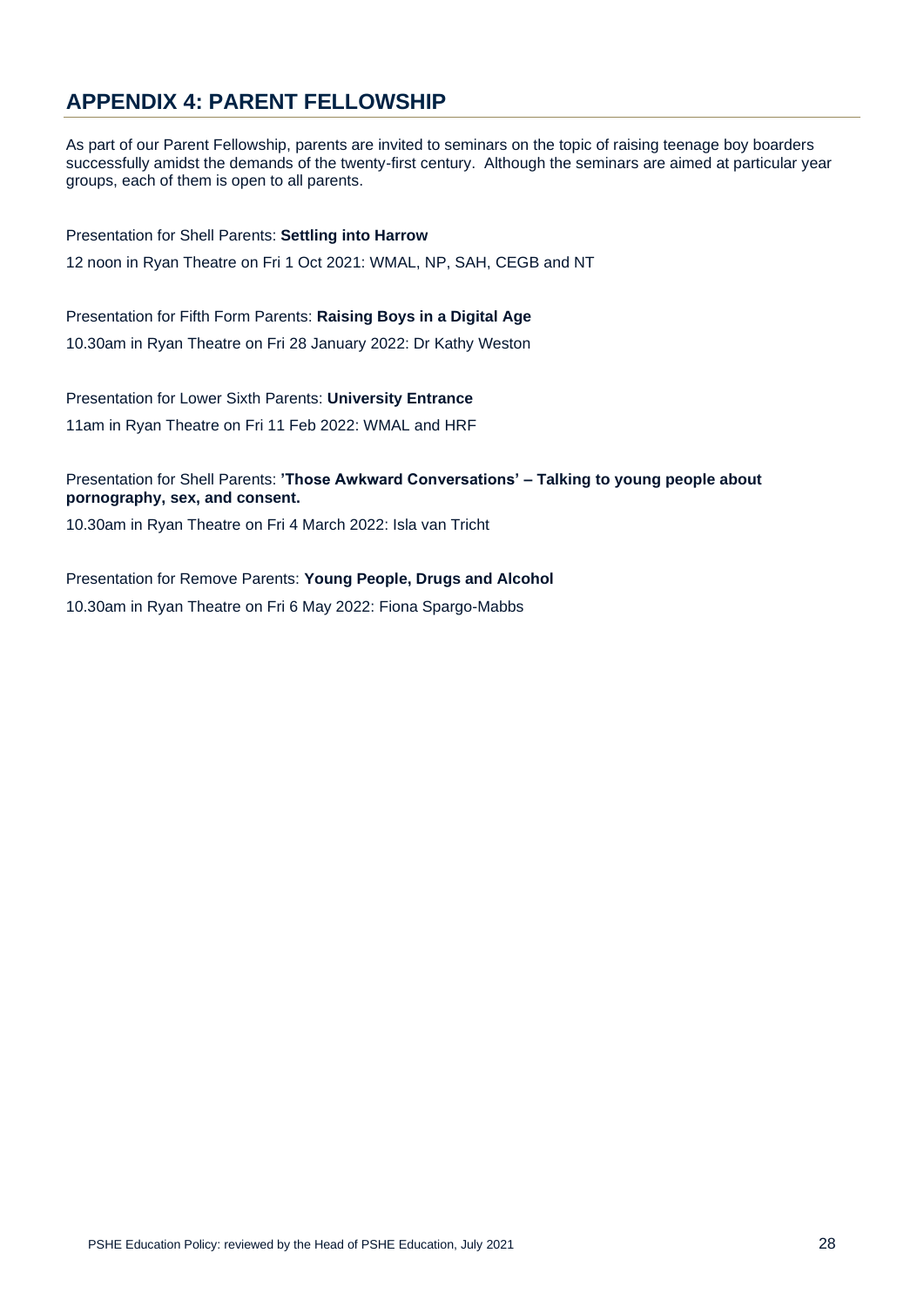# **APPENDIX 5: GUIDANCE FOR TUTORS IN CREATING A SAFE LEARNING ENVIRONMENT**

Discussing and teaching about complex or sensitive issues safely is central to best practice in all PSHE education teaching, as every topic has the potential to be sensitive for the boys. Tutors should therefore approach all lessons with the assumption that at least one boy could have direct experience of the topic being discussed or find it sensitive for another reason, and should plan their language use, resources and activities accordingly.

Furthermore, there are also immediate, controversial issues rising from the news which may capture boys' attention or cause them concern. In such circumstances, young people will naturally want to discuss high profile events and will look to adults in school to support them, to provide reassurance and to talk through these issues.

It is vital that in each case, boys can have such discussions and engage in learning activities in a safe climate of trust, cooperation and support. PSHE education therefore has a key role to play in developing their knowledge, skills and confidence in approaching complex issues and in recognising that attitudes towards these are likely to be influenced by their own values, worldview and interpretation of messages from the media.

Whatever the subject matter, following the guidance below will ensure a safe learning and teaching environment for Tutors and their tutees, enabling the confident and effective delivery of PSHE education.

# **ESTABLISHING GROUND RULES**

Ground rules help to minimise inappropriate and unintended disclosures and comments of a negative nature made towards other boys; whether intentional or not. They are also paramount to effectively managing discussions that might elicit strong opinions from the boys. To be effective, Tutors and tutees need to develop ground rules together and then test them in discussion and group activities, amending them as necessary.

Examples of ground rules include:

- **Openness:** We will be open and honest, but not discuss directly our own or others' personal/private lives. We will discuss examples but will not use names or descriptions which could identify anyone.
- Keep the conversation in the room: We feel safe discussing issues and we know that our Tutor will not repeat what is said unless they are concerned we are at risk, in which case they will follow the School's safeguarding policy.
- **INON-judgmental approach**: It is okay for us to disagree with another person's point of view but we will not judge, make fun of, or put anybody down. We will 'challenge the opinion, not the person'.
- **Right to pass**: Taking part is important. However, we have the right to pass on answering a question or participating in an activity and we will not put anyone 'on the spot'.
- **Make no assumptions:** We will not make assumptions about people's values, attitudes, behaviours, identity, life experiences or feelings. We will listen to the other person's point of view respectfully and expect to be listened to ourselves.
- **Using appropriate language:** We will use correct terms rather than slang terms, as they can be offensive. If we are not sure what the correct terms are, we will ask our Tutor.
- **E** Asking questions: We are encouraged to ask questions and they are valued by our Tutor. However, we do not ask personal questions or anything intended to embarrass someone.
- **E** Seeking help and advice: If we need further help or advice, we know how and where to seek it both within and outside of the School. We will encourage friends to seek help if we think they need it.

### **SAFEGUARDING BOYS AT RISK OF VULNERABILITIES**

You may not know of any current issues amongst your tutees, however every lesson should be approached on the basis that there will be at least one member who is personally affected by the lesson content. Making sure the lesson is safe for that individual will help to ensure that the lesson is safe for everyone.

Safeguards to put in place include:

■ Regular contact with the House Master of the boarding House to which you are attached, to stay abreast of pastoral concerns related to any one of your tutees.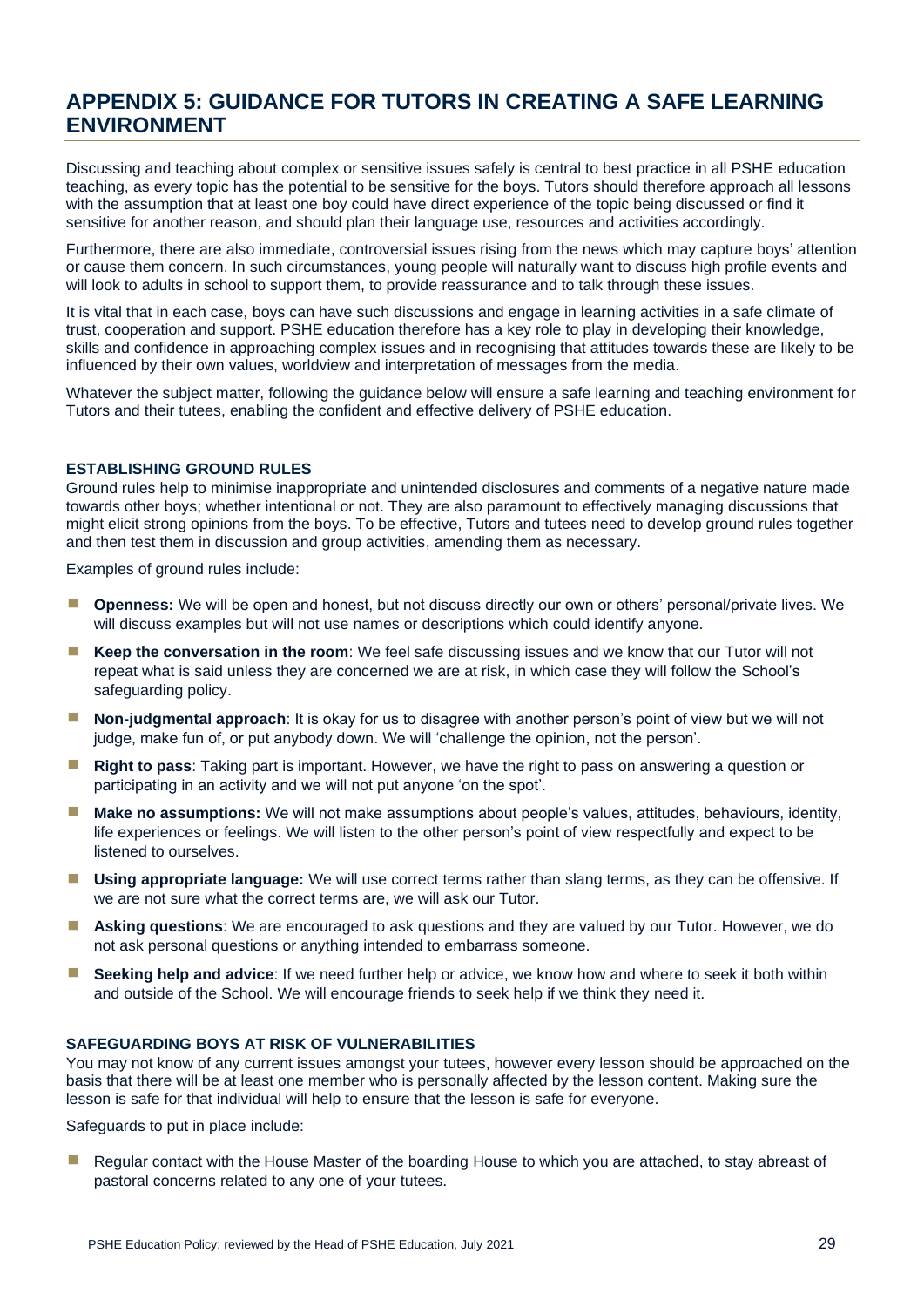- Advertise the content to be covered with a particular Tutor group or year group in advance of the lesson/seminar/conference/workshop taking place to allow an individual to come forward for support, promoting a proactive response to the situation.
- Avoid the use of images, language or content that could prove upsetting or triggering to vulnerable individuals, making sure that sources of support are clearly signposted before, during and after the lesson.
- **E** Establish a protocol with the group for individual boys to let you know if they feel unacceptably uncomfortable in relation to the material in any session. If a boy becomes upset during a PSHE education lesson due to the sensitivities around the material being covered, allow him to return to his House should he wish to do so. In such an instance, an alert should be sent via email to his House Master, Assistant House Master and Matron, so that they know to look out for him when he arrives. A brief note should also be placed on CPOMS.

While there may be clear physical or emotional indicators that a boy is vulnerable to the issues discussed, sometimes there will be no such indicators. Some young people work hard to keep their problems hidden and so it is important to ensure that lessons are universally accessible and never make assumptions about the wellbeing or resilience of boys.

## **SIGNPOSTING SUPPORT**

Although it is important that boys are advised not to make personal disclosures during the lesson, appropriate support must be signposted throughout.

Boys need to know who to talk to inside and outside of School should they require further support and they need to be reassured that they will always be taken seriously, listened to and never judged if they do make a disclosure.

Tutors need to be familiar with the School's safeguarding procedures, as well as other related policy documents that include, but are not limited to the Alcohol, Behaviour, Counter-bullying, Drugs, ICT Acceptable Use and Smoking Policies.

In addition, Tutors need to feel fully supported, knowing where and how to access the right support should they need it. Delivering themes of a PSHE-related nature may also affect Tutors personally and it may be helpful to talk to the Head of PSHE Education, or another colleague, about any concerns before teaching a specific lesson.

Furthermore, Tutors may experience disclosures from boys, and it is therefore important that Tutors feel able to talk to colleagues, especially those within the immediate House team, to seek support in how to manage those.

# **MANAGING DISCLOSURES**

Should a boy make a disclosure, it will have taken courage for him to do so. During such conversations, Tutors should follow the School's safeguarding procedures, which state that Tutors will:

- $\blacksquare$  Allow the boy to speak freely;
- Remain calm and avoid confrontation:
- $\blacksquare$  Offer reassurance and general words of comfort (rather than physical touch);
- Not be afraid of pauses or silences;
- Not ask investigative or leading questions:
- Explain at an appropriate time that, in order to help, the information must be passed on to relevant people in positions of responsibility;
- Not reprimand the boy for failing to disclose earlier:
- **E** Establish next steps (agree to go to see his House Master or the DSL) but let the boy know that someone will come to see him before the end of the day;
- **E** Report verbally to the DSL, even if the boy has promised to do it by himself; and
- **■** Write up the conversation as soon as possible as a record of concern and send it to the DSL.

#### **DISTANCING THE LEARNING**

PSHE education is safer and most effective when the learning is relevant, but boys are not put on the spot or encouraged to tell personal stories. The activities in the lesson need to be distanced from the boys' choices or actions, allowing boys to engage more objectively with the lesson content.